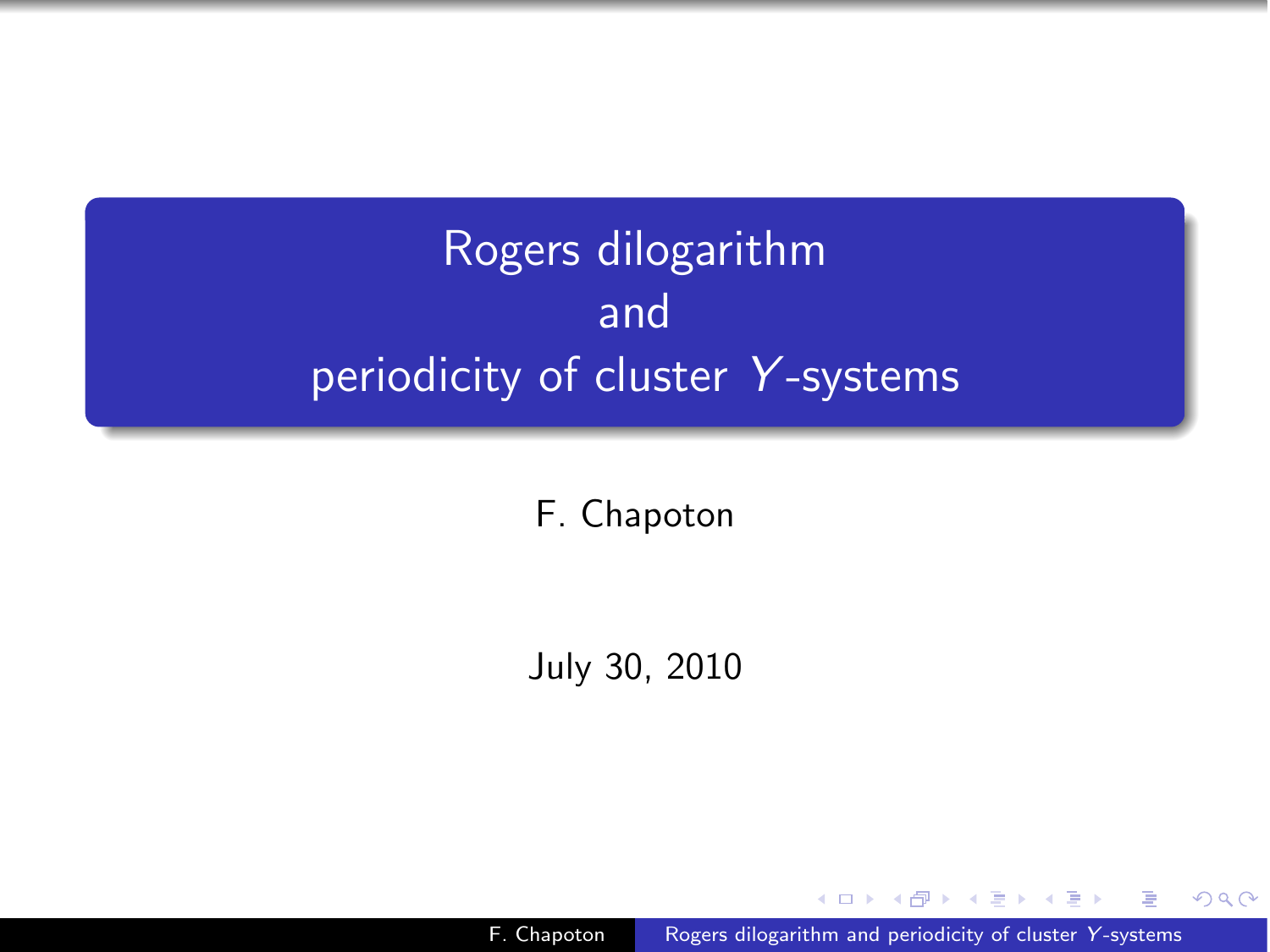- 1 Some dilogarithm identities can be written in a special manner.
- 2 They are related to Y-systems and cluster algebras.
- 3 The cluster category lurks in the background.

→ 手下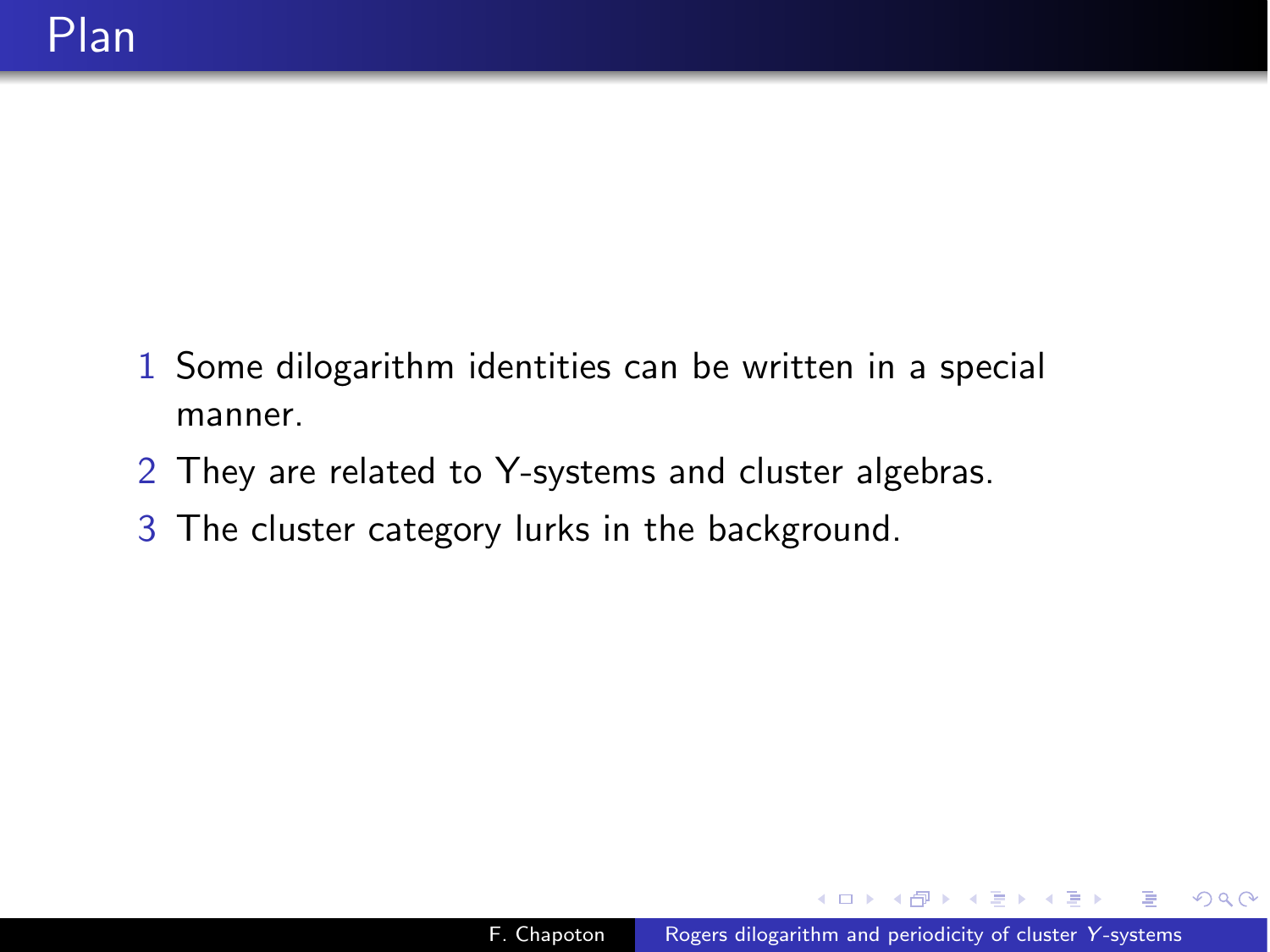First, the classical dilogarithm (Leonhard Euler)

$$
Li_2(x) = \sum_{n\geq 1} \frac{x^n}{n^2} = -\int_0^x \log(1-y) \frac{dy}{y}.
$$

∢ 重 ≯

 $\sim$ 

性

 $299$ 

∍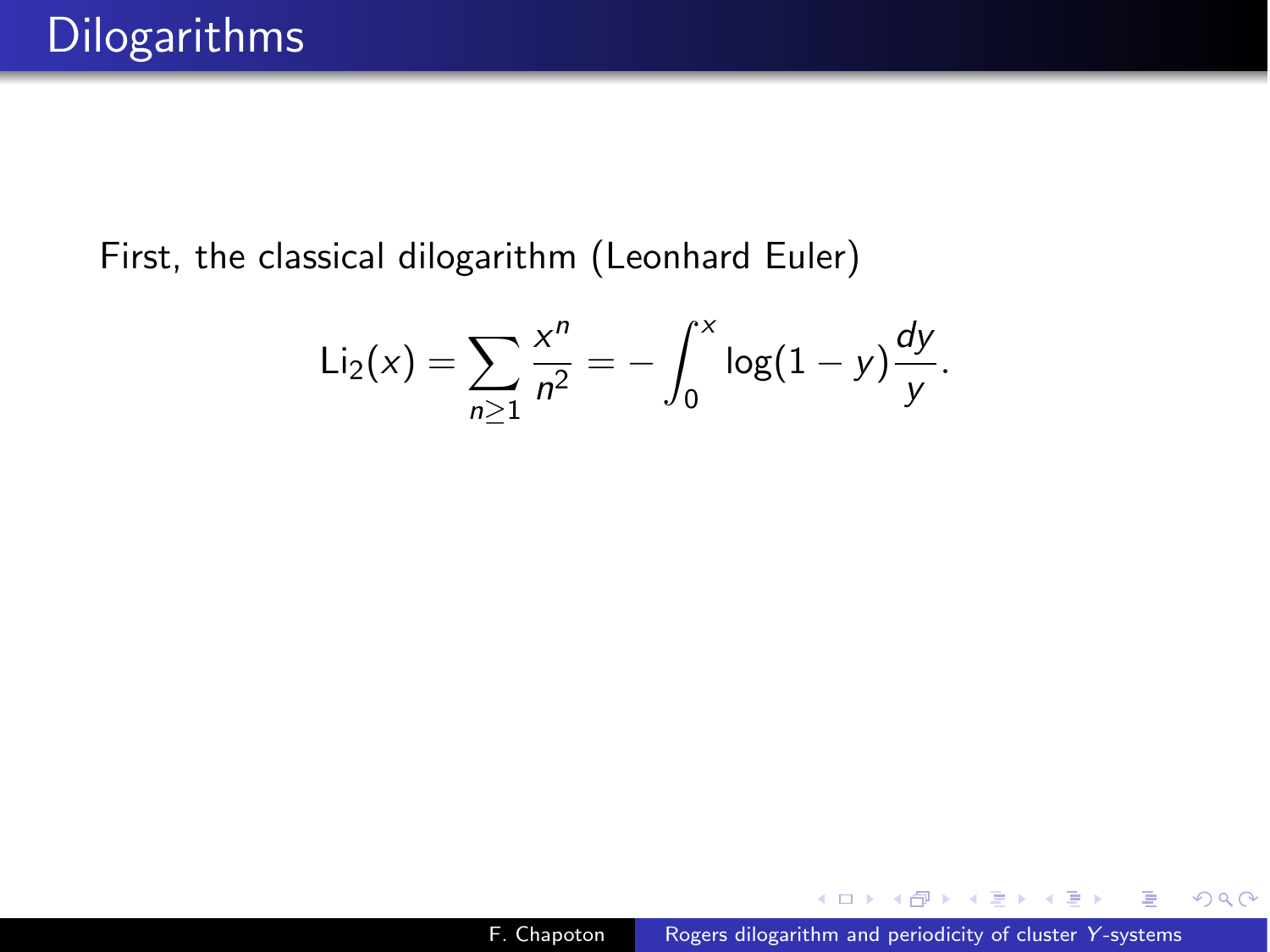First, the classical dilogarithm (Leonhard Euler)

$$
Li_2(x) = \sum_{n\geq 1} \frac{x^n}{n^2} = -\int_0^x \log(1-y) \frac{dy}{y}.
$$

Then, the Rogers dilogarithm (Leonard James Rogers)

$$
L(x) = Li_2(x) + \frac{1}{2} \log(x) \log(1 - x).
$$

see reference book by Leonard Lewin.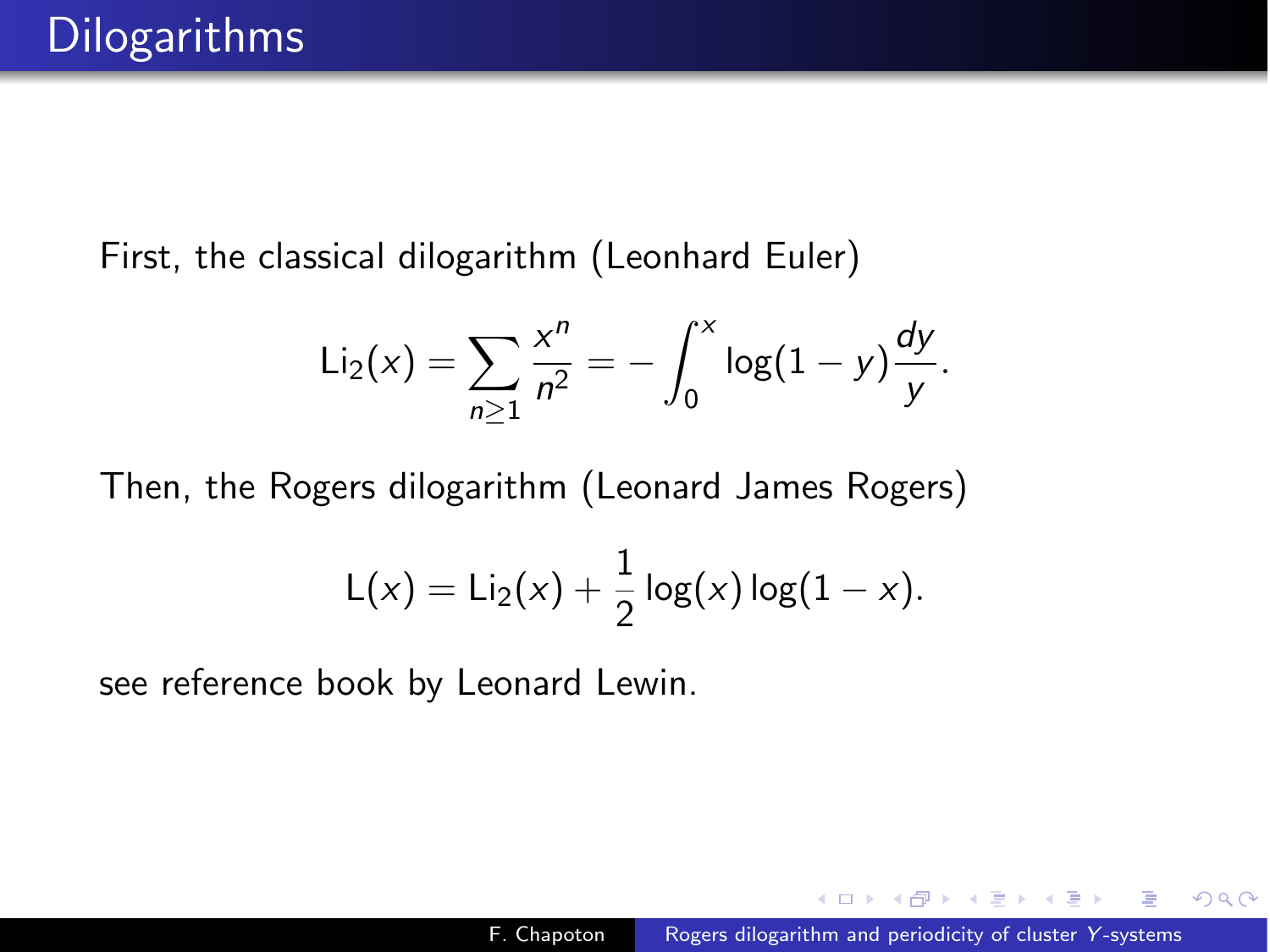Values of L:

$$
L(0) = 0
$$
 and  $L(1) = \zeta(2) = \pi^2/6$ .

→ 君 > → 君 >

 $\sim$ 

 $299$ 

э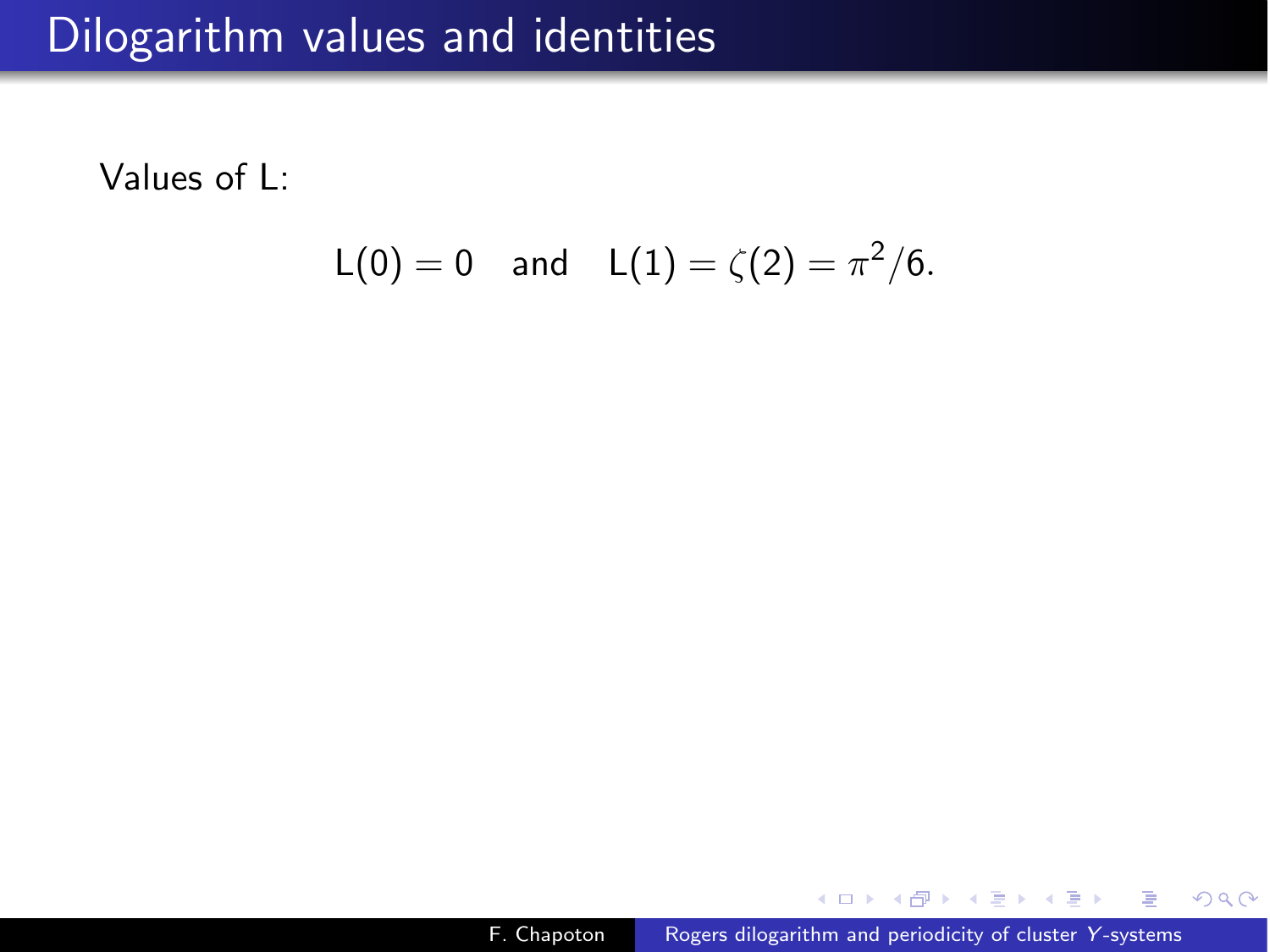Values of L:

$$
L(0) = 0
$$
 and  $L(1) = \zeta(2) = \pi^2/6$ .

Functional equations for L:

$$
L(x) + L(1-x) = L(1).
$$

化重变 化重

 $299$ 

Ξ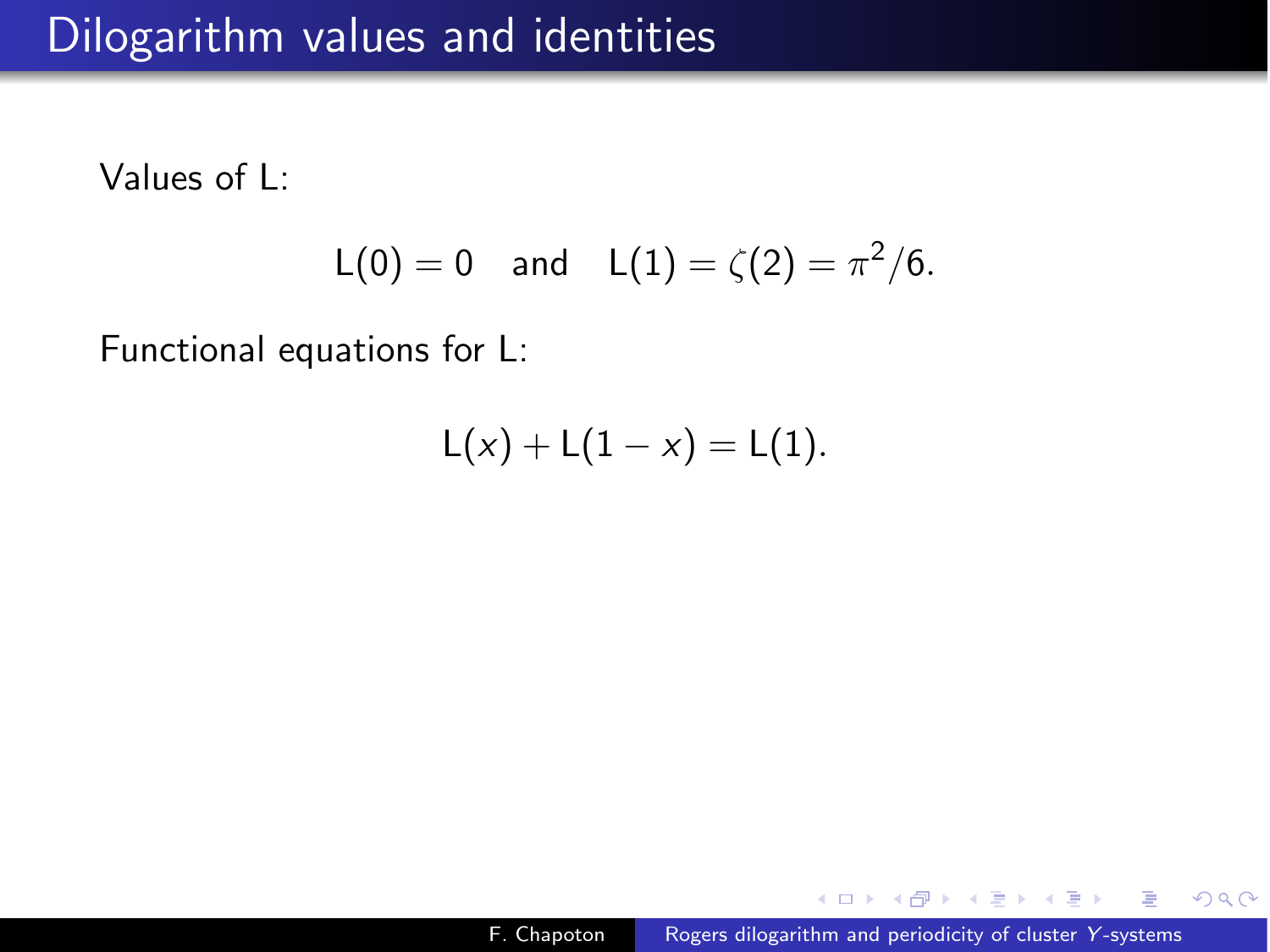Values of L:

$$
L(0) = 0
$$
 and  $L(1) = \zeta(2) = \pi^2/6$ .

Functional equations for L:

$$
L(x) + L(1-x) = L(1).
$$

and

$$
L(1/(1+x)) + L(1/(1+y)) + L(y/(1+x+y))
$$
  
+ L(x/(1+x+y)) + L(xy/(1+x)(1+y)) = 2L(1).

 $\left\{ \begin{array}{ccc} \pm & \pm & \pm \end{array} \right.$ 

 $299$ 

Ξ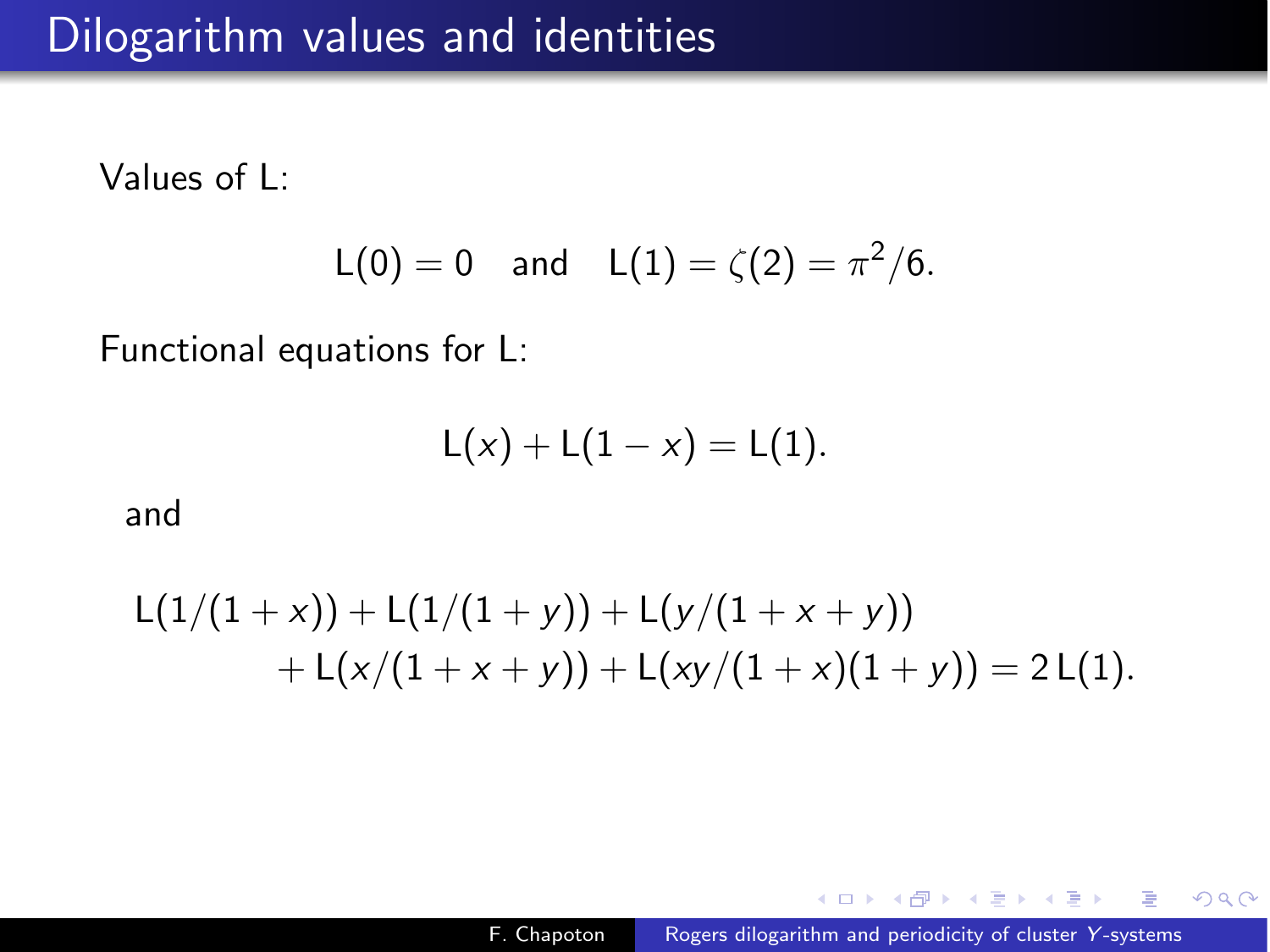Values of L:

$$
L(0) = 0
$$
 and  $L(1) = \zeta(2) = \pi^2/6$ .

Functional equations for L:

$$
L(x) + L(1-x) = L(1).
$$

and

$$
L(1/(1+x)) + L(1/(1+y)) + L(y/(1+x+y))
$$
  
+ L(x/(1+x+y)) + L(xy/(1+x)(1+y)) = 2L(1).

Famous Spence-Abel identity with hidden cyclic symmetry of order 5.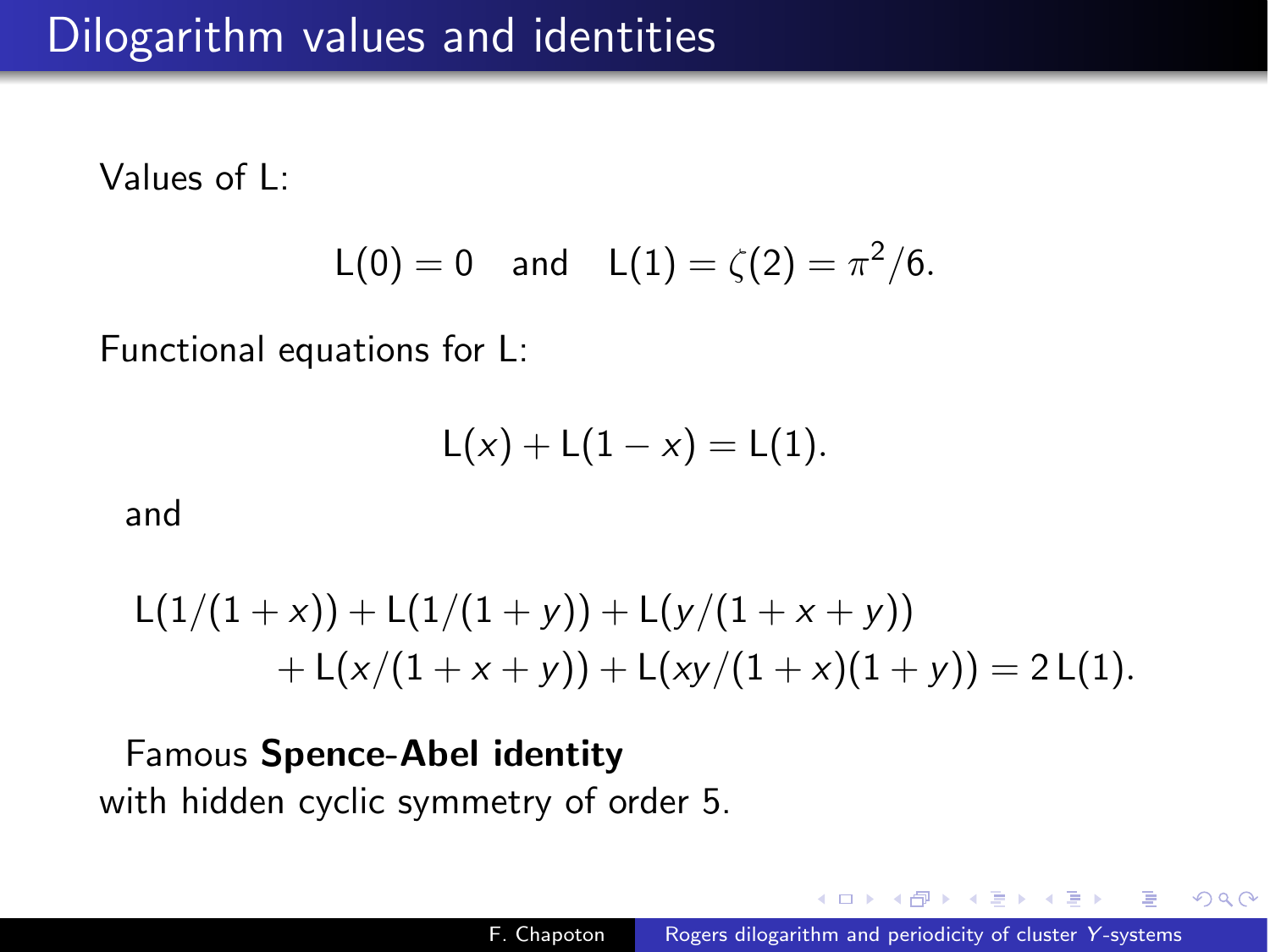Let us rewrite them in a special form.

モミチ

性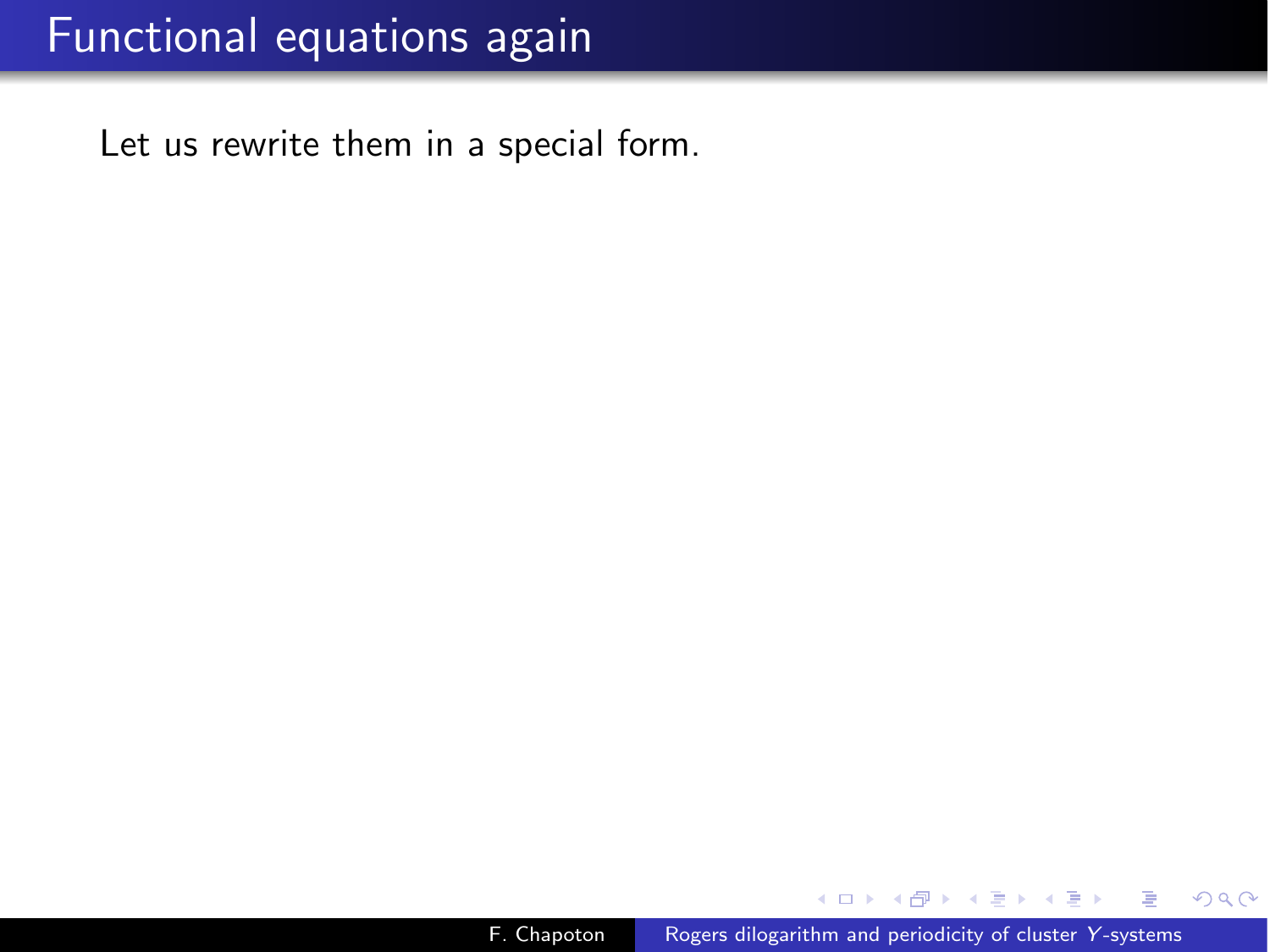Let us rewrite them in a special form.

$$
L(1/(1+x)) + L(1/(1+\frac{1}{x})) = 1 L(1).
$$

モミチ

性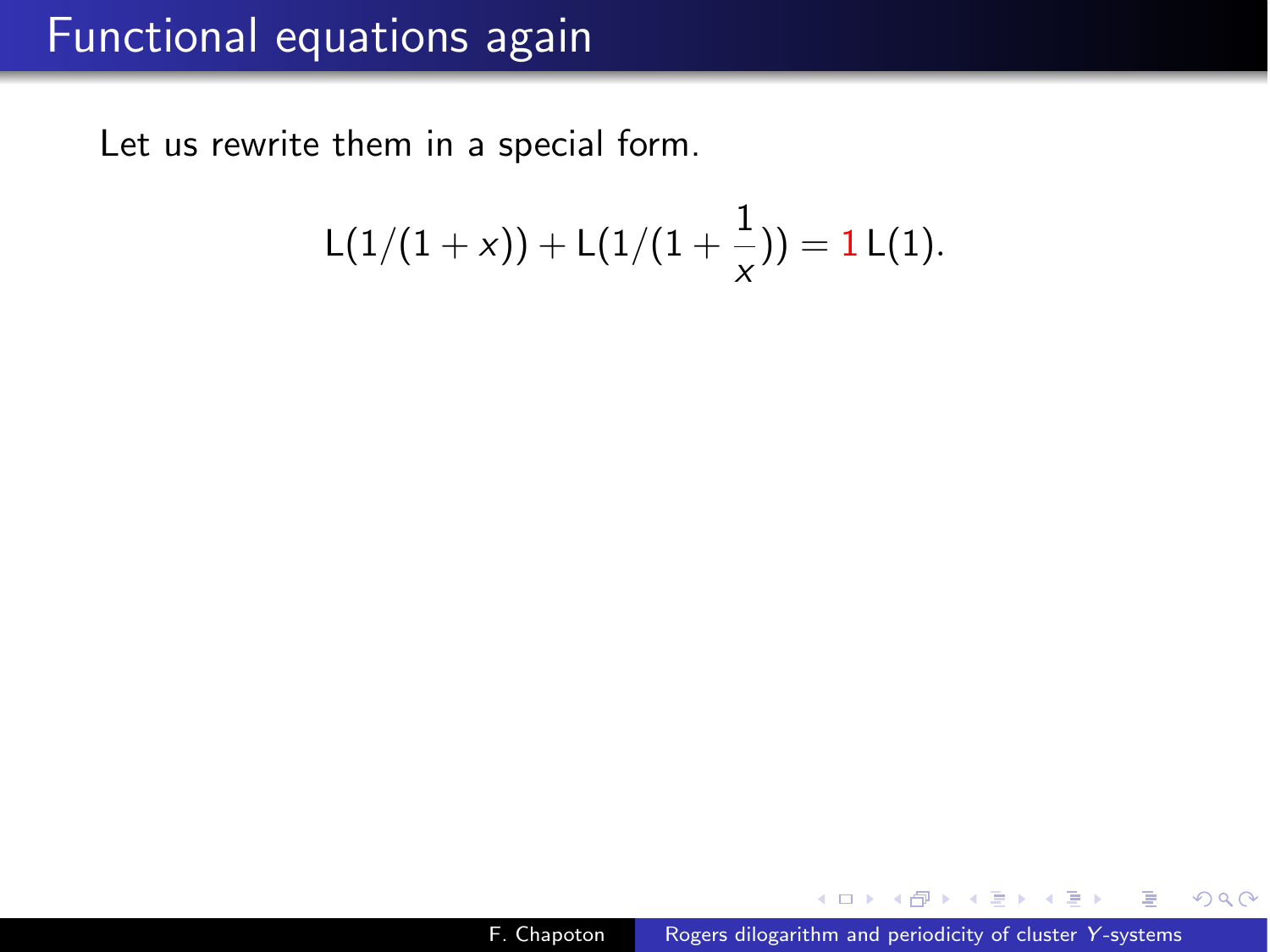Let us rewrite them in a special form.

$$
L(1/(1+x)) + L(1/(1+\frac{1}{x})) = 1 L(1).
$$

and

$$
L(1/(1+x)) + L(1/(1+y)) + L(1/(1+\frac{1+x}{y}))
$$
  
+ L(1/(1+\frac{1+y}{x})) + L(1/1+\frac{1+x+y}{xy}) = 2L(1).

モミチ

 $\equiv$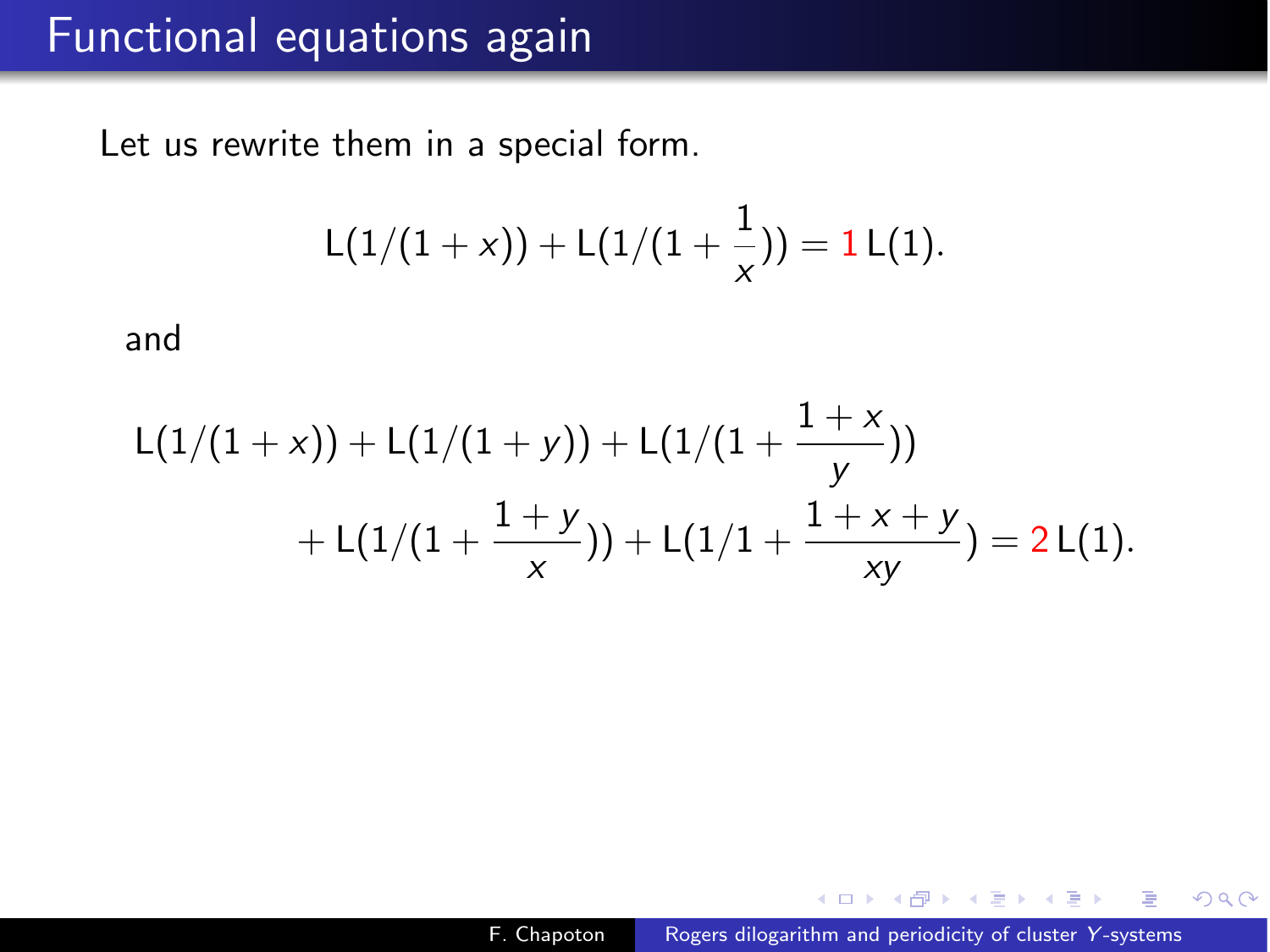Let us rewrite them in a special form.

$$
L(1/(1+x)) + L(1/(1+\frac{1}{x})) = 1 L(1).
$$

and

$$
L(1/(1+x)) + L(1/(1+y)) + L(1/(1+\frac{1+x}{y}))
$$
  
+ L(1/(1+\frac{1+y}{x})) + L(1/1+\frac{1+x+y}{xy}) = 2L(1).

**First two equations in a family** indexed by  $n \in \mathbb{N}$ :

$$
\sum_{f\in\mathbb{Y}_n} L(1/(1+f))=n L(1),
$$

where Y*<sup>n</sup>* is a set of fractions in *n* variables.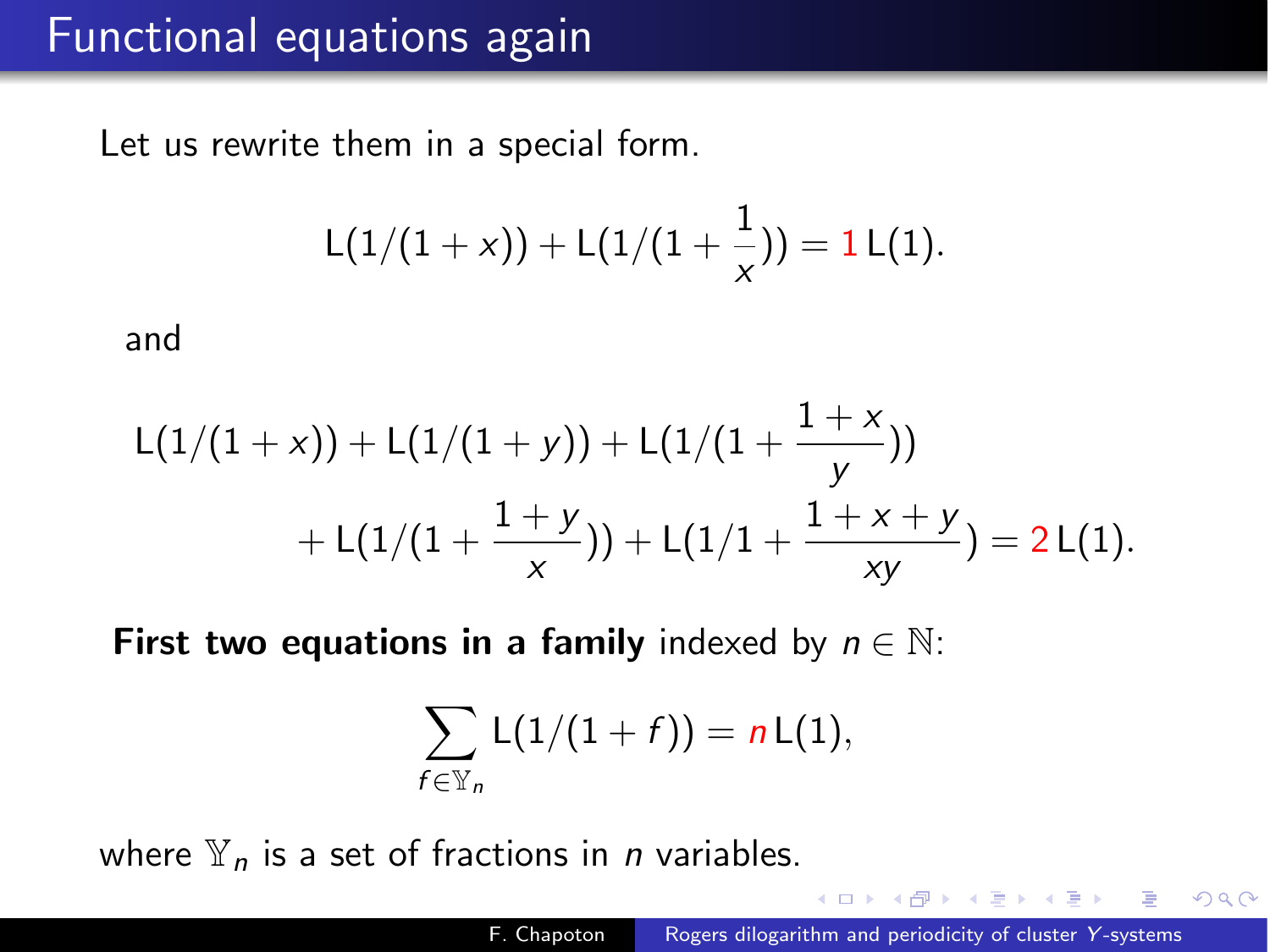#### *Y* -systems and cluster algebras

$$
\sum_{f\in\mathbb{Y}_n} L(1/(1+f))=n L(1),
$$

where

$$
\mathbb{Y}_1=\{\mathsf{x},\mathsf{1}/\mathsf{x}\}
$$

and

$$
\mathbb{Y}_2 = \{x, y, \frac{1+x}{y}, \frac{1+y}{x}, \frac{1+x+y}{xy}\}.
$$

4 重  $\sim$ 重 **B** э

 $\sim$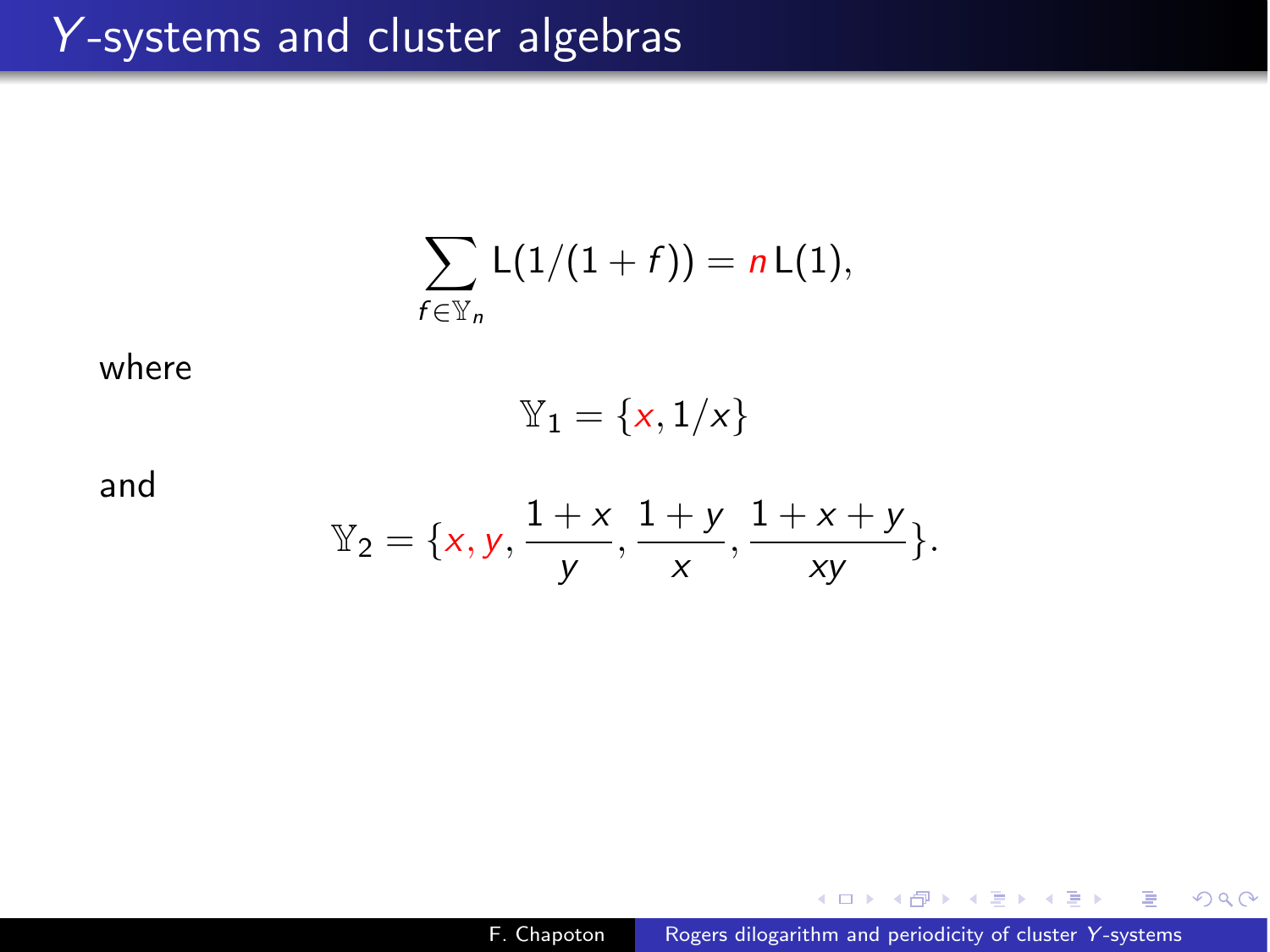$$
\sum_{f\in\mathbb{Y}_n} L(1/(1+f))=n L(1),
$$

where

$$
\mathbb{Y}_1=\{x,1/x\}
$$

and

$$
\mathbb{Y}_2 = \{x, y, \frac{1+x}{y}, \frac{1+y}{x}, \frac{1+x+y}{xy}\}.
$$

The sets  $\mathbb{Y}_n$  of fractions are Y-systems associated with some cluster algebras.

 $\lambda$  =  $\lambda$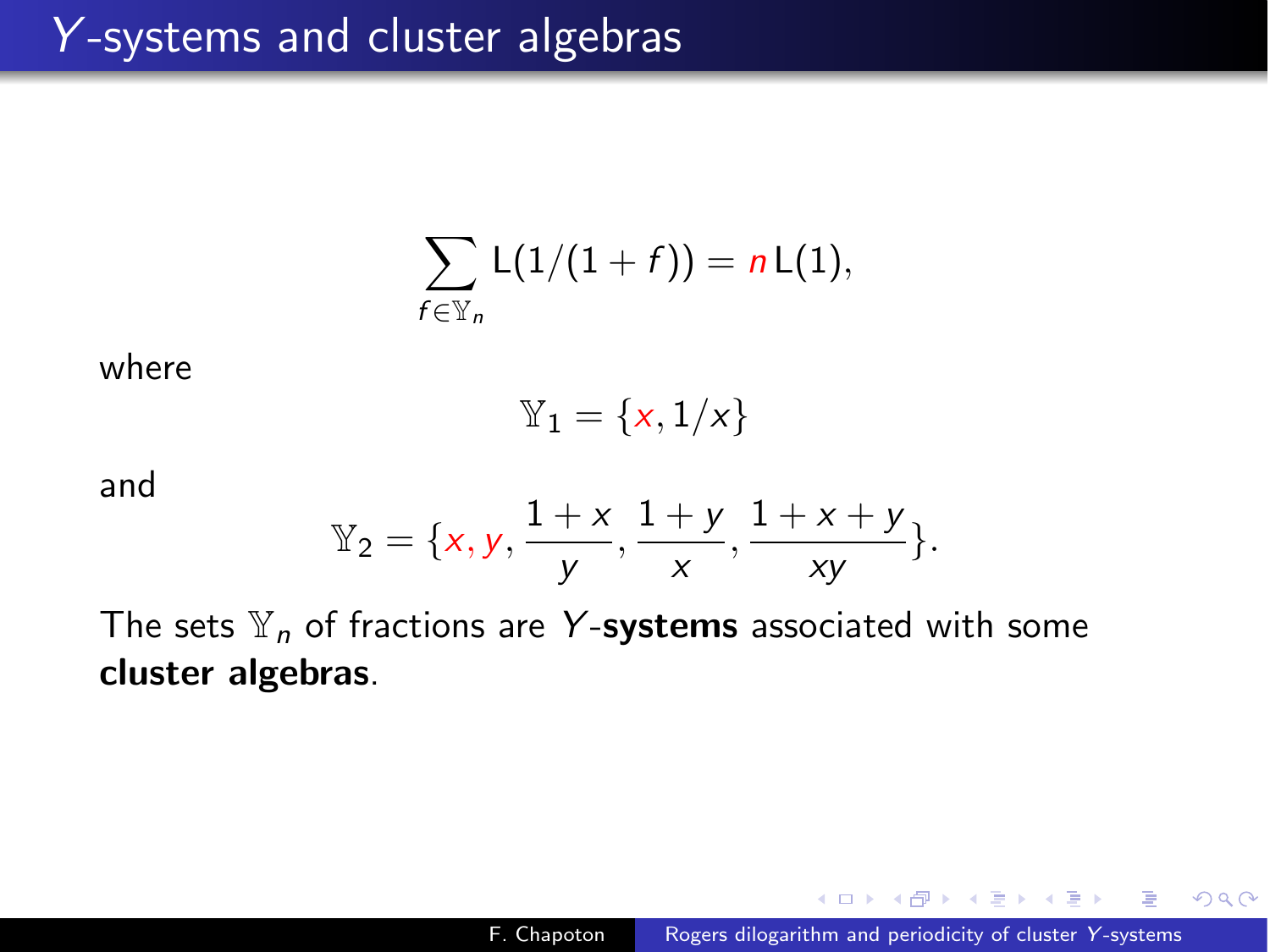$$
\sum_{f\in\mathbb{Y}_n} L(1/(1+f))=n L(1),
$$

where

$$
\mathbb{Y}_1=\{x,1/x\}
$$

and

$$
\mathbb{Y}_2 = \{x, y, \frac{1+x}{y}, \frac{1+y}{x}, \frac{1+x+y}{xy}\}.
$$

The sets Y*<sup>n</sup>* of fractions are *Y* -systems associated with some cluster algebras.

In general,  $\mathbb{Y}_n$  has  $n + \binom{n+1}{2}$  elements.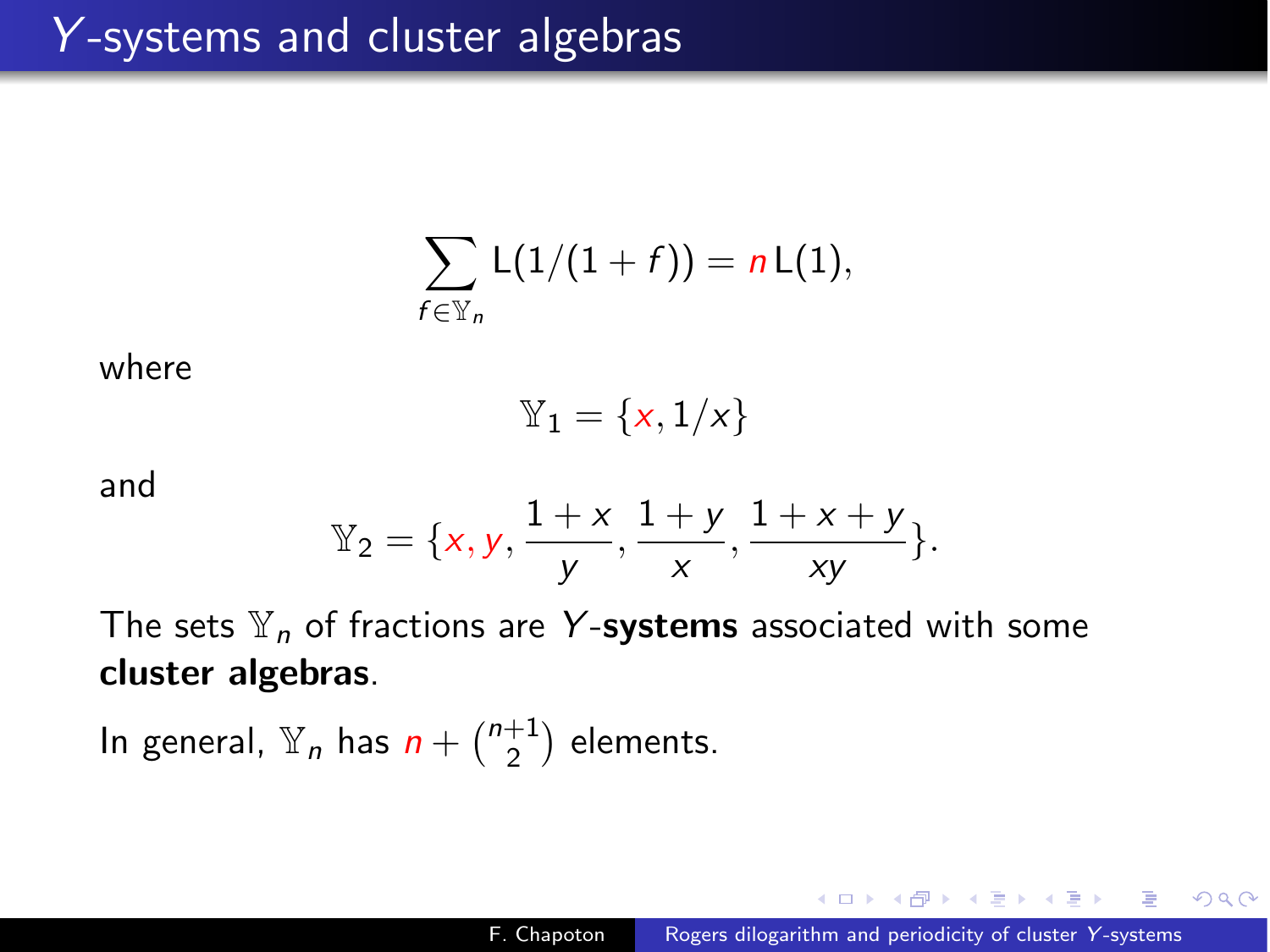$\rightarrow$   $\equiv$   $\rightarrow$   $\rightarrow$   $\equiv$ 

**Section** 

 $2990$ 

э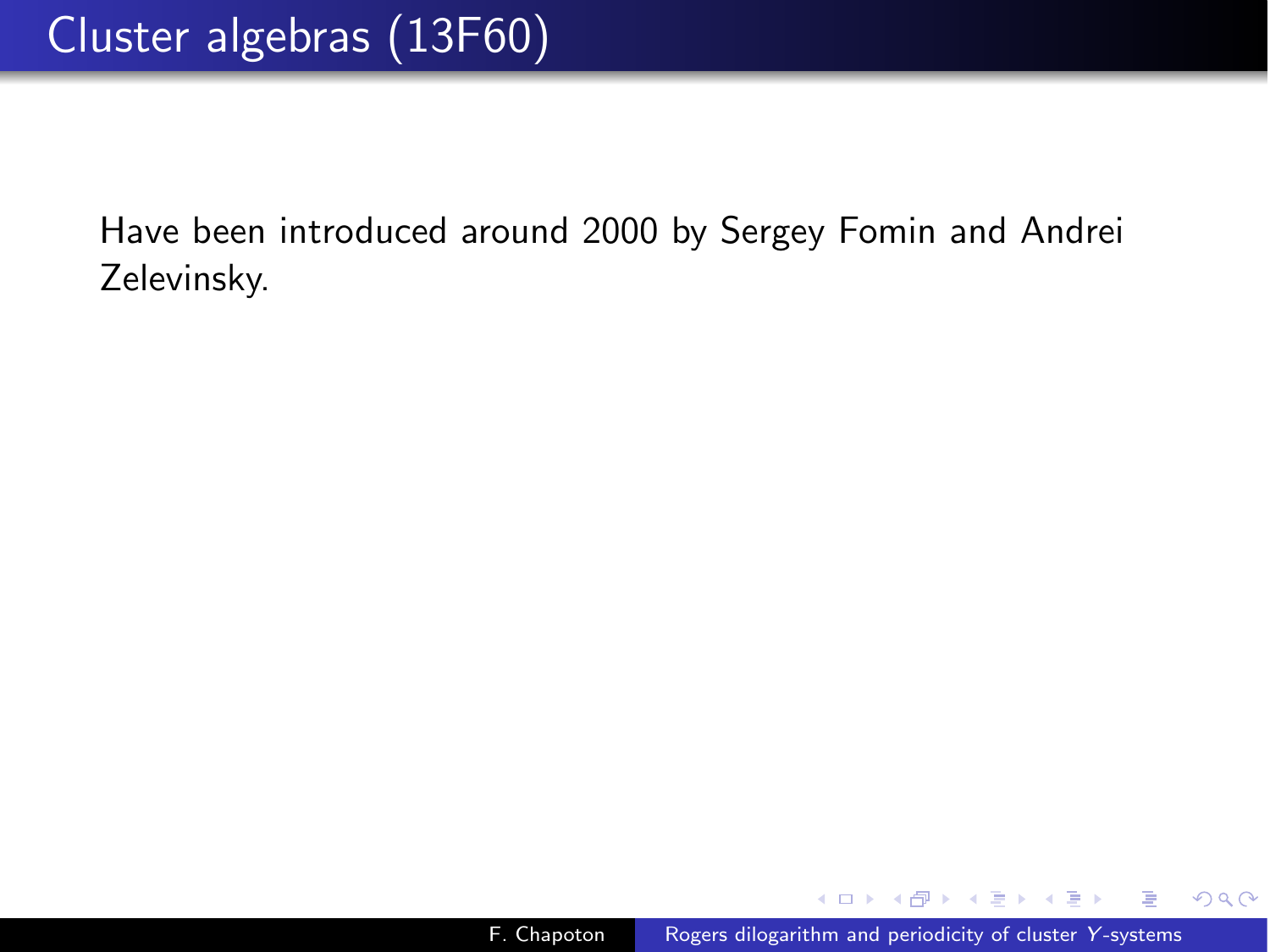Original motivations were canonical bases of quantum groups and **total positivity in Lie groups**, after works of George Lusztig.

 $\mathbf{A}$  . The first set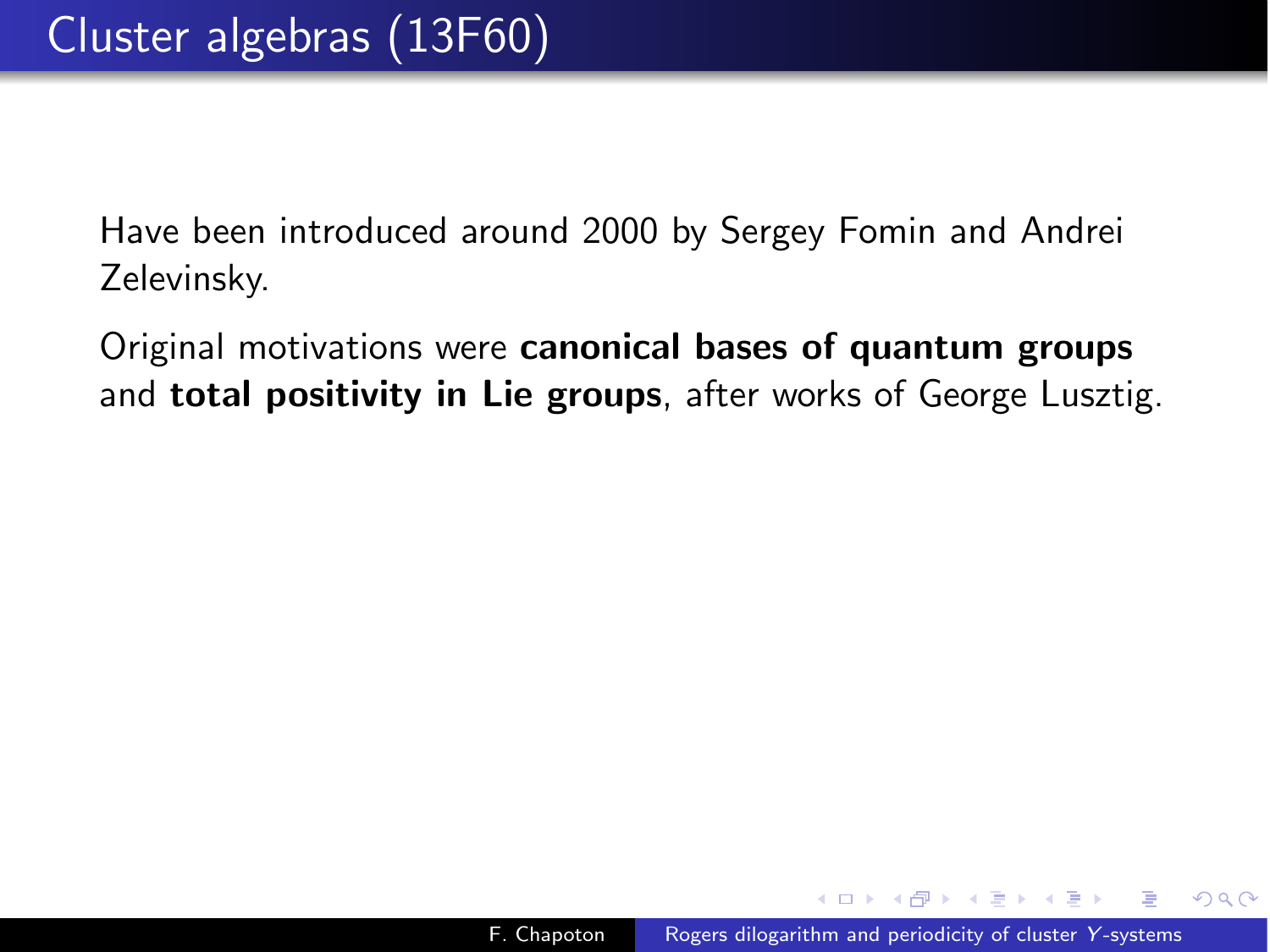Original motivations were canonical bases of quantum groups and **total positivity in Lie groups**, after works of George Lusztig.

Since then, many interactions with other domains, including Teichmüller theory, Poisson geometry, representation theory, etc.

母 ▶ ヨ ヨ ▶ ヨ ヨ ▶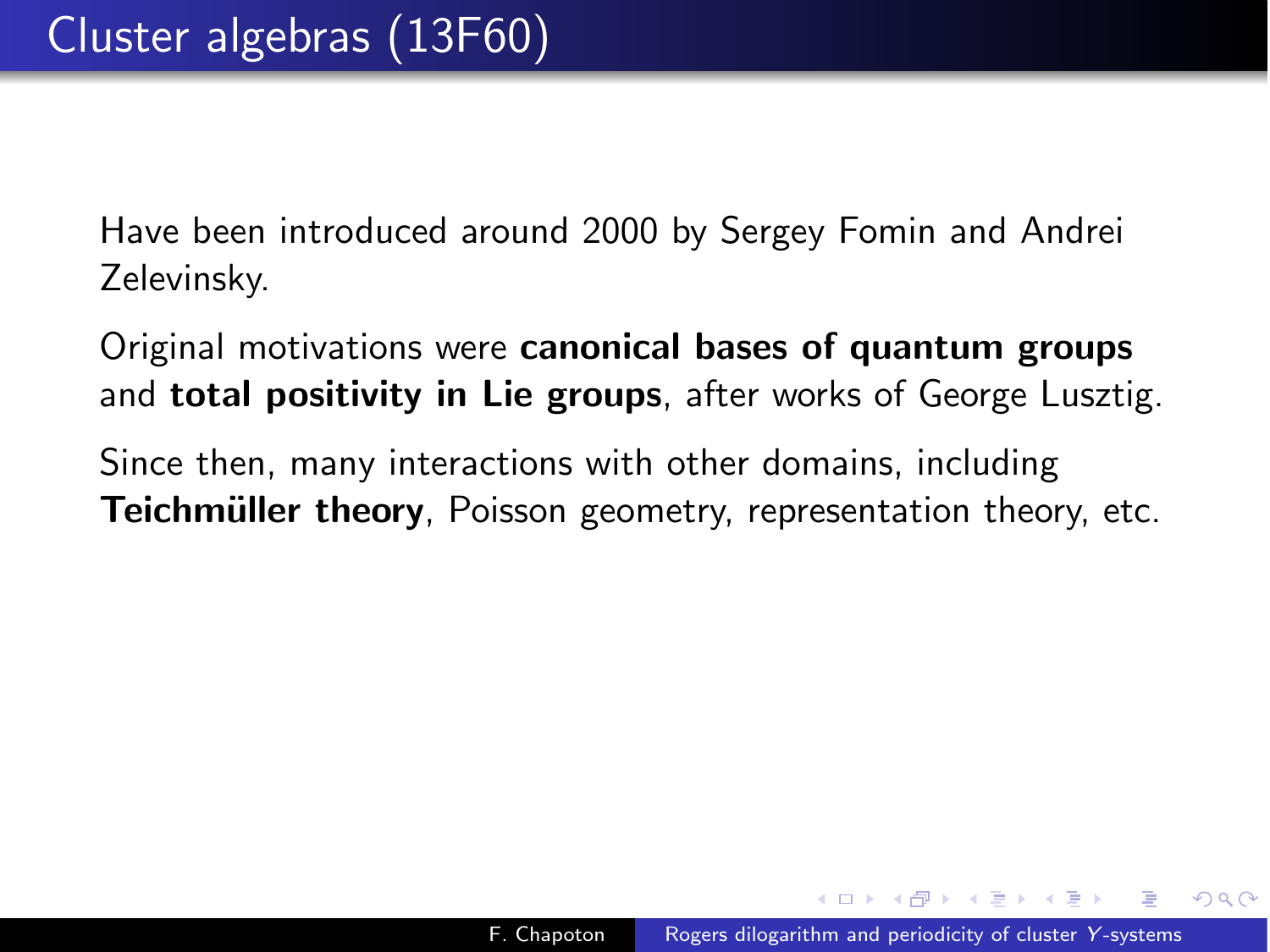Original motivations were canonical bases of quantum groups and **total positivity in Lie groups**, after works of George Lusztig.

Since then, many interactions with other domains, including Teichmüller theory, Poisson geometry, representation theory, etc.

One important development is the **cluster category** due to Buan-Marsh-Reineke-Reiten-Todorov for the general acyclic case and to Caldero-Ch. in a special case, with further developments by Claire Amiot.

(何) (ヨ) (ヨ)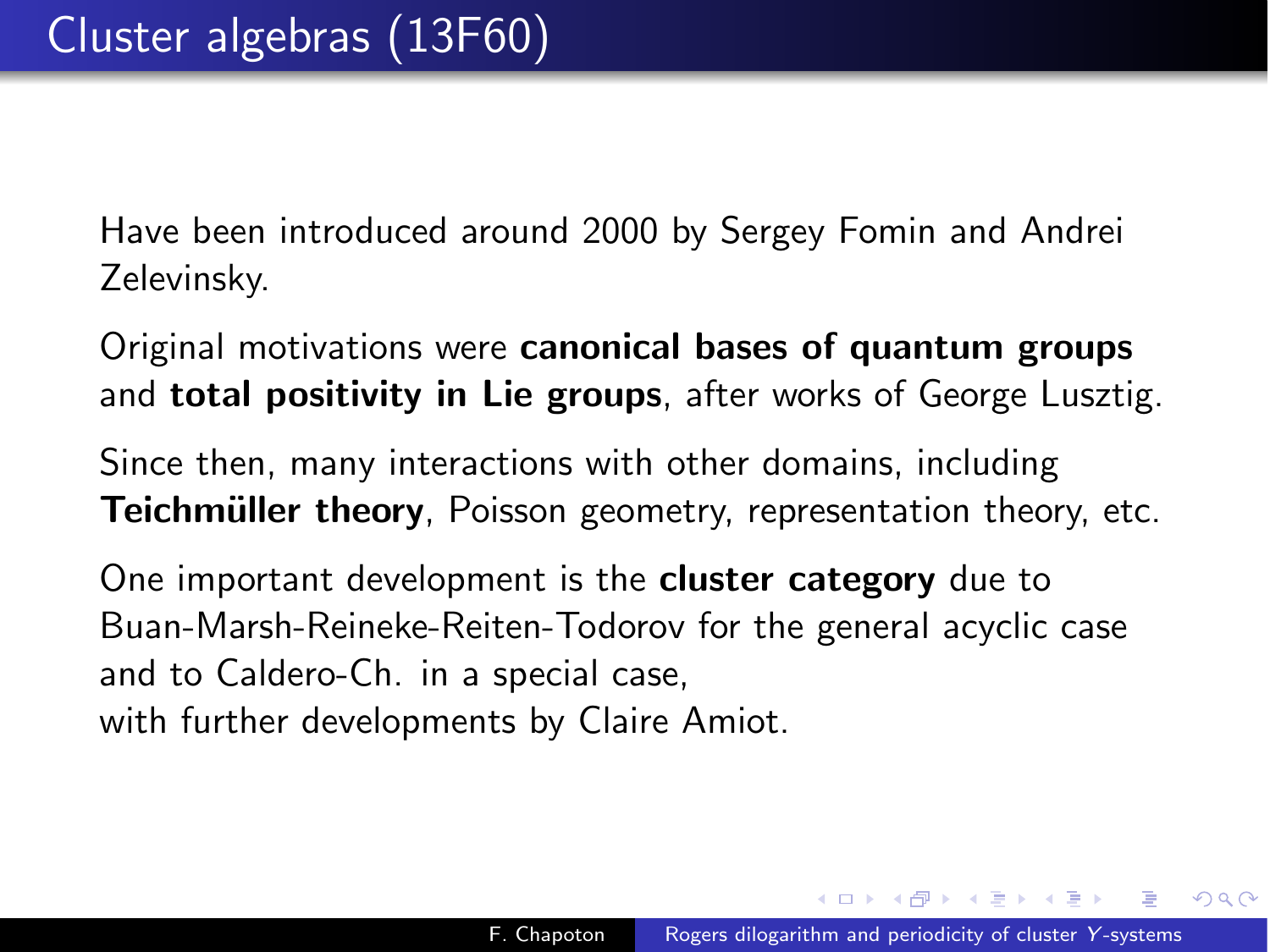Usually, the index *i* belongs to a fixed finite set and  $n \in \mathbb{Z}$ .

母 トマミト マミト

 $\Omega$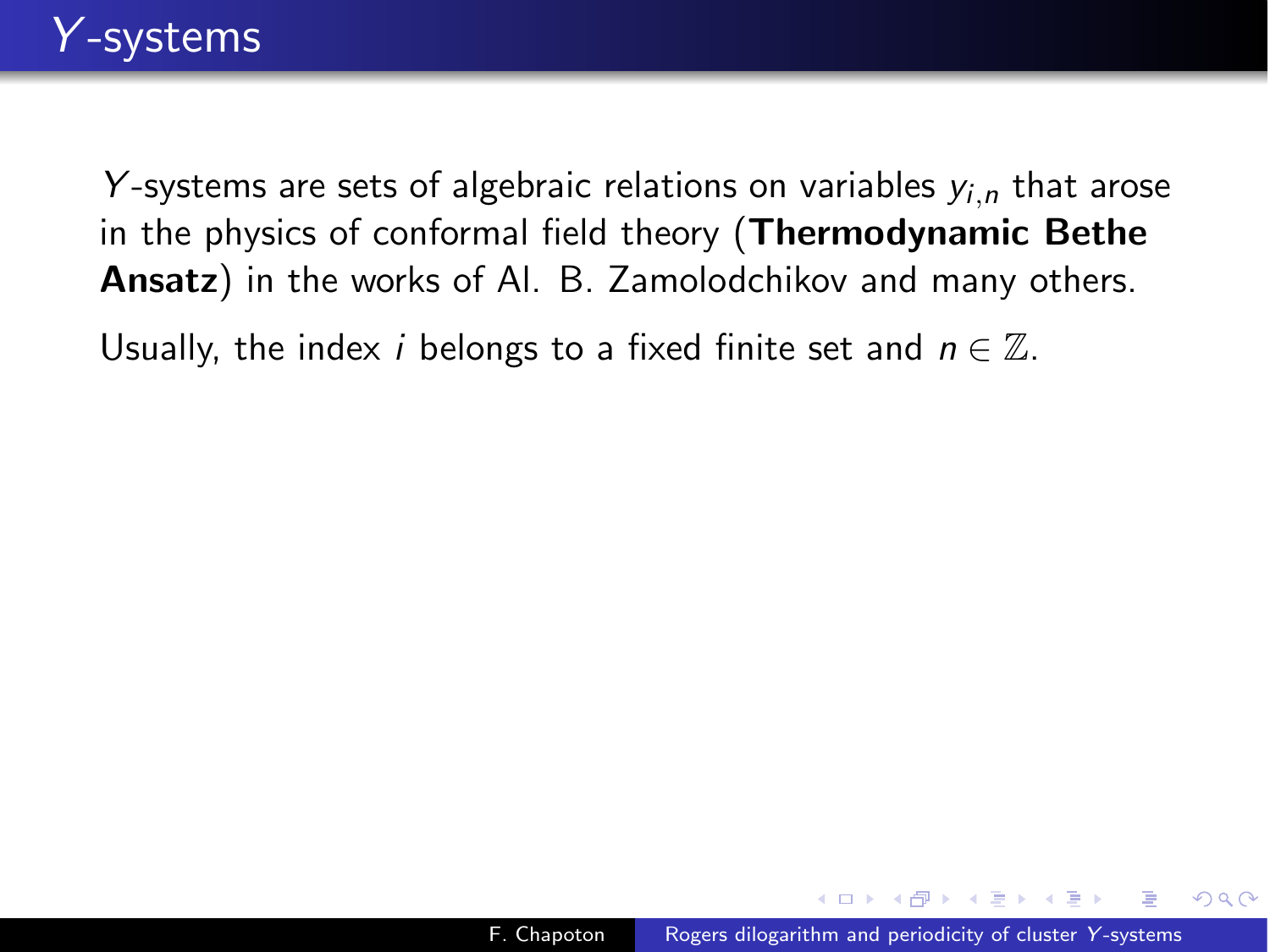Usually, the index *i* belongs to a fixed finite set and  $n \in \mathbb{Z}$ .

Sums of dilogarithm of solutions are used to compute central charges of conformal field theories.

母 トマミト マミト

 $\Omega$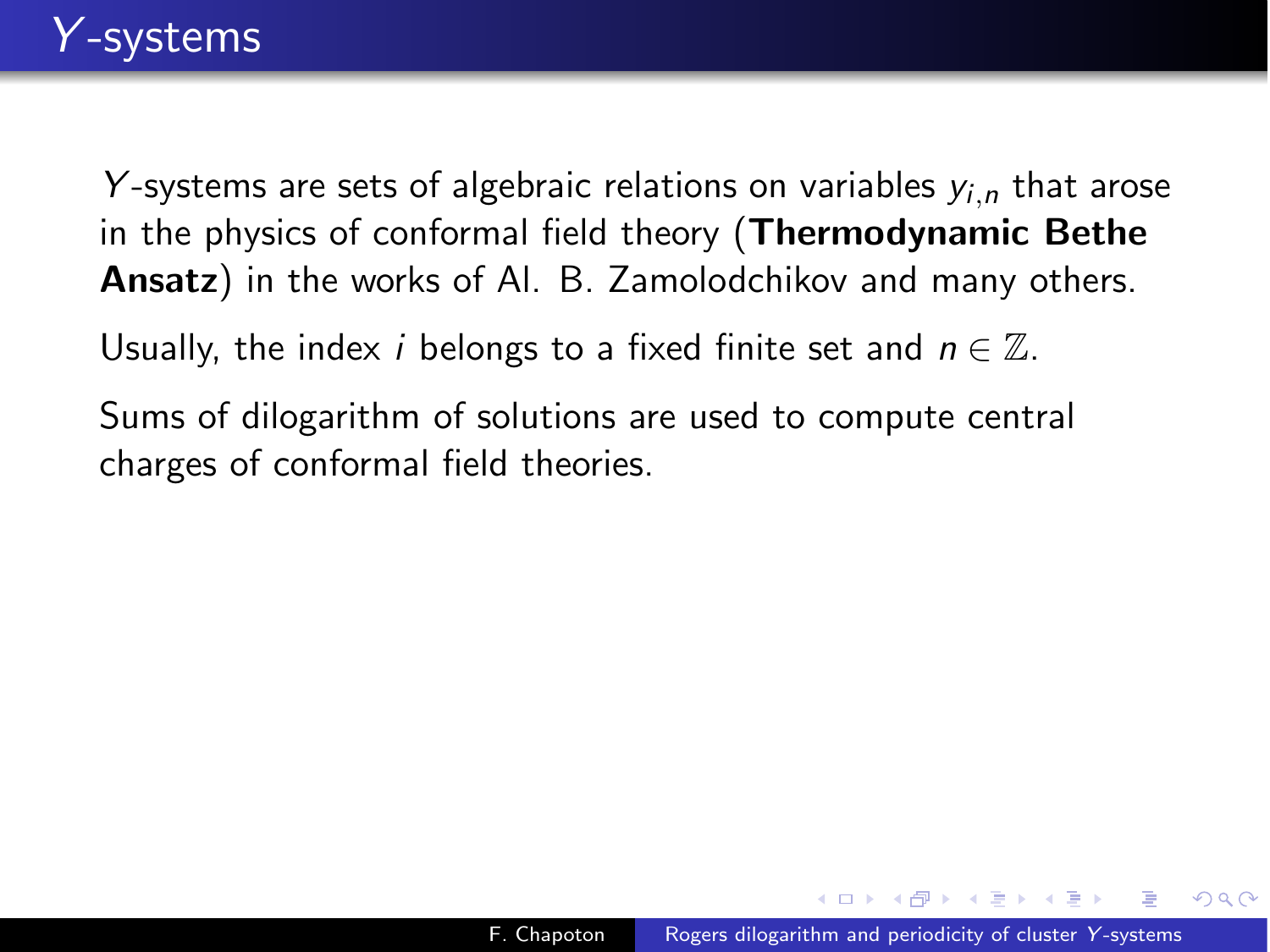Usually, the index *i* belongs to a fixed finite set and  $n \in \mathbb{Z}$ .

Sums of dilogarithm of solutions are used to compute central charges of conformal field theories.

It is necessary that the solutions are periodic in the variable *n* for the sum to be finite. This is the origin of Zamolodchikov **periodicity conjectures**, now proved in full generality (by Bernhard Keller).

(印) イヨン イヨン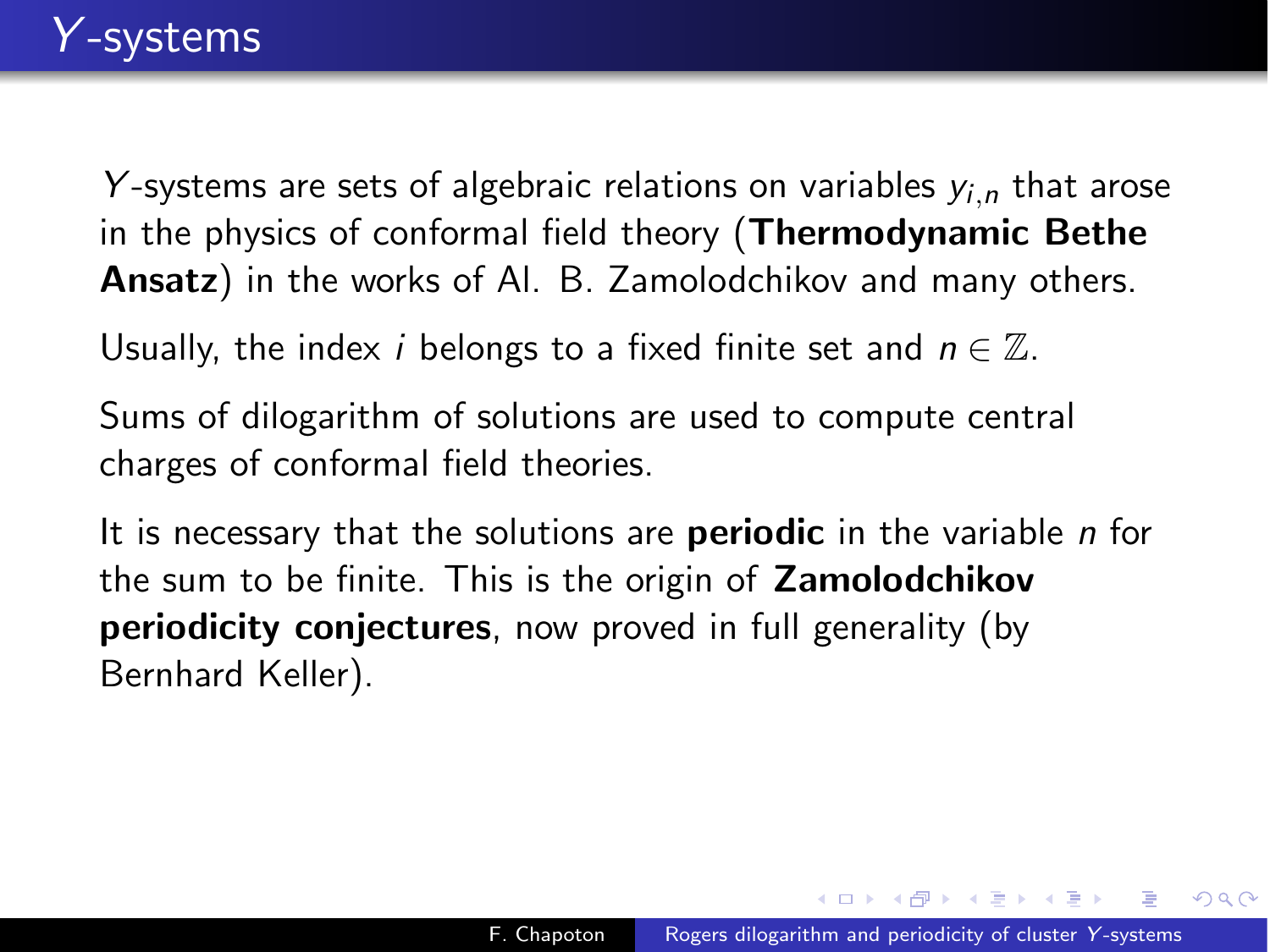Usually, the index *i* belongs to a fixed finite set and  $n \in \mathbb{Z}$ .

Sums of dilogarithm of solutions are used to compute central charges of conformal field theories.

It is necessary that the solutions are periodic in the variable *n* for the sum to be finite. This is the origin of Zamolodchikov periodicity conjectures, now proved in full generality (by Bernhard Keller).

As shown by Fomin and Zelevinsky, *Y* -systems are closely related to cluster algebras.

メ 何 メ メ ヨ メ ス ヨ メー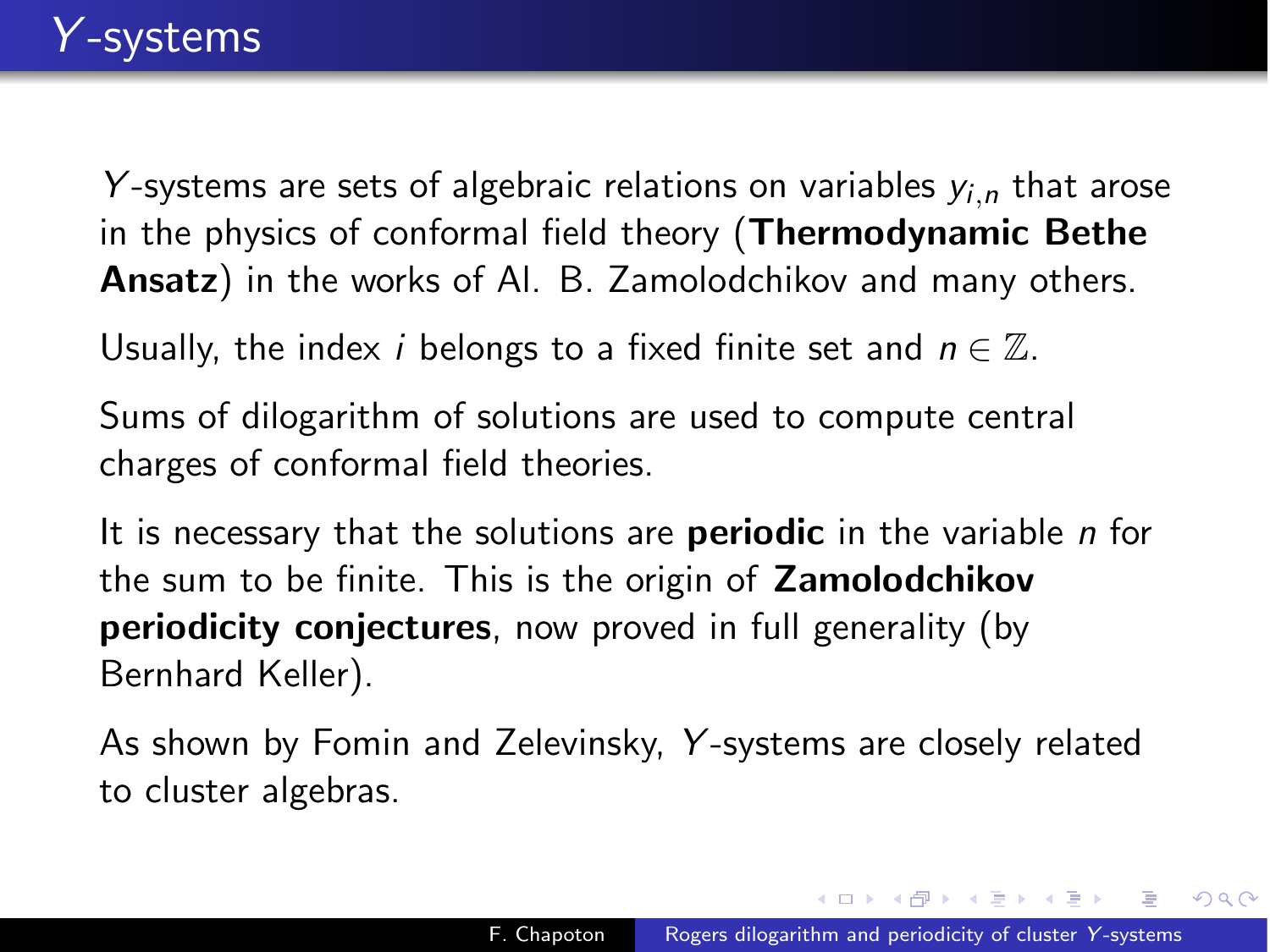### Cluster algebras from quivers

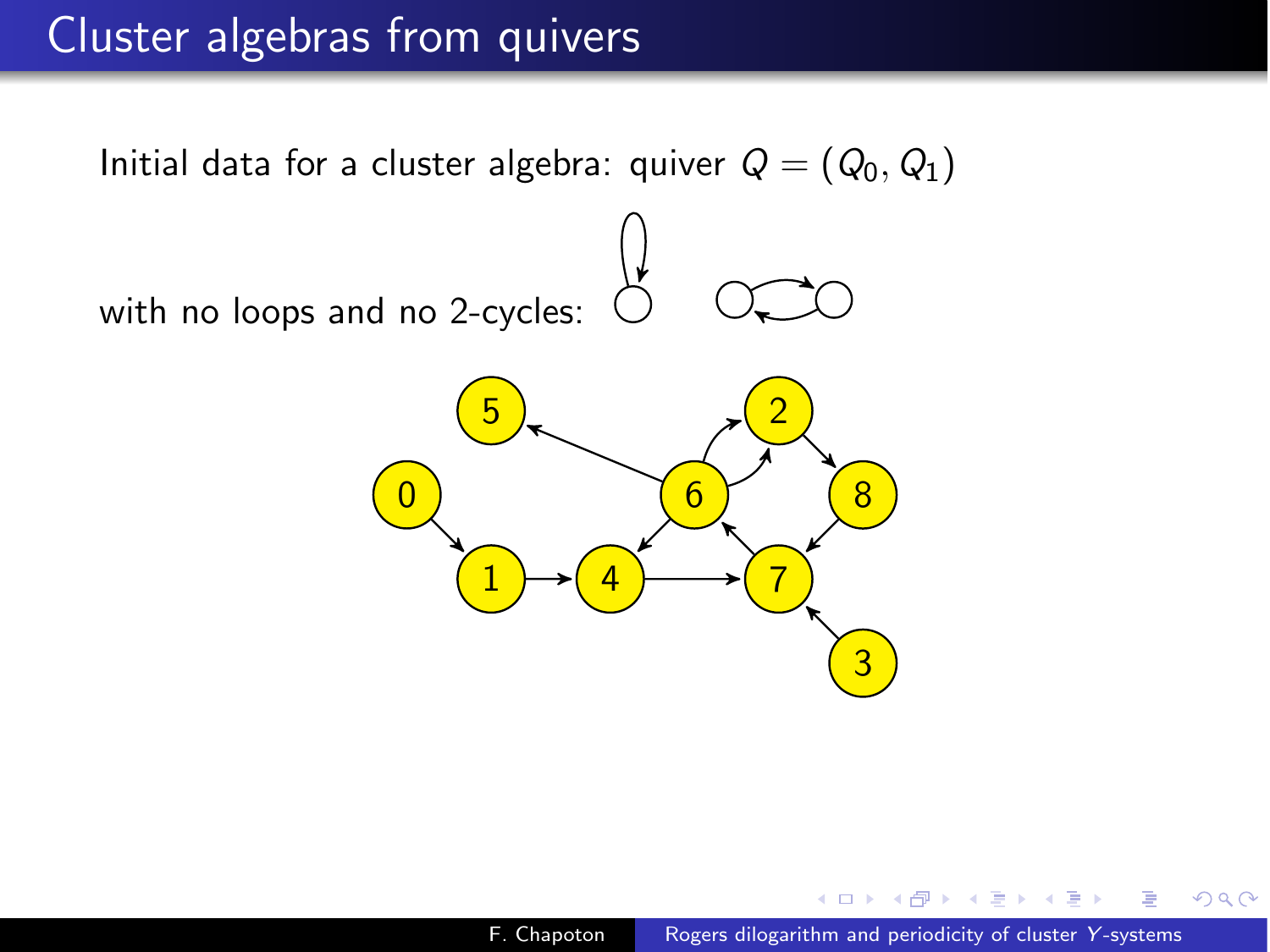# Cluster algebras from quivers



One considers all quivers obtained from the initial one by mutation of quivers.

つくい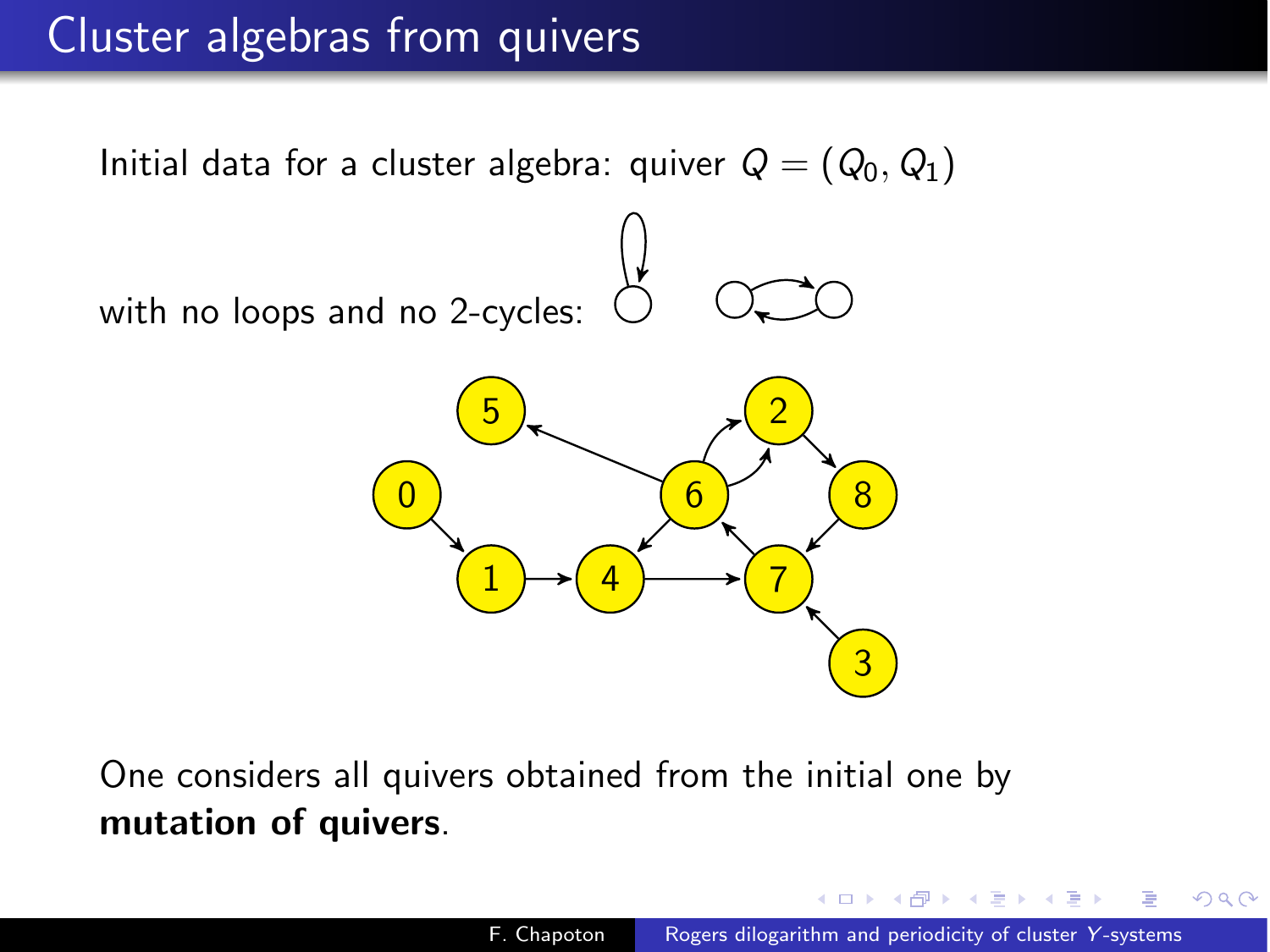One can mutate a quiver *Q* at any vertex  $i \in Q_0$ .



Example: mutation at vertex 1.

任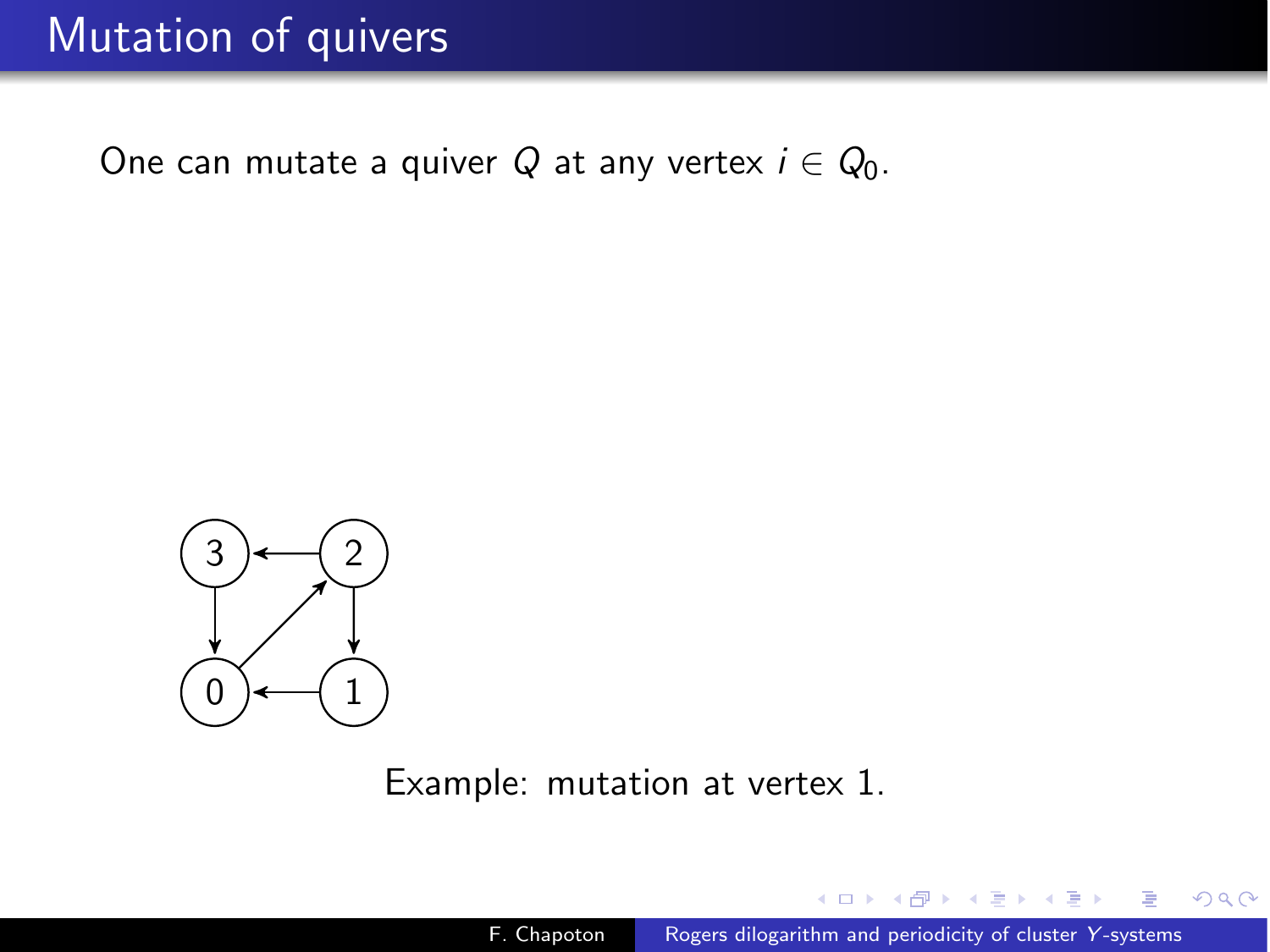One can mutate a quiver  $Q$  at any vertex  $i \in Q_0$ .

First step: for every pair of arrows  $k \rightarrow i$  and  $i \rightarrow j$ , add one arrow  $k \rightarrow j$ .



Example: mutation at vertex 1.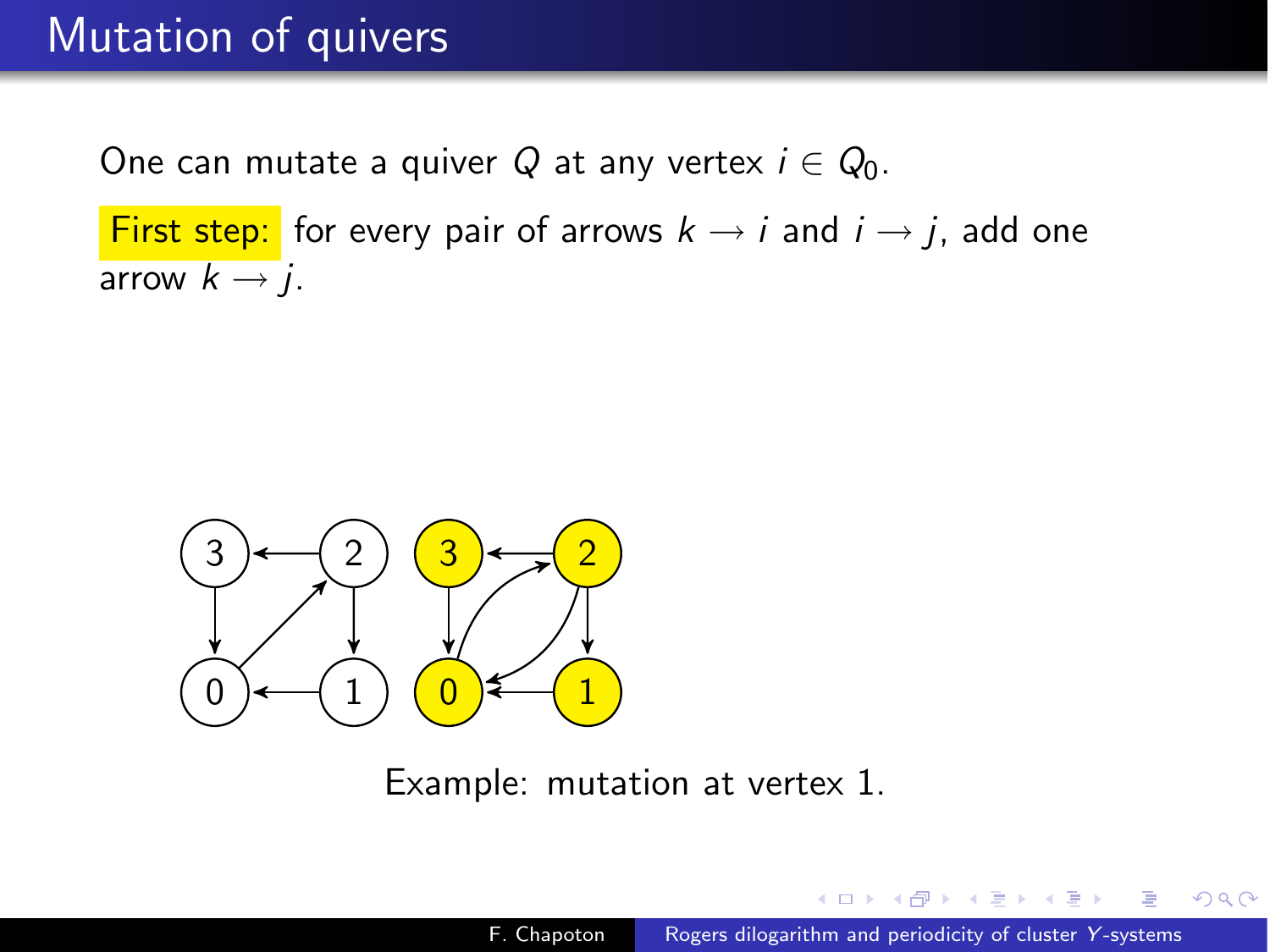One can mutate a quiver Q at any vertex  $i \in Q_0$ .

First step: for every pair of arrows  $k \rightarrow i$  and  $i \rightarrow j$ , add one arrow  $k \rightarrow j$ . Second step: reverse all arrows incident to *i*.



Example: mutation at vertex 1.

つくへ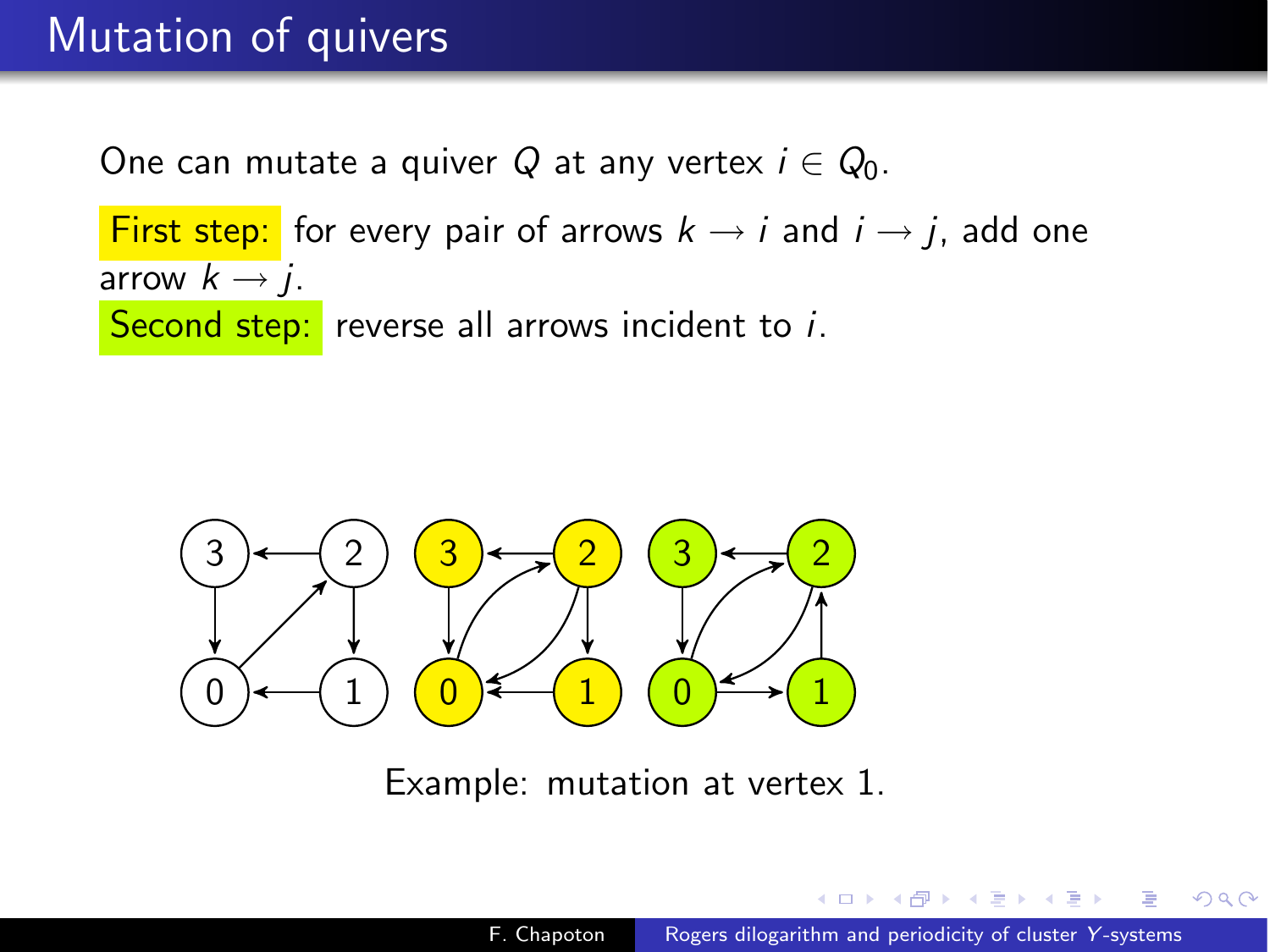One can mutate a quiver Q at any vertex  $i \in Q_0$ .

First step: for every pair of arrows  $k \rightarrow i$  and  $i \rightarrow j$ , add one arrow  $k \rightarrow j$ . Second step: reverse all arrows incident to *i*. Last step: remove a maximal set of 2-cycles.



Example: mutation at vertex 1.

つくい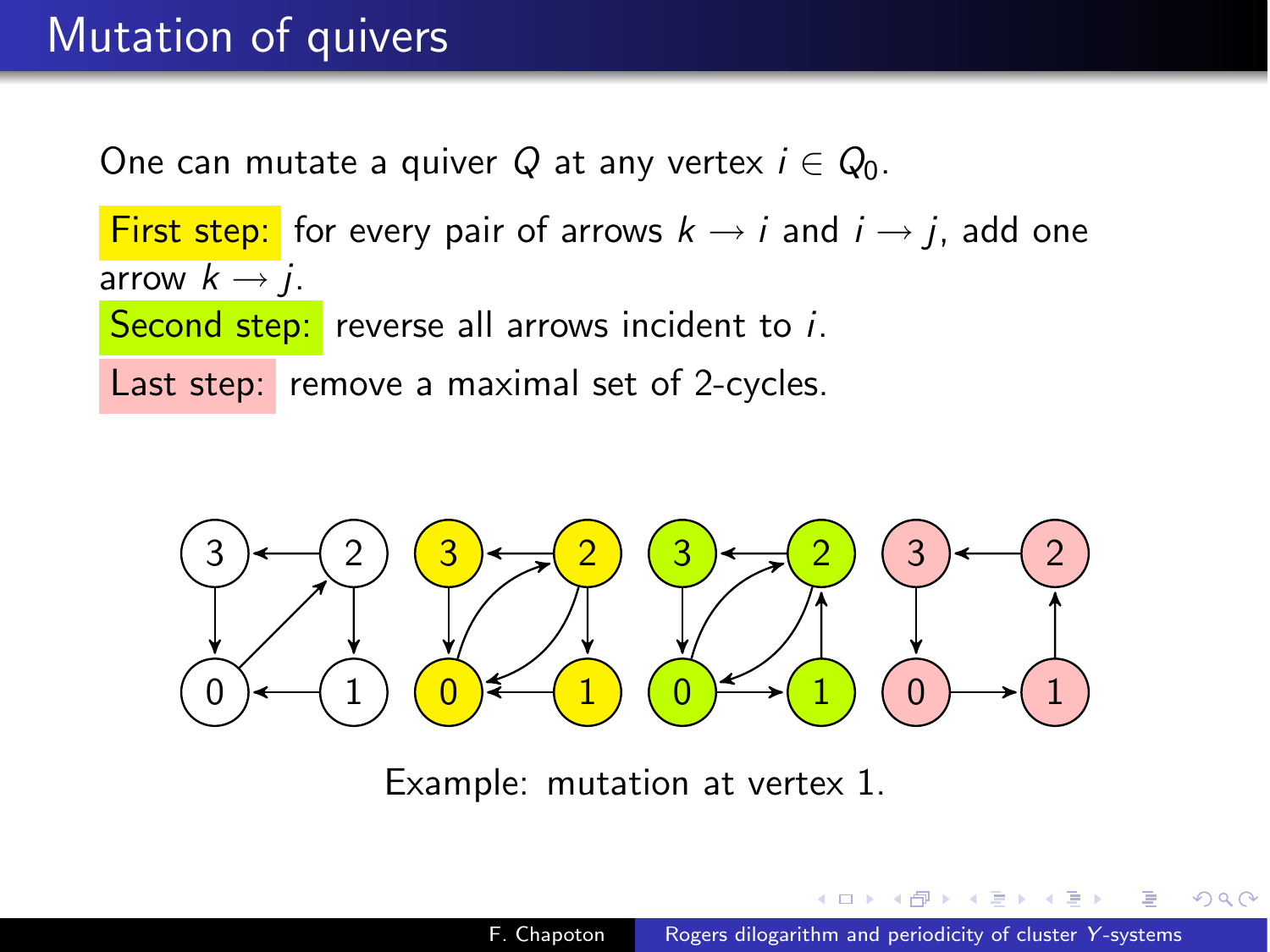One can mutate a quiver Q at any vertex  $i \in Q_0$ .

First step: for every pair of arrows  $k \rightarrow i$  and  $i \rightarrow j$ , add one arrow  $k \rightarrow j$ . Second step: reverse all arrows incident to *i*.

Last step: remove a maximal set of 2-cycles.

This defines a new quiver  $\mu_i(Q)$  and  $\mu_i(\mu_i(Q)) = Q$ .



Example: mutation at vertex 1.

つくい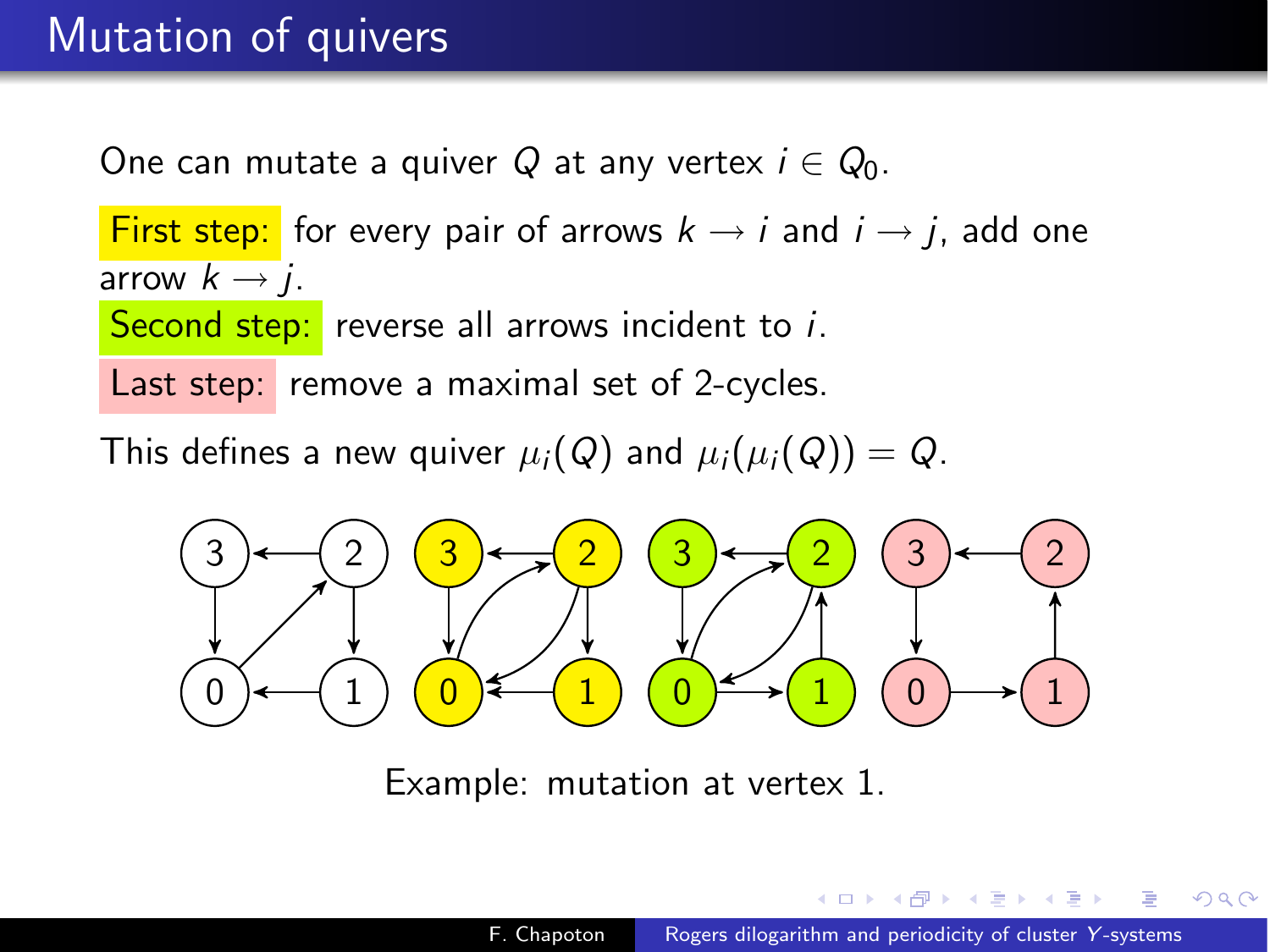Define a *Y* -system for a quiver *Q* with no loops and no 2-cycles.

モミメ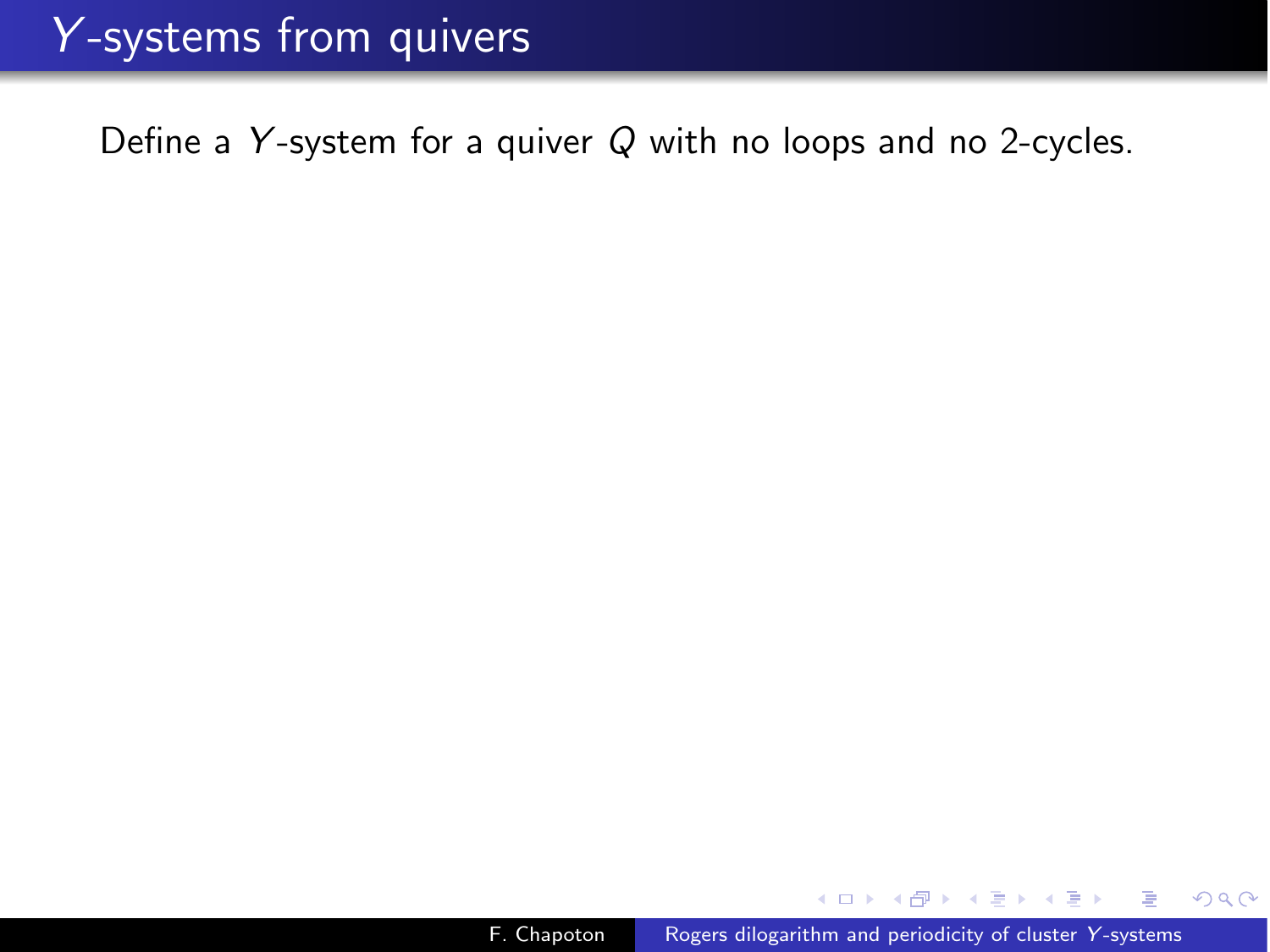Define a *Y* -system for a quiver *Q* with no loops and no 2-cycles. One introduces a variable  $y_i$  for every vertex  $i \in Q_0$ .

より苦し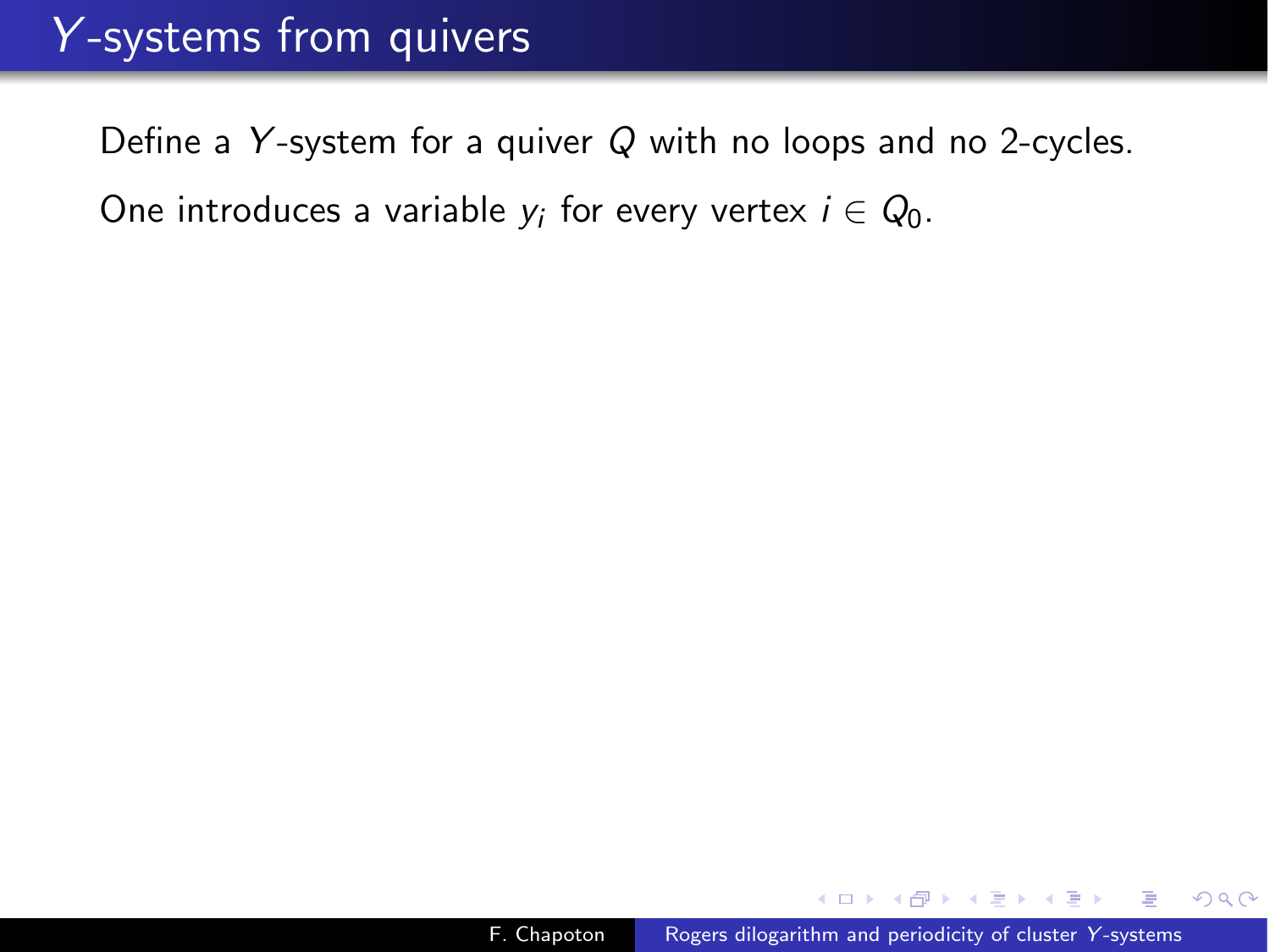Define a *Y* -system for a quiver *Q* with no loops and no 2-cycles. One introduces a variable  $y_i$  for every vertex  $i \in Q_0$ .

A *Y* -seed is a pair consisting of a quiver with a fraction (in the variables *yi*) attached to every vertex.



The initial *Y* -seed

つくへ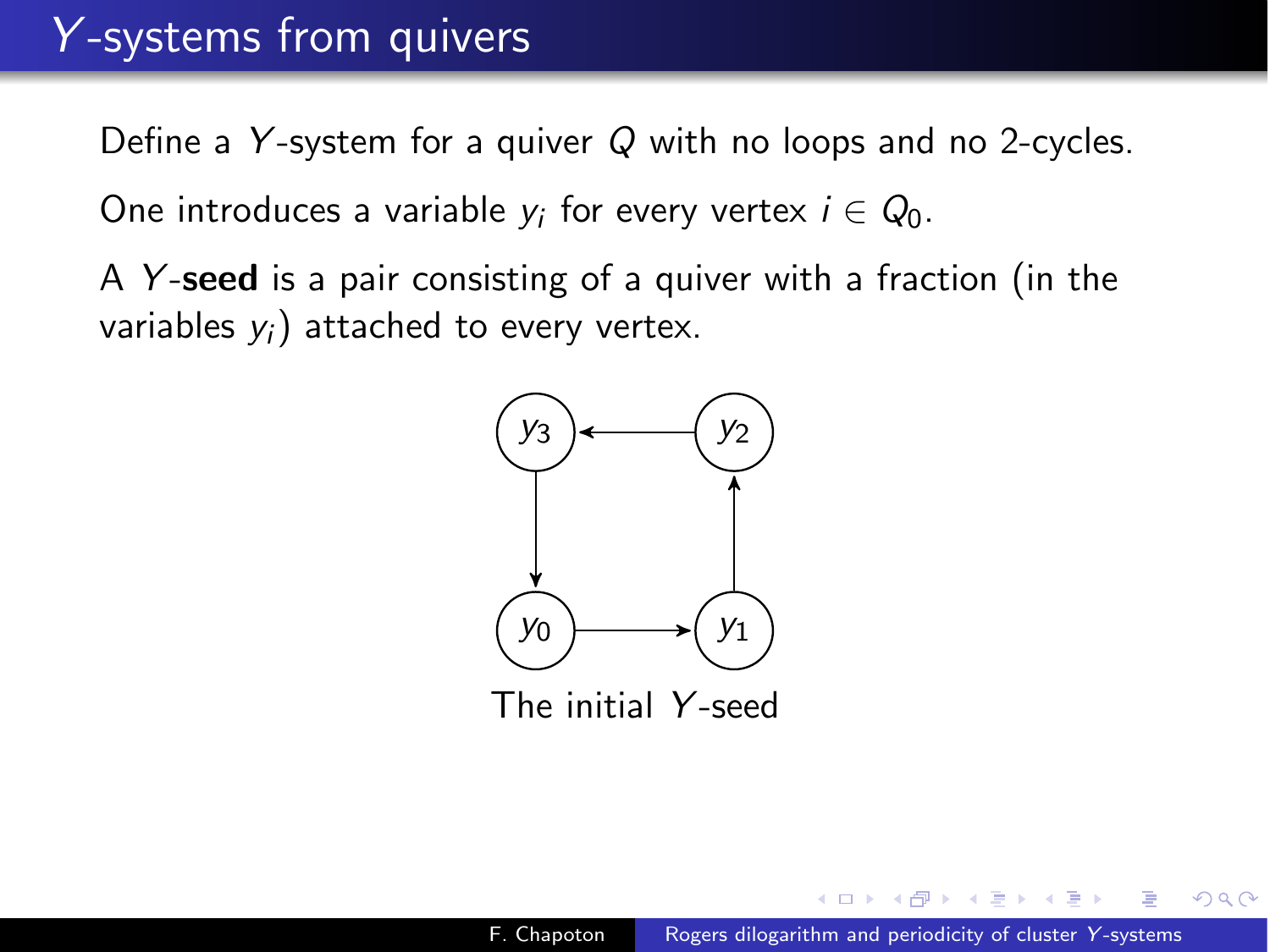Define a *Y* -system for a quiver *Q* with no loops and no 2-cycles. One introduces a variable  $y_i$  for every vertex  $i \in Q_0$ .

A *Y* -seed is a pair consisting of a quiver with a fraction (in the variables *yi*) attached to every vertex.



The initial *Y* -seed

Then consider all the seeds obtained from the initial one by mutation of *Y* -seeds.

つくい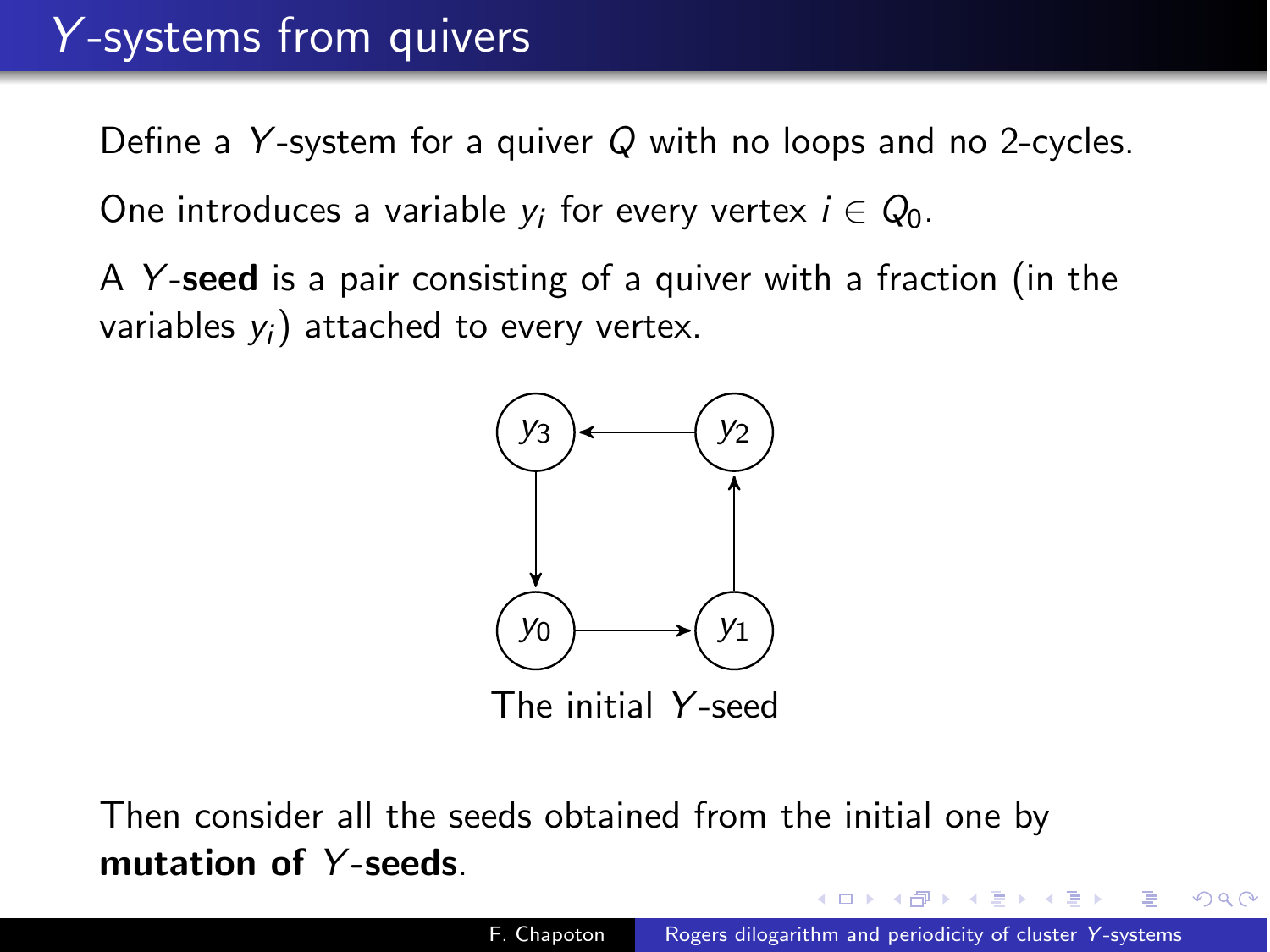### Mutation of *Y* -seeds

Consider a quiver *Q* and its mutation at vertex *i*,  $Q' = \mu_i(Q)$ .

 $\mathcal{A} \xrightarrow{\sim} \mathcal{B} \rightarrow \mathcal{A} \xrightarrow{\sim} \mathcal{B} \rightarrow$ 

 $\sim$ 

 $299$ 

重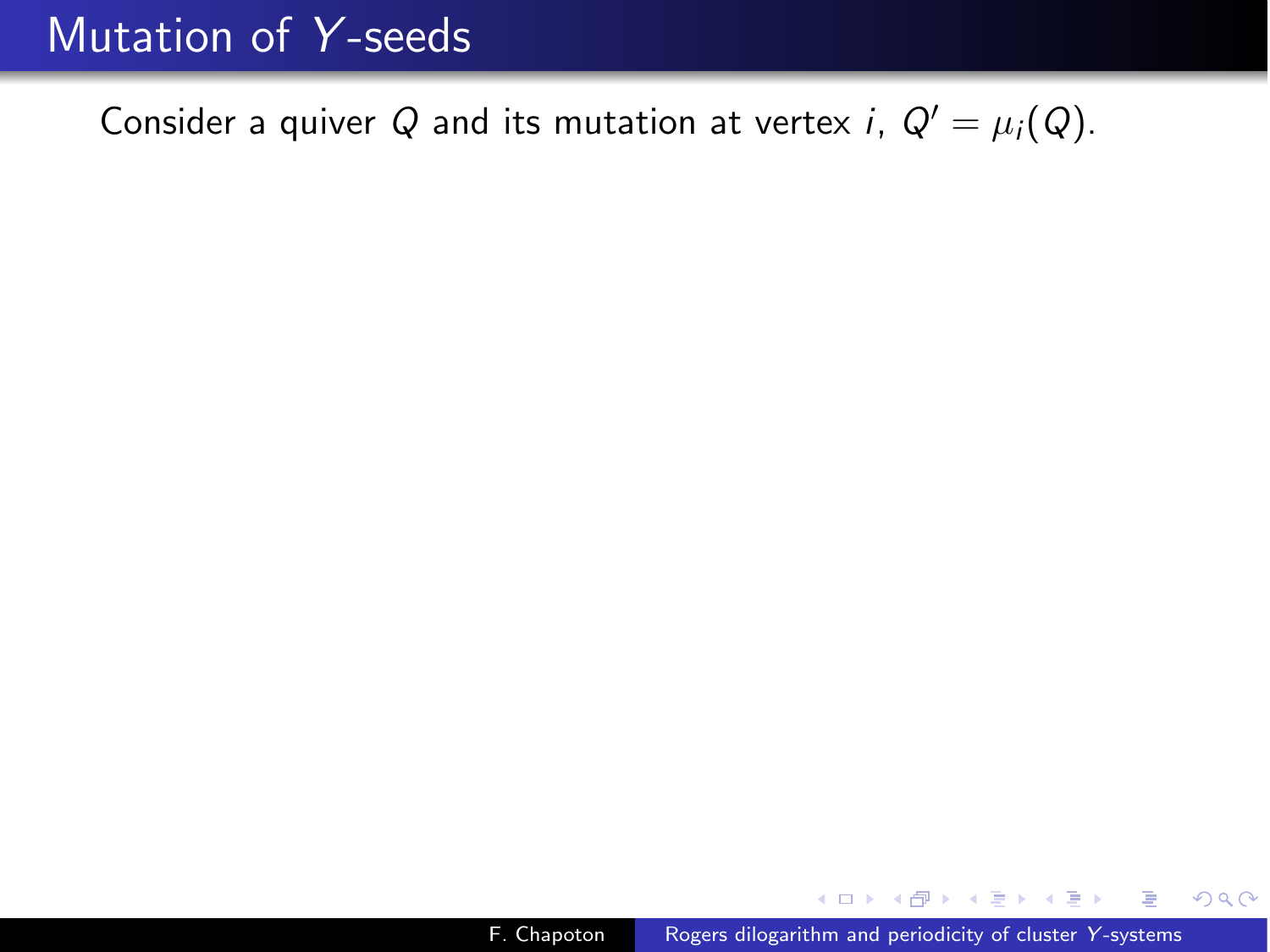#### Mutation of *Y* -seeds

Consider a quiver *Q* and its mutation at vertex *i*,  $Q' = \mu_i(Q)$ . Given a *Y* -seed (*yj*)*j*∈*Qo* for *Q*, define a *Y* -seed (*y*# *<sup>j</sup>*)*j*∈*Q*<sup>0</sup> for *Q*# as follows.

 $QQ$ 

重

- 4 重 8 - 4 重 8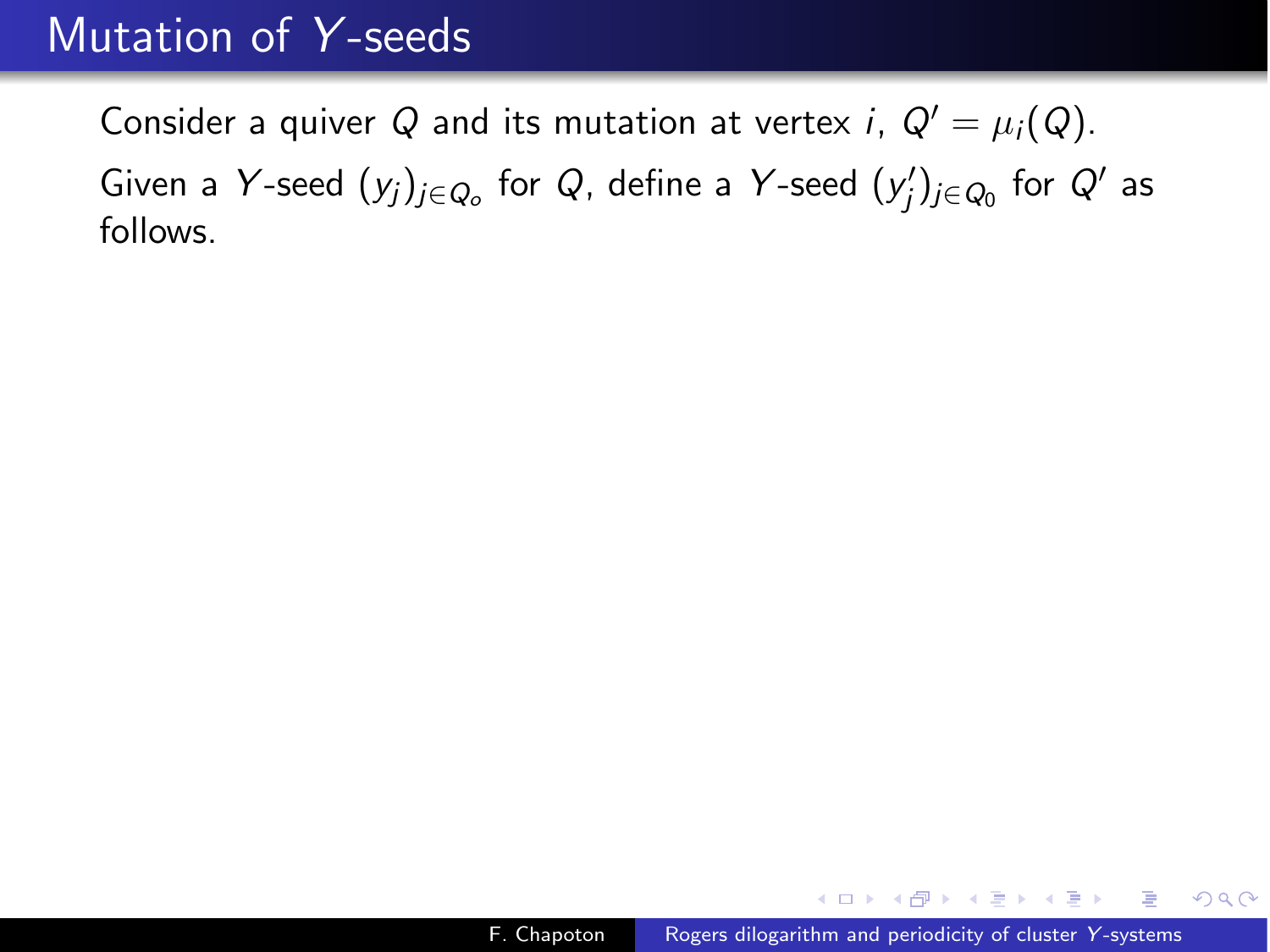#### Mutation of *Y* -seeds

Consider a quiver *Q* and its mutation at vertex *i*,  $Q' = \mu_i(Q)$ . Given a *Y* -seed (*yj*)*j*∈*Qo* for *Q*, define a *Y* -seed (*y*# *<sup>j</sup>*)*j*∈*Q*<sup>0</sup> for *Q*# as follows.

$$
y'_{j} = \begin{cases} 1/y_{i} & \text{if } j = i, \\ y_{j} \prod_{i \to j} (1 + y_{i}) / \prod_{j \to i} (1 + 1/y_{i}) & \text{if } j \neq i. \end{cases}
$$

AP ▶ ( ヨ ) ( ヨ )

 $QQ$ 

重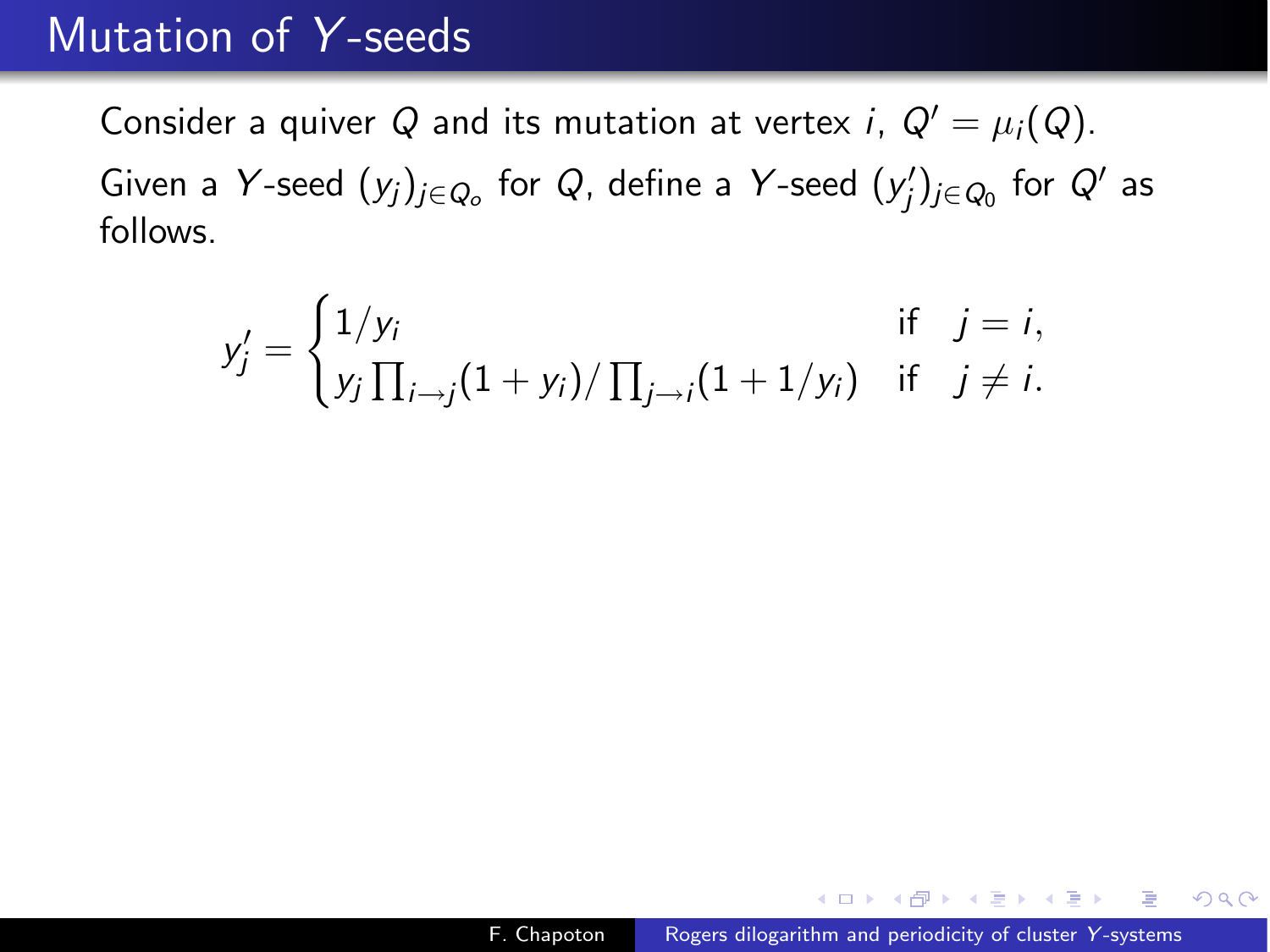#### Mutation of *Y* -seeds

Consider a quiver *Q* and its mutation at vertex *i*,  $Q' = \mu_i(Q)$ . Given a *Y* -seed (*yj*)*j*∈*Qo* for *Q*, define a *Y* -seed (*y*# *<sup>j</sup>*)*j*∈*Q*<sup>0</sup> for *Q*# as follows.

$$
y'_{j} = \begin{cases} 1/y_{i} & \text{if } j = i, \\ y_{j} \prod_{i \to j} (1 + y_{i}) / \prod_{j \to i} (1 + 1/y_{i}) & \text{if } j \neq i. \end{cases}
$$



 $QQ$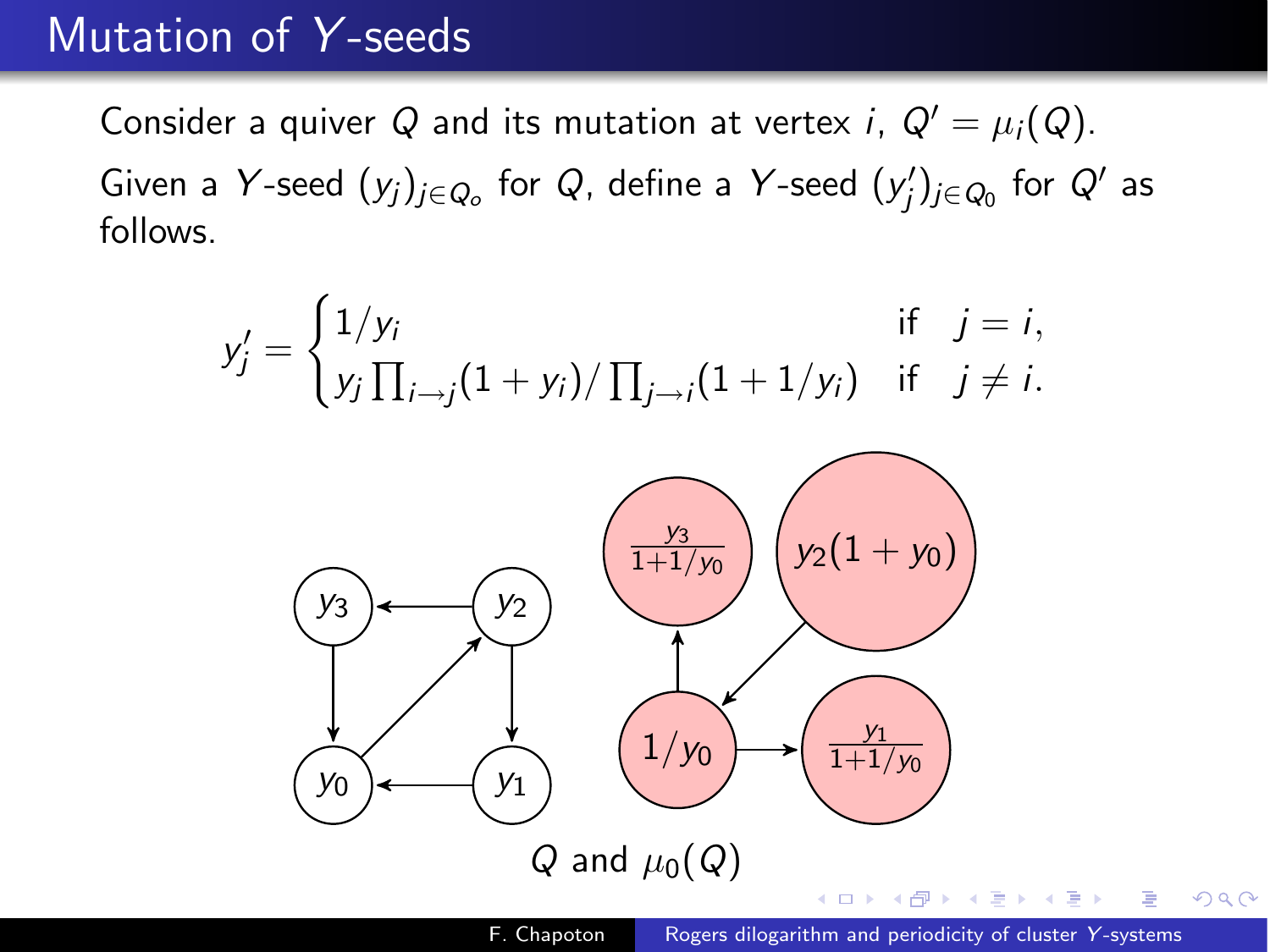The elements of all *Y* -seeds obtained by iterating mutation from an initial one are called *Y* -variables.

 $QQ$ 

э

- 4 重 8 3 4 重 8

 $\sim$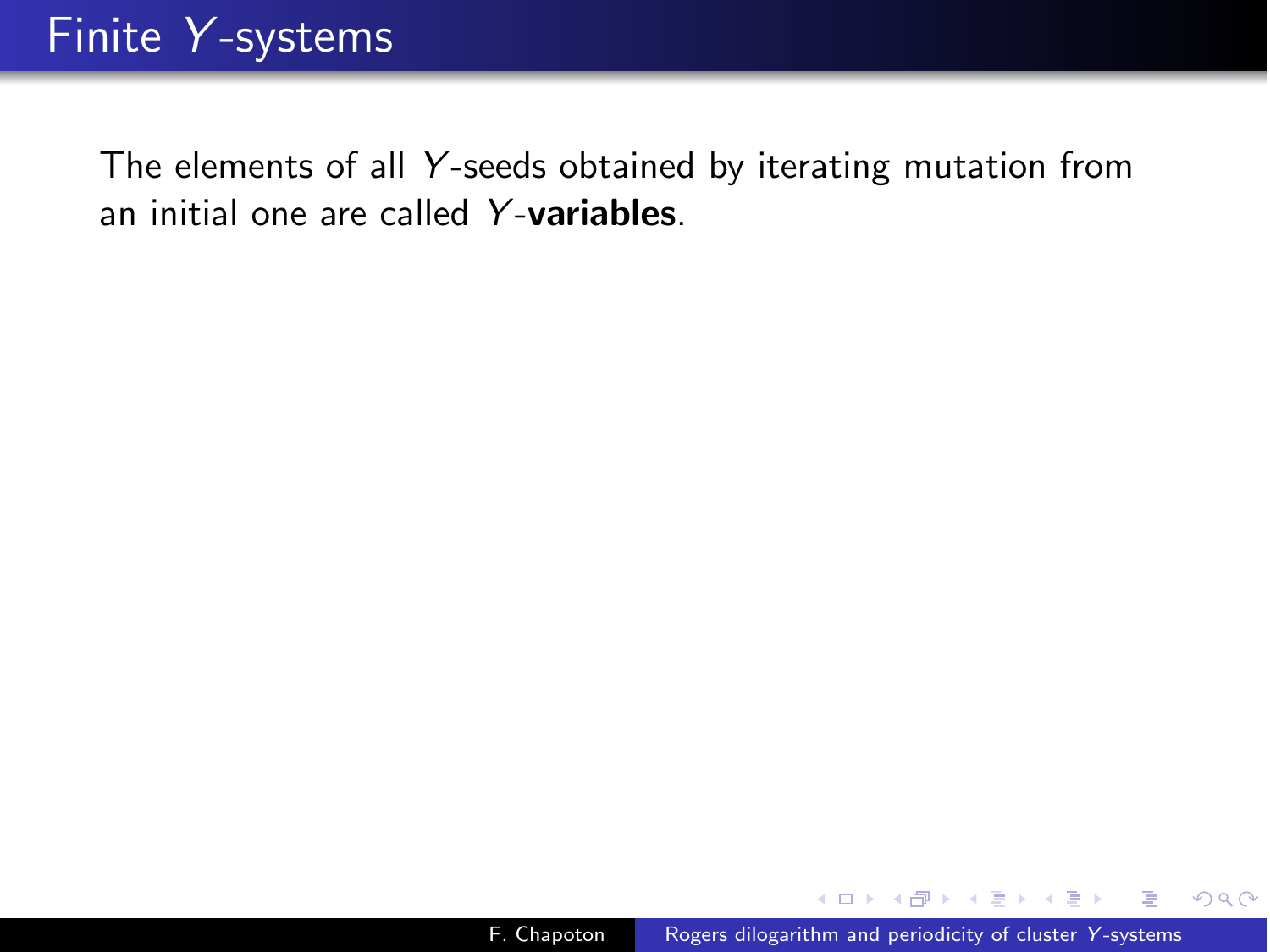The elements of all *Y* -seeds obtained by iterating mutation from an initial one are called *Y* -variables.

When the initial quiver Q is a Dynkin diagram of type  $A, D, E$ , the mutation process closes and there is a finite number of *Y* -variables.

- 4 重 8 3 4 重 8

 $\Omega$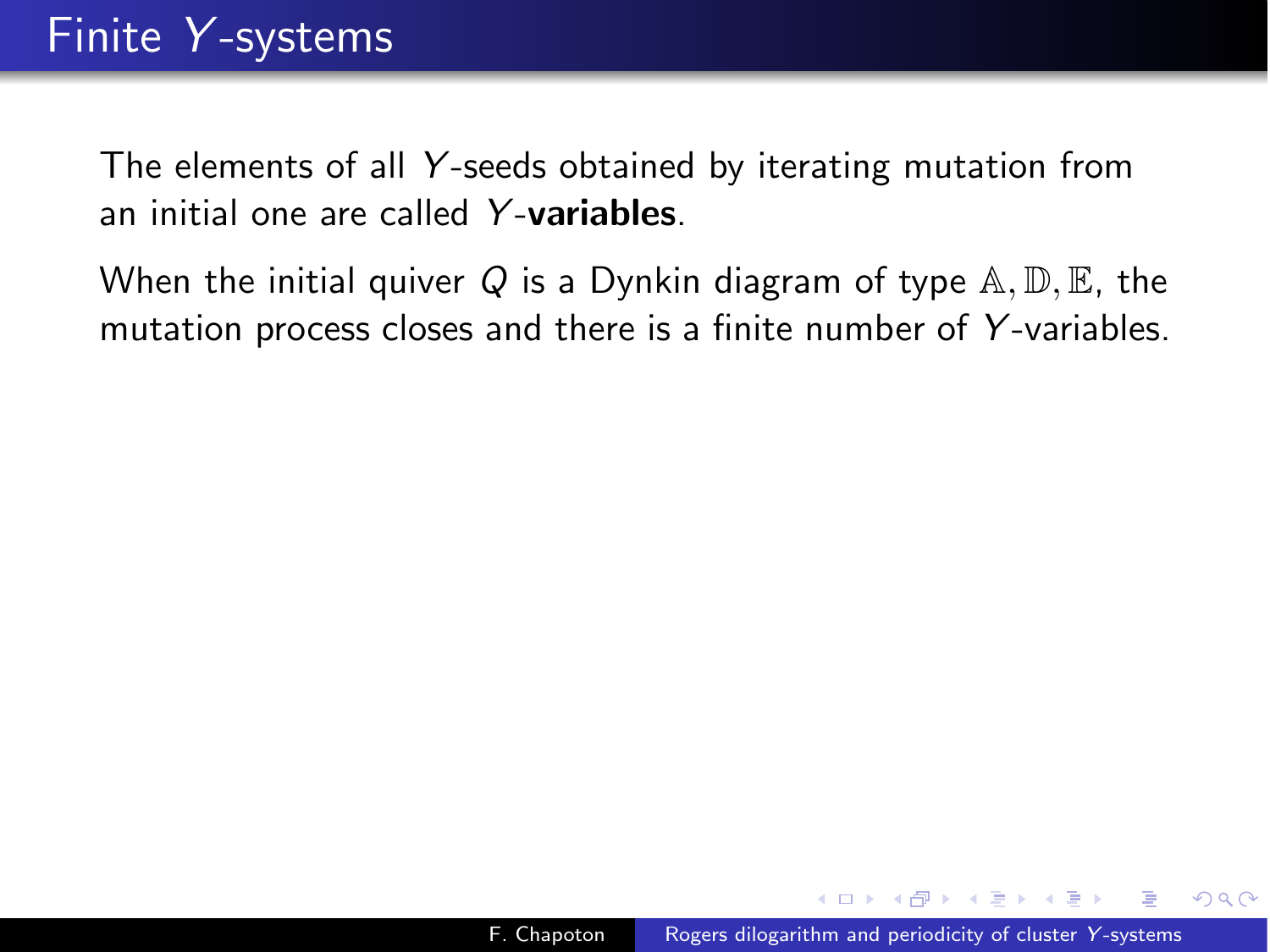The elements of all *Y* -seeds obtained by iterating mutation from an initial one are called *Y* -variables.

When the initial quiver Q is a Dynkin diagram of type  $A, D, E$ , the mutation process closes and there is a finite number of *Y* -variables.

For example, for the quiver  $\bigcirc$   $\leftarrow$   $\bigcirc$  of type  $\mathbb{A}_2$ , with initial seed  $(y_1, y_2)$  one gets the following set of Y-variables:

$$
y_1, y_2, y_1(1 + y_2), (1 + y_1 + y_1y_2)/y_2, \frac{y_1 + 1}{y_1y_2}
$$

and their inverses

$$
1/y_1, 1/y_2, \frac{1}{y_1(1+y_2)}, \frac{y_2}{1+y_1+y_1y_2}, \frac{y_1y_2}{y_1+1}.
$$

in a mark a mark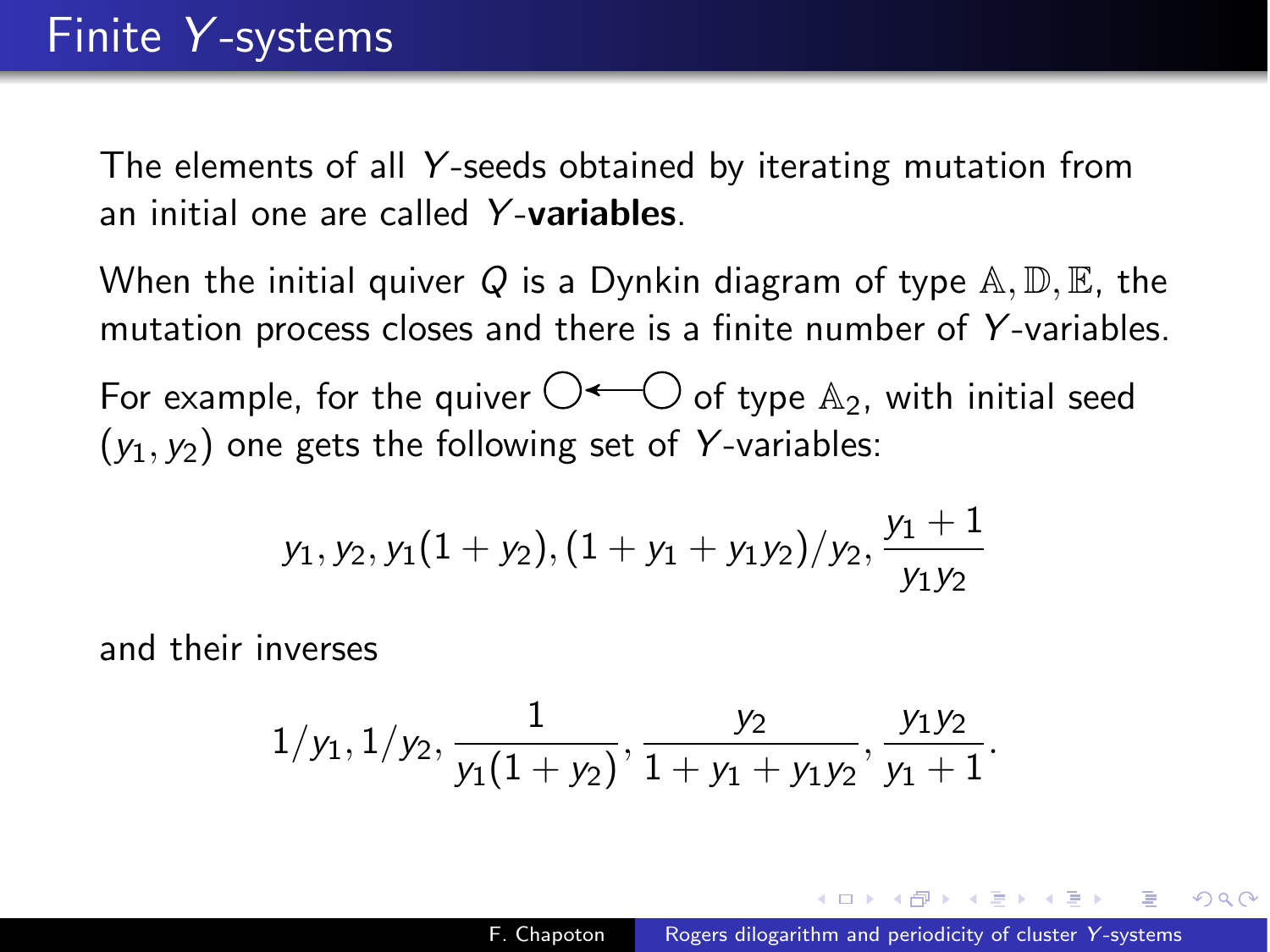# Precise setting for dilogarithm identities

Fix a Dynkin diagram of type  $A, D, E$ . For example  $A_3$ .



∢ 重 ≯

 $QQ$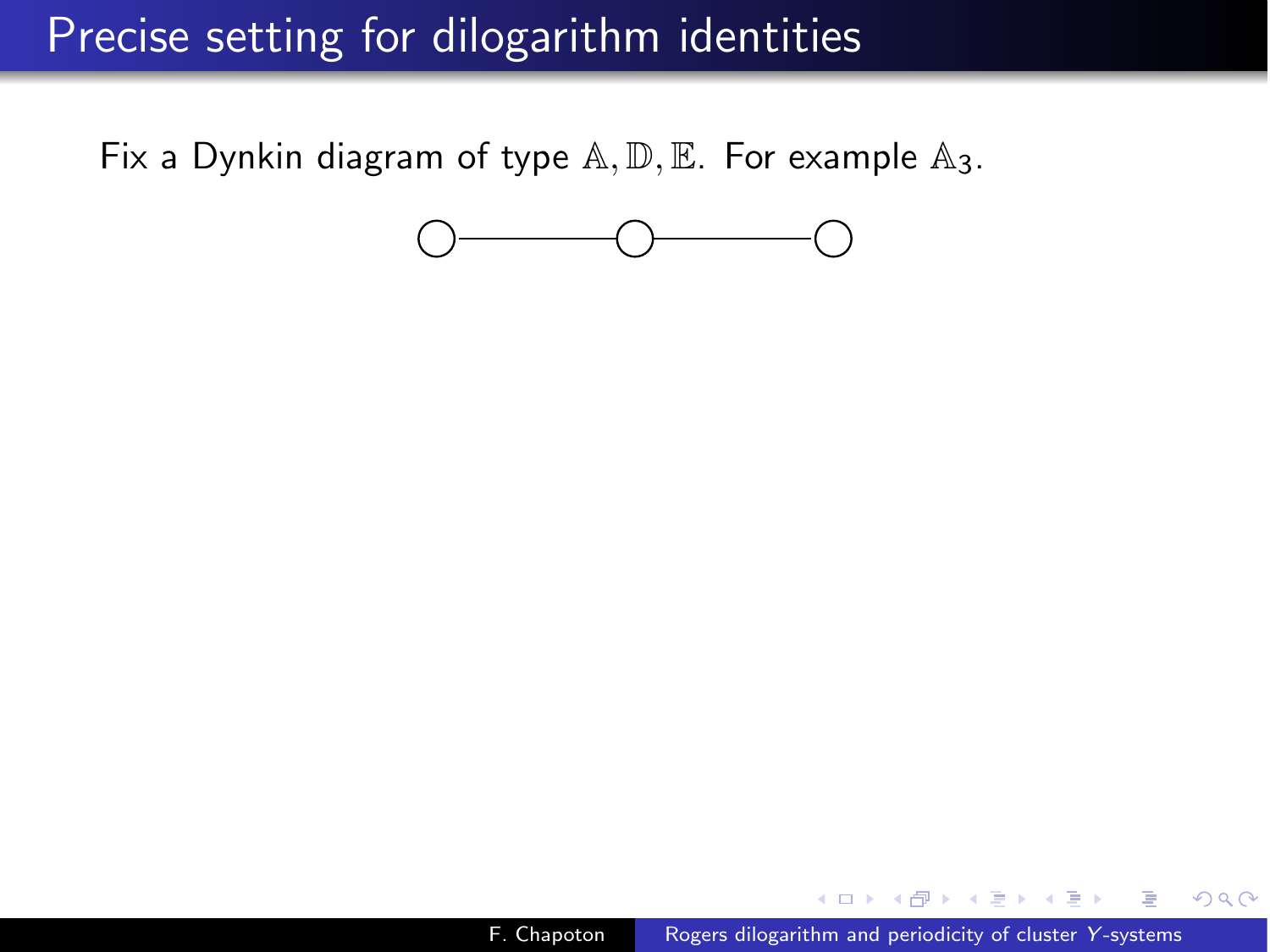# Precise setting for dilogarithm identities

Fix a Dynkin diagram of type  $A, D, E$ . For example  $A_3$ .



Let *Q* be an alternating orientation of this Dynkin diagram. For example,



 $2990$ 

- 4 重 8 - 4 重 8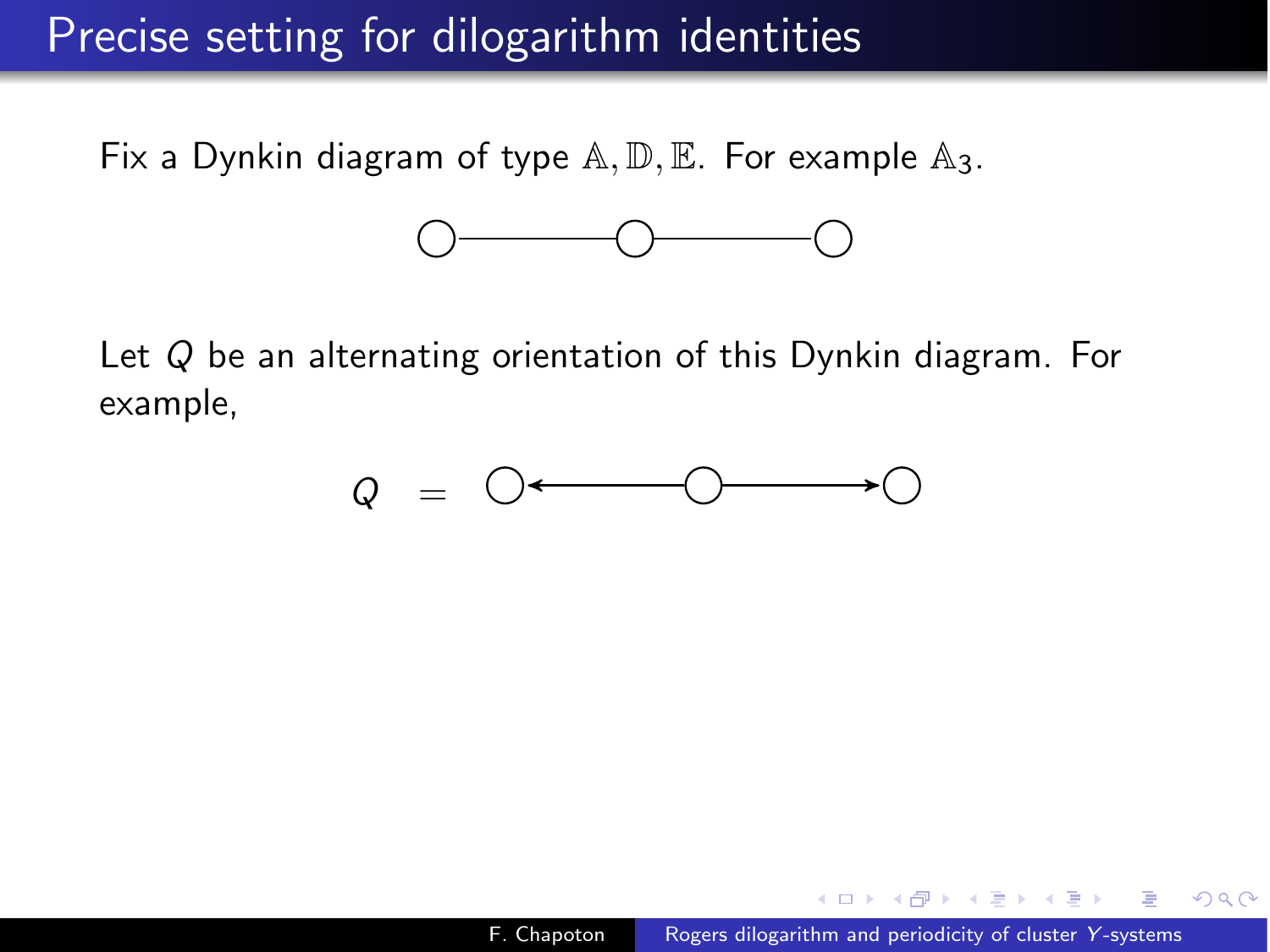# Precise setting for dilogarithm identities

Fix a Dynkin diagram of type  $A, D, E$ . For example  $A_3$ .



Let *Q* be an alternating orientation of this Dynkin diagram. For example,



Choose the following initial *Y* -seed:



(variables  $y_i$  for sources, inverses  $1/y_i$  for sinks)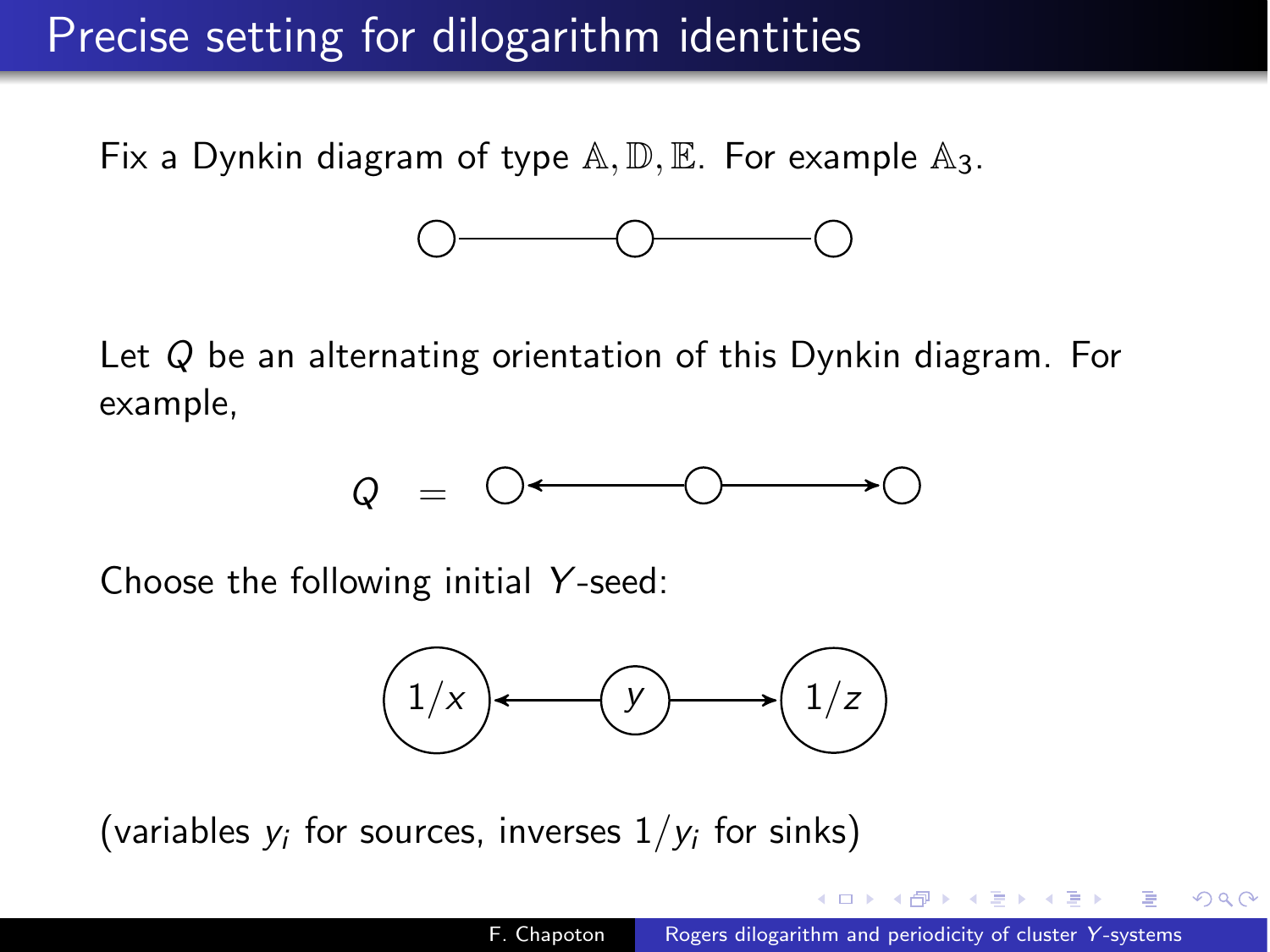Define  $\mu_+$  to be the composition of all mutations at the sources of *Q* (they commute).

$$
Q = \bigcirc \leftarrow \hspace{1.5cm} \bigcirc \hspace{1.5cm} \longrightarrow \hspace{1.5cm} \bigcirc
$$

化重变 化重

 $QQ$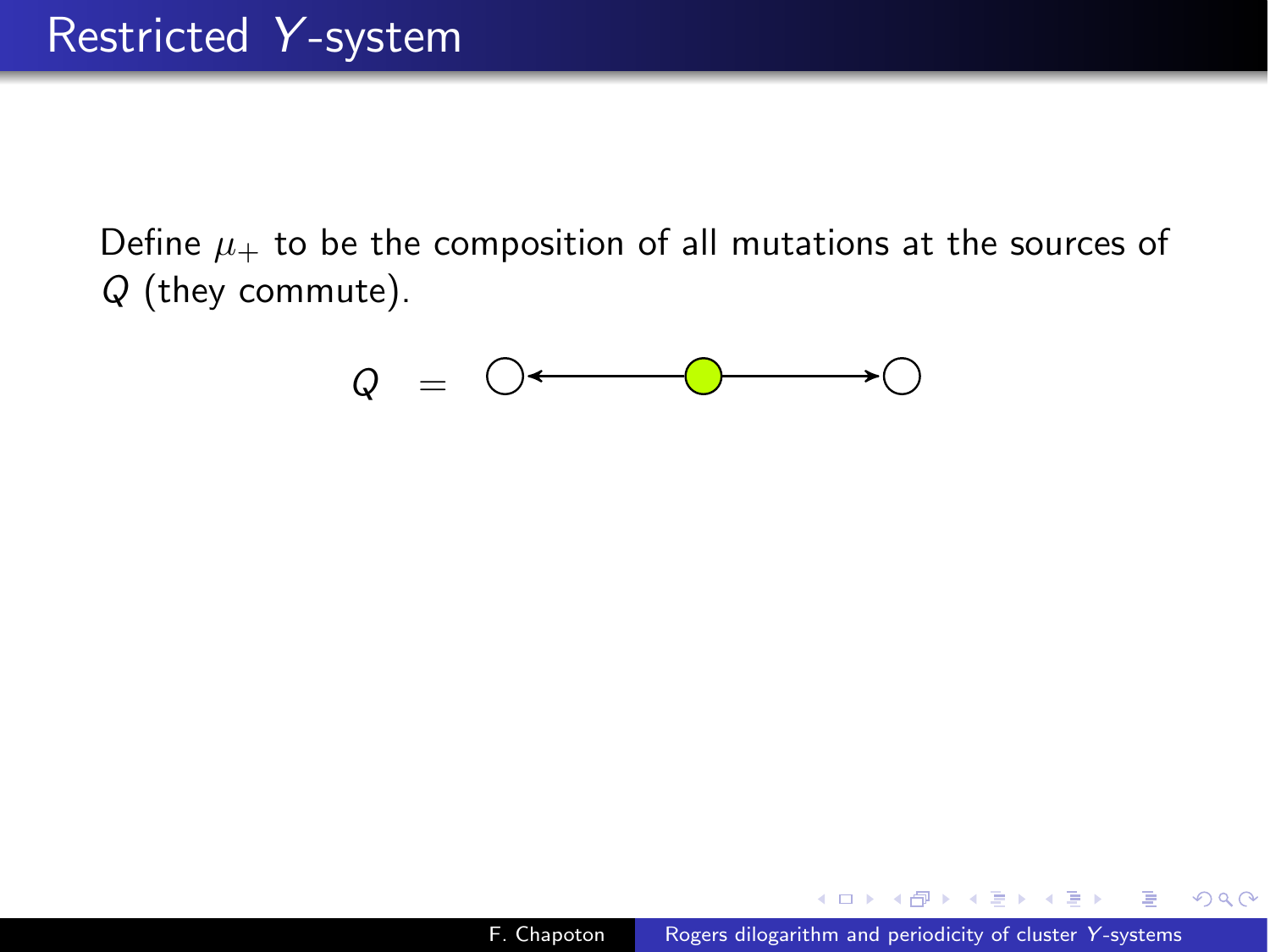Define  $\mu_+$  to be the composition of all mutations at the sources of *Q* (they commute).

$$
Q = \bigcirc \leftarrow \qquad \qquad \bigcirc \qquad \qquad \longrightarrow \bigcirc
$$

The quiver  $\mu_+(Q)$  is the opposite quiver of Q (all arrows reversed).

$$
\mu_+(\mathsf{Q}) = \circledcirc \longrightarrow \circledcirc \longleftarrow \circledcirc
$$

 $\Omega$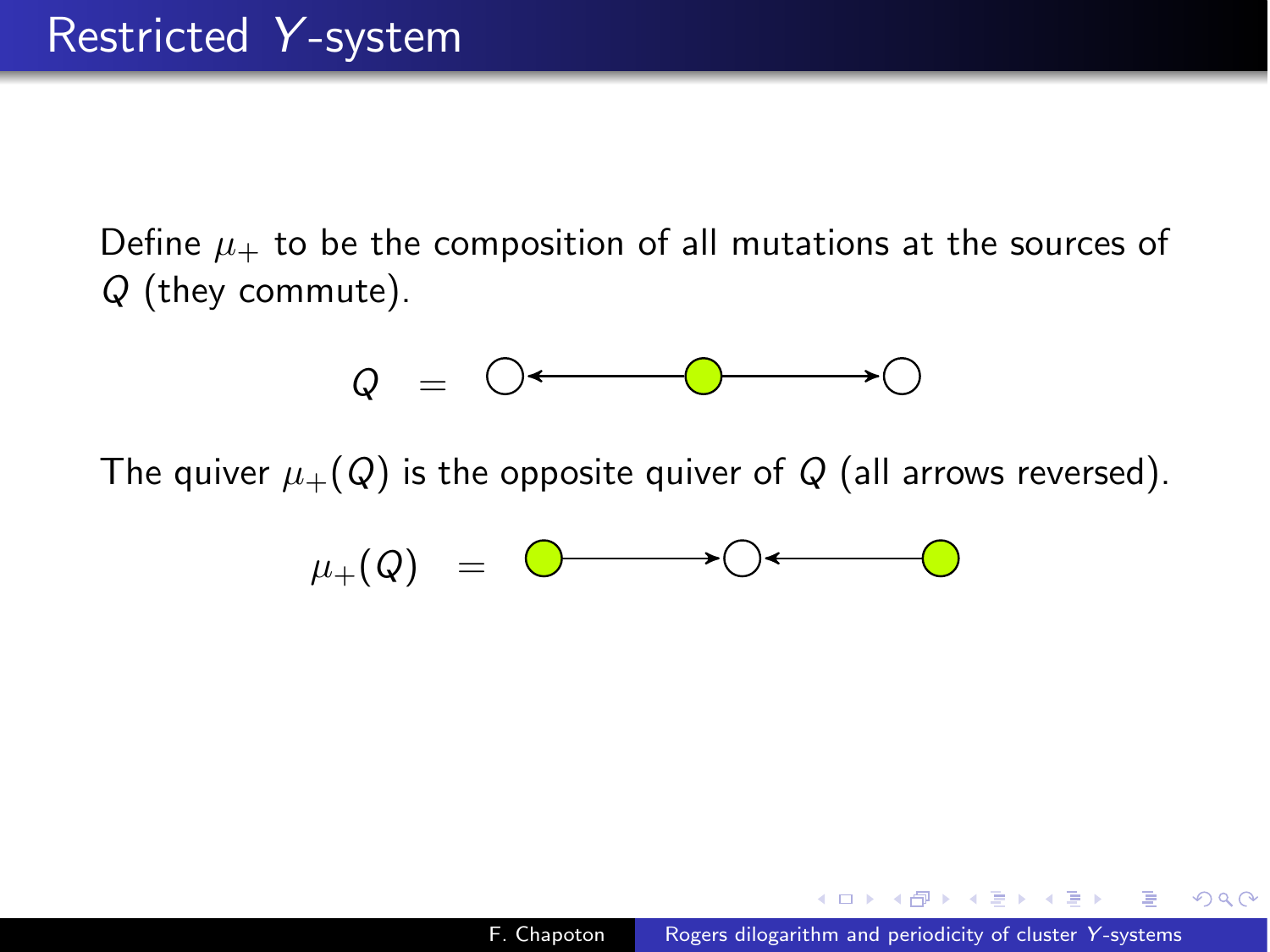Define  $\mu_+$  to be the composition of all mutations at the sources of *Q* (they commute).

$$
Q = \bigcirc \leftarrow \qquad \qquad \bigcirc \qquad \qquad \longrightarrow \bigcirc
$$

The quiver  $\mu_+(\mathcal{Q})$  is the opposite quiver of  $\mathcal Q$  (all arrows reversed).

$$
\mu_+(\mathsf{Q}) = \circledcirc \longrightarrow \circledcirc \longleftarrow \circledcirc
$$

Let  $\mu$  be the composition of all mutations at the sources of  $\mu_+(Q)$ . One has  $\mu_-(\mu_+(Q)) = Q$ .

医阿里氏阿里氏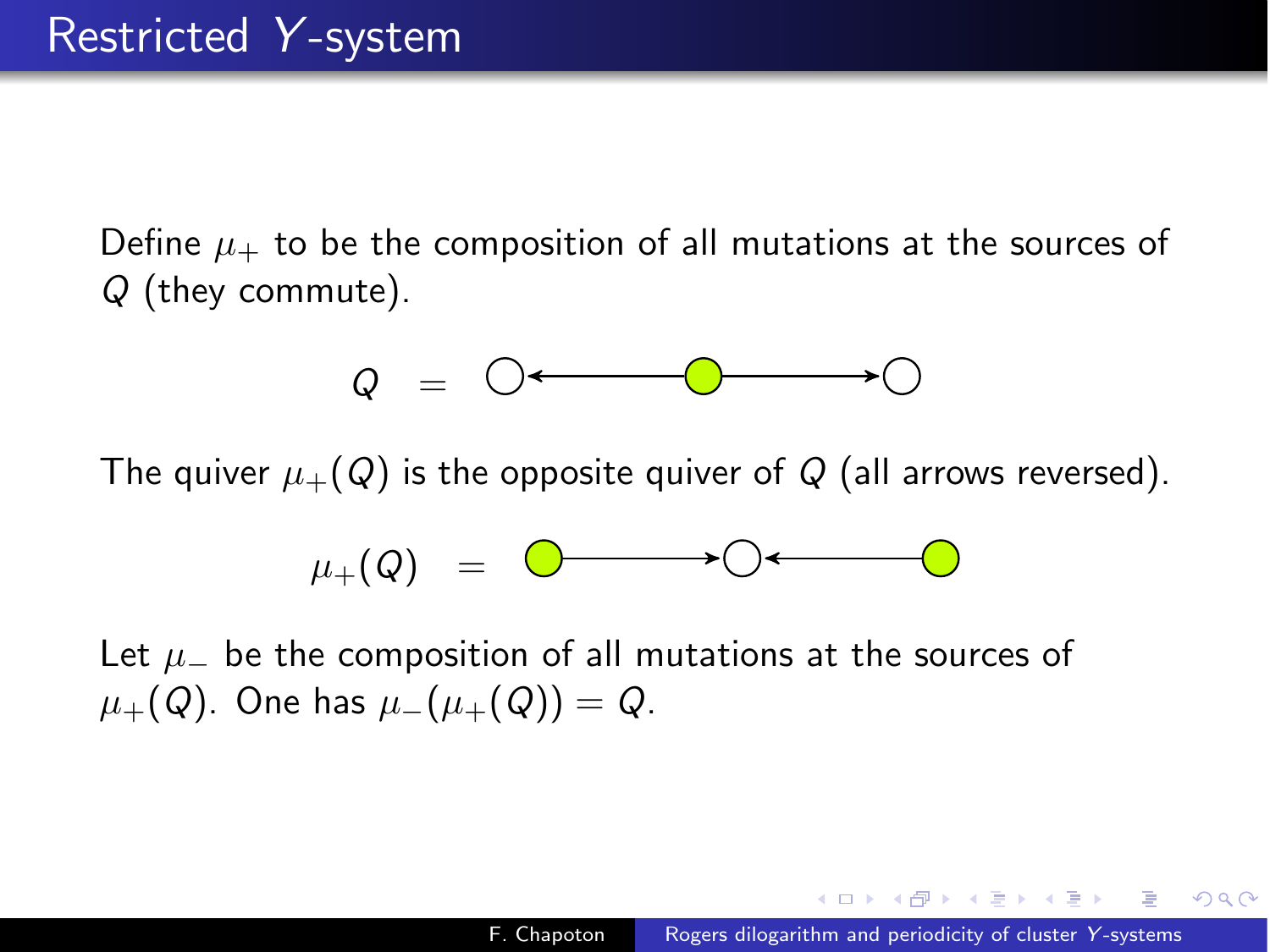#### Theorem (Fomin & Zelevinsky)

*The composition*  $\mu_-\circ\mu_+$  *acting on Y-seeds is periodic. Let* Y *be the subset of the Y -variables that correspond to sources in the Y* -seeds obtained by iterating  $\mu_+$  and  $\mu_-$ . The set  $\mathbb Y$  is made of *Laurent polynomials in the variables yi. The non-trivial denominators are in natural bijection with positive roots for the Dynkin diagram.*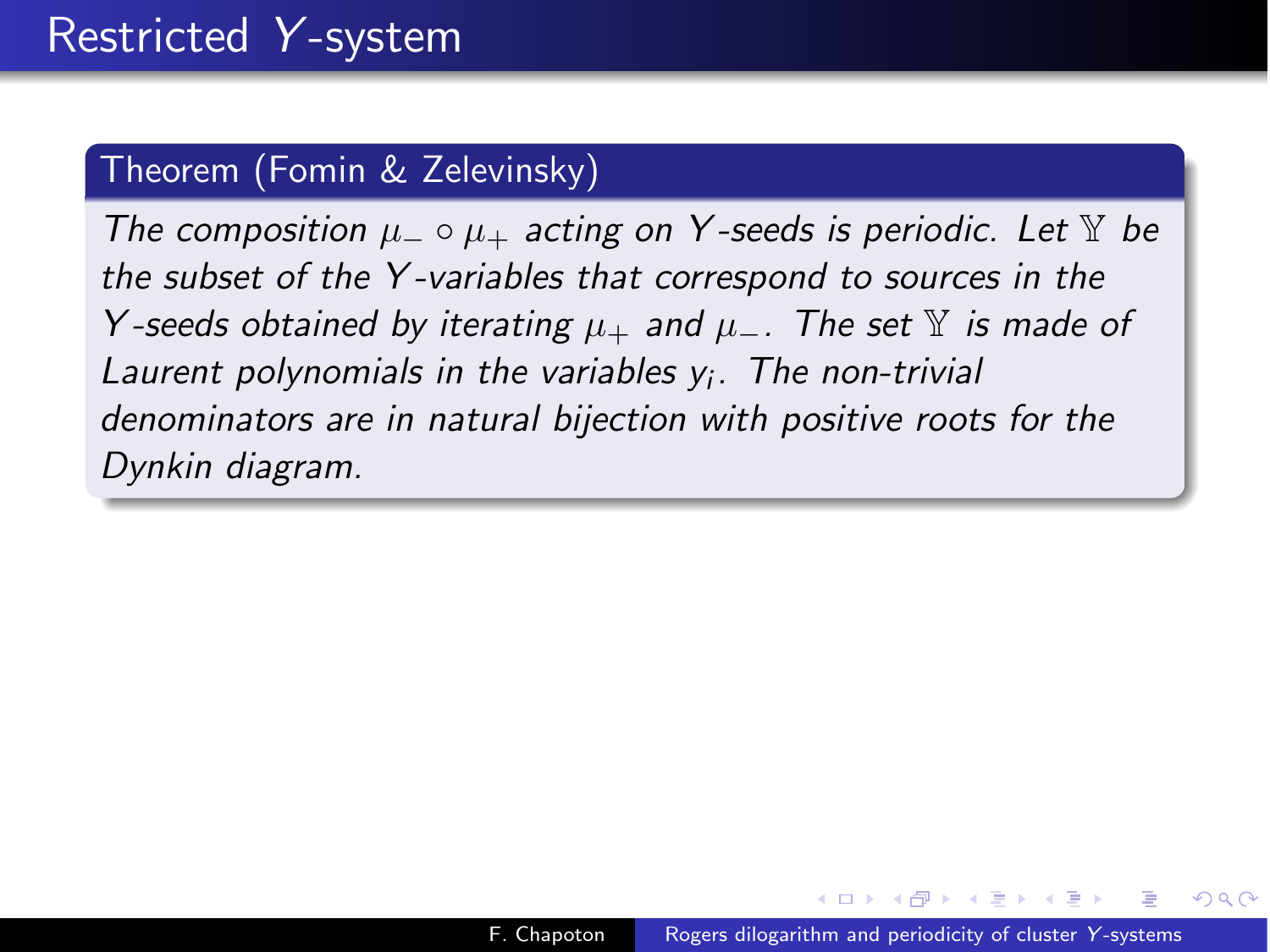#### Theorem (Fomin & Zelevinsky)

*The composition*  $\mu_-\circ\mu_+$  *acting on Y-seeds is periodic. Let* Y *be the subset of the Y -variables that correspond to sources in the Y* -seeds obtained by iterating  $\mu_+$  and  $\mu_-$ . The set  $\mathbb Y$  is made of *Laurent polynomials in the variables yi. The non-trivial denominators are in natural bijection with positive roots for the Dynkin diagram.*

For example, one gets in type  $\mathbb{A}_3$ 

$$
x, y, z, \frac{x + z + xz + 1}{y}, \frac{x + 2y + z + y^2 + xy + xz + yz + 1}{xyz}
$$
  

$$
\frac{x + y + z + xz + 1}{xy}, \frac{x + y + z + xz + 1}{yz}, \frac{y + 1}{x}, \frac{y + 1}{z}.
$$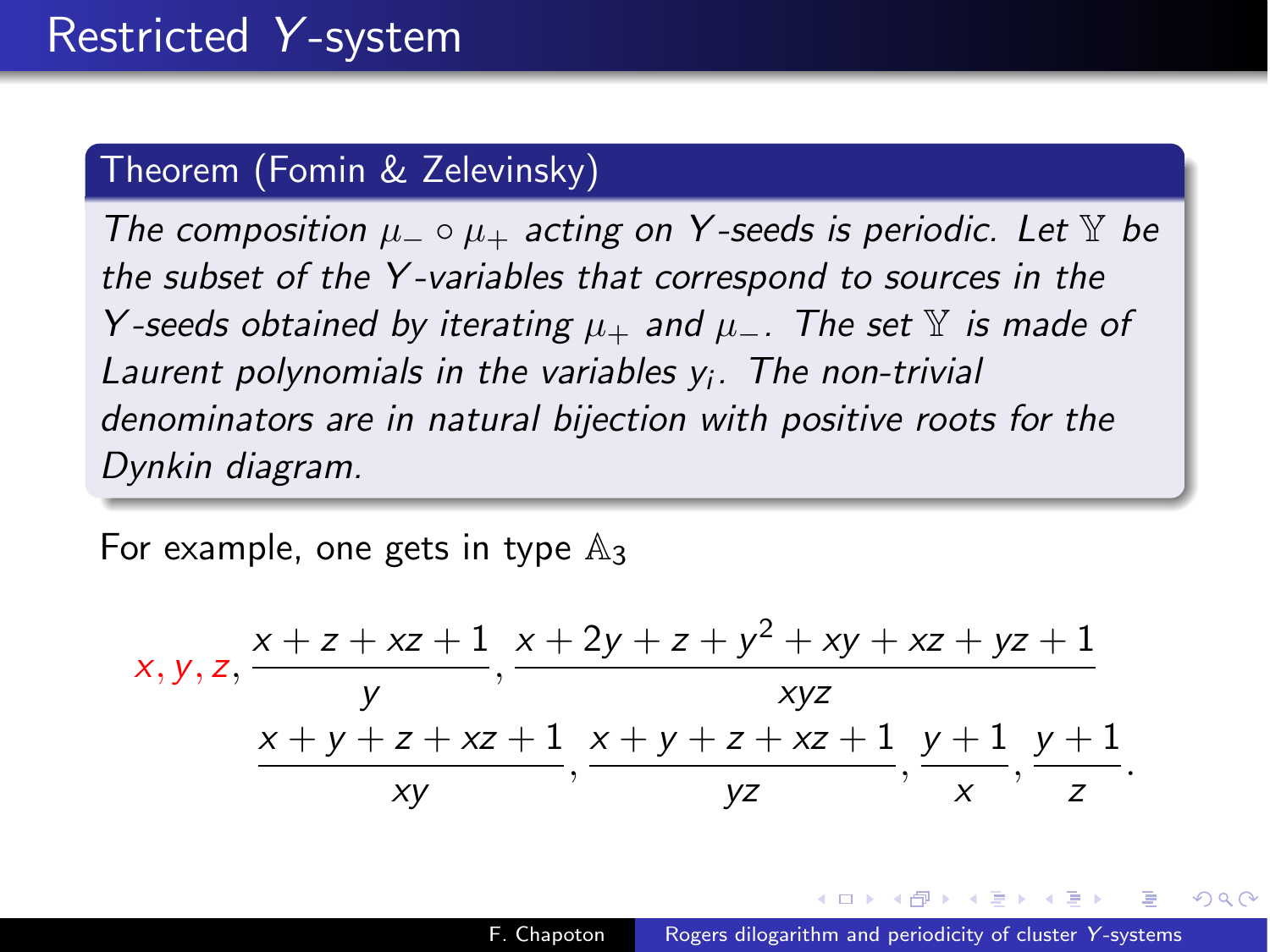#### Theorem (Ch.)

*Let*  $X_n$  *be a simply-laced Dynkin diagram of rank n. Let*  $\mathbb{Y}(X_n)$  *be the subset of the Y -system described before. Then*

$$
\sum_{y\in\mathbb{Y}}L(1/(1+y))=nL(1).
$$

- イ 三 ト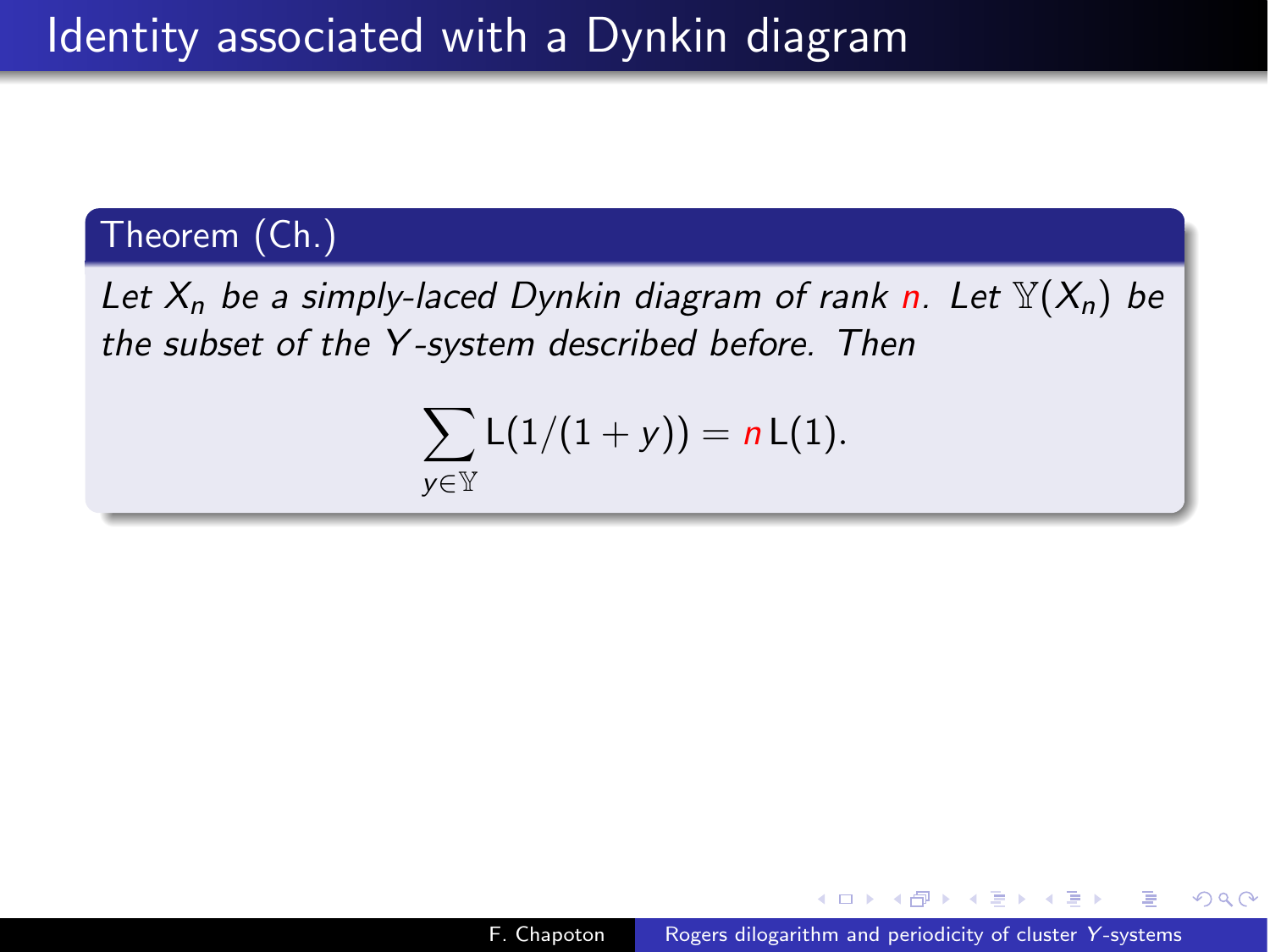#### Theorem (Ch.)

*Let X<sup>n</sup> be a simply-laced Dynkin diagram of rank n. Let* Y(*Xn*) *be the subset of the Y -system described before. Then*

$$
\sum_{y\in\mathbb{Y}}L(1/(1+y))=nL(1).
$$

For the Dynkin diagrams of type  $\mathbb{A}_1$  and  $\mathbb{A}_2$ , one recovers the two classical functional equations. Type A*<sup>n</sup>* gives a family of identities.

つくへ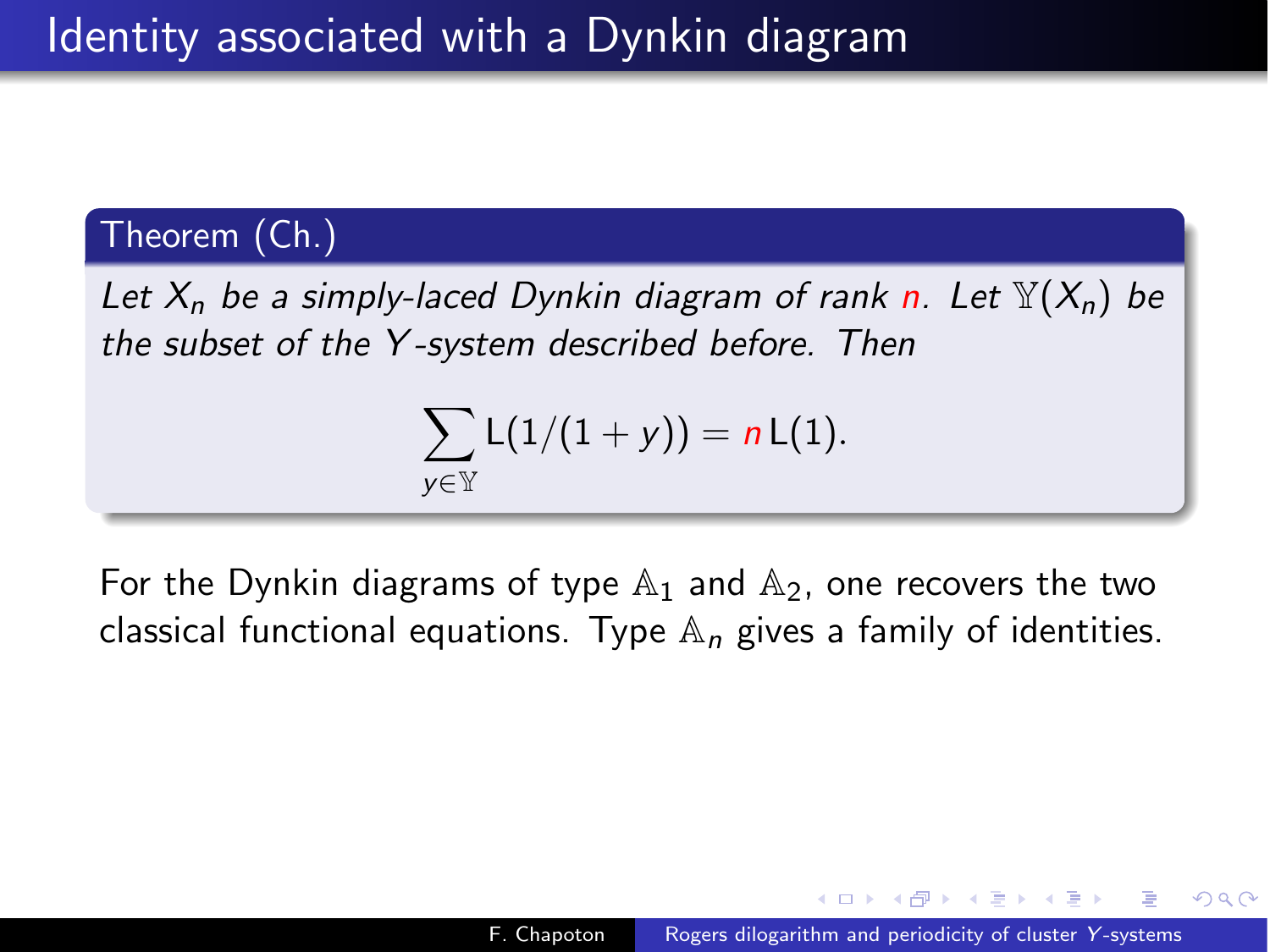#### Theorem (Ch.)

*Let X<sup>n</sup> be a simply-laced Dynkin diagram of rank n. Let* Y(*Xn*) *be the subset of the Y -system described before. Then*

$$
\sum_{y\in\mathbb{Y}}L(1/(1+y))=nL(1).
$$

For the Dynkin diagrams of type  $\mathbb{A}_1$  and  $\mathbb{A}_2$ , one recovers the two classical functional equations. Type A*<sup>n</sup>* gives a family of identities.

Type D*<sup>n</sup>* gives another family of identities. Three other identities for  $\mathbb{E}_6$ .  $\mathbb{E}_7$  and  $\mathbb{E}_8$ .

A . . 2 .

つくへ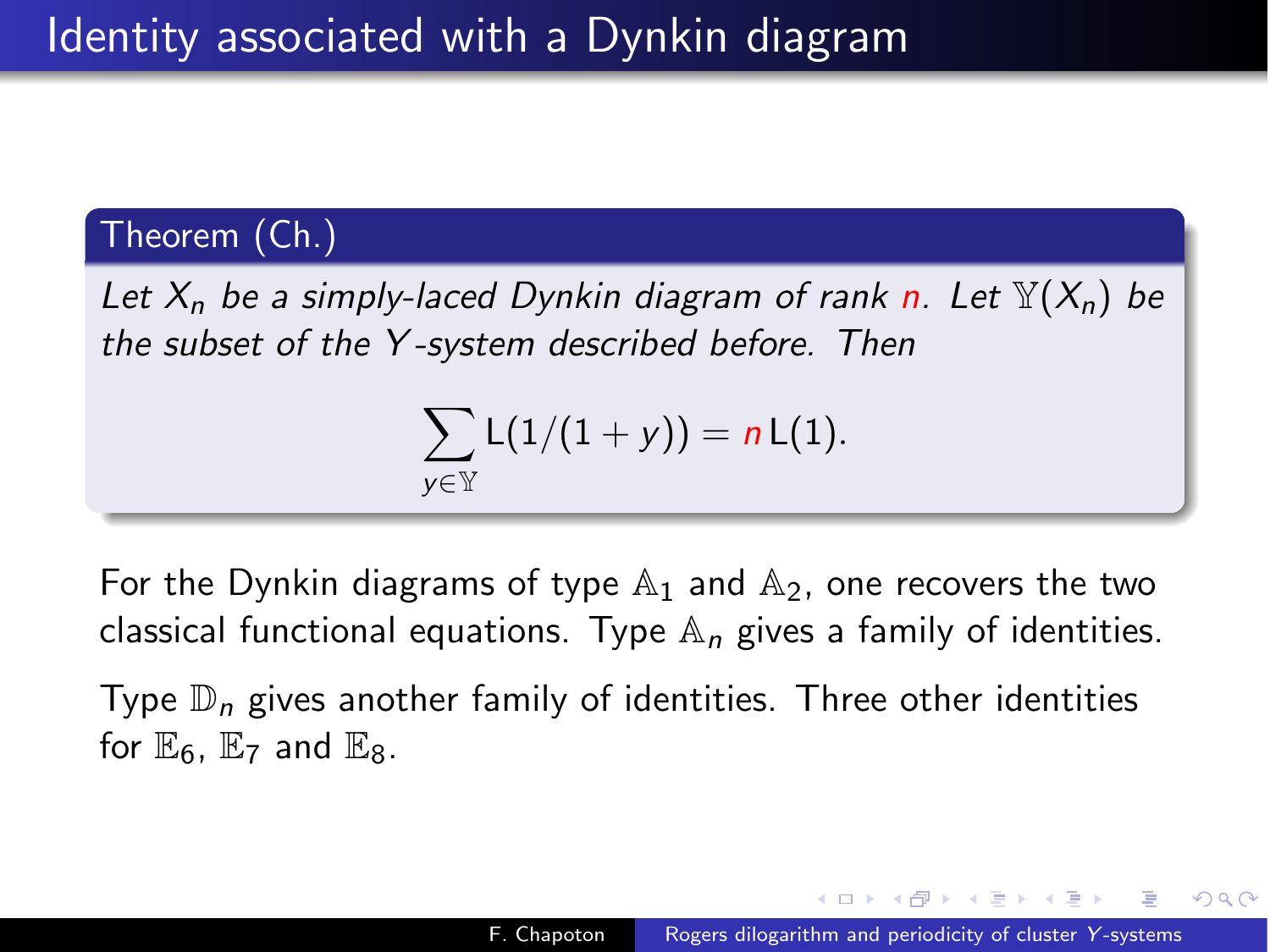The proof is quite simple.

One first shows that this sum is constant, using a trick due to Edward Frenkel and András Szenes, and the description of the restricted *Y* -system given by Fomin and Zelevinsky.

 $x = x$ 

 $\Omega$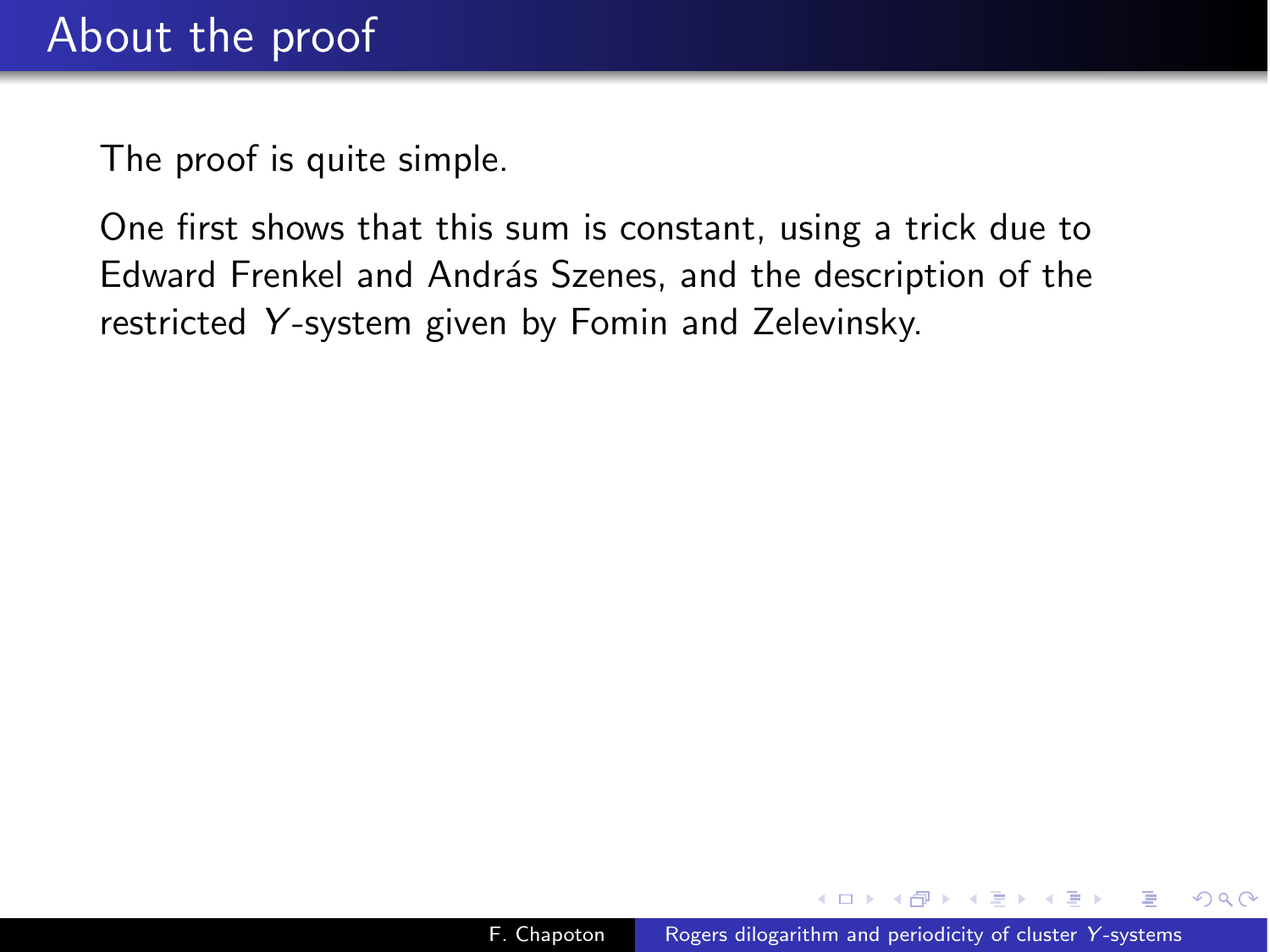The proof is quite simple.

One first shows that this sum is constant, using a trick due to Edward Frenkel and András Szenes, and the description of the restricted *Y* -system given by Fomin and Zelevinsky.

To compute the value of the sum, one takes the limit where all variables go to 0. Among elements of Y, exactly *n* have limit 0 (hence add L(1) to the sum) and the others have limit  $+\infty$  (hence do not contribute to the sum). For example in type  $\mathbb{A}_3$ :

$$
x, y, z, \frac{x + z + xz + 1}{y}, \frac{x + 2y + z + y^2 + xy + xz + yz + 1}{xyz}
$$
  

$$
\frac{x + y + z + xz + 1}{xy}, \frac{x + y + z + xz + 1}{yz}, \frac{y + 1}{x}, \frac{y + 1}{z}.
$$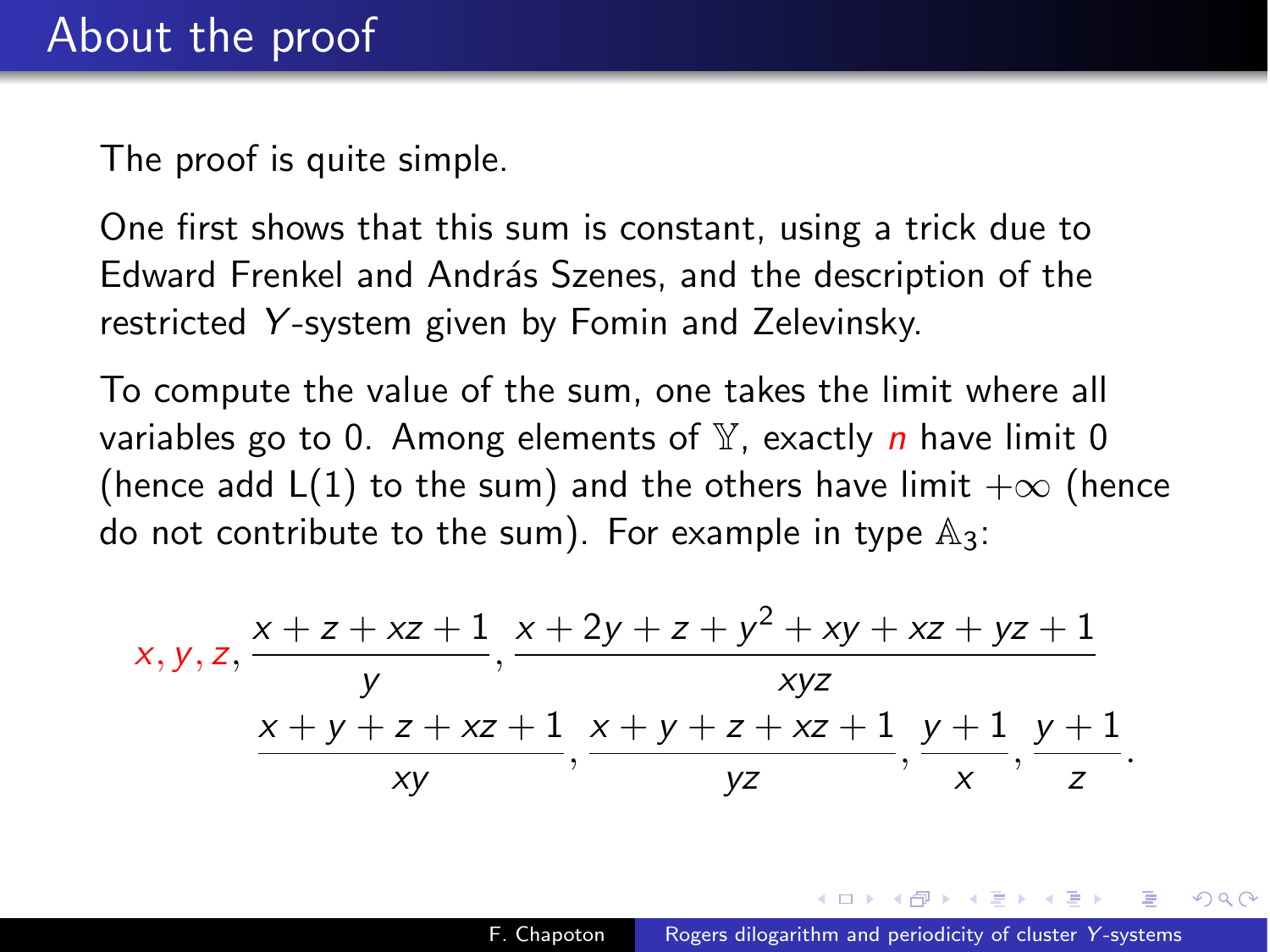化重变 化重

 $QQ$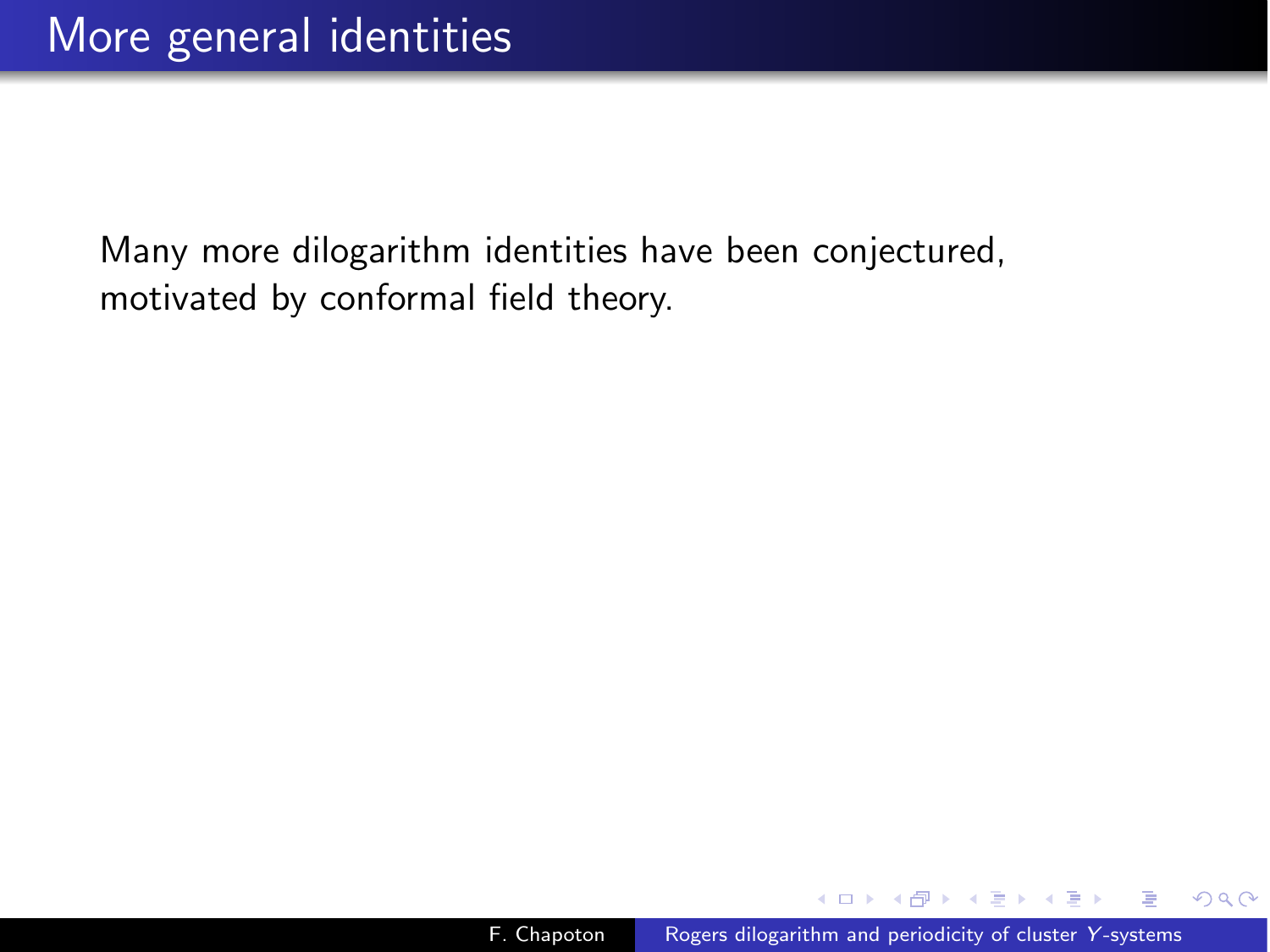Dilogarithm identities associated to pairs of Dynkin diagrams, that generalize the identities presented here, have been proved by Nakanishi, using the periodicity theorem due to Keller.

つくへ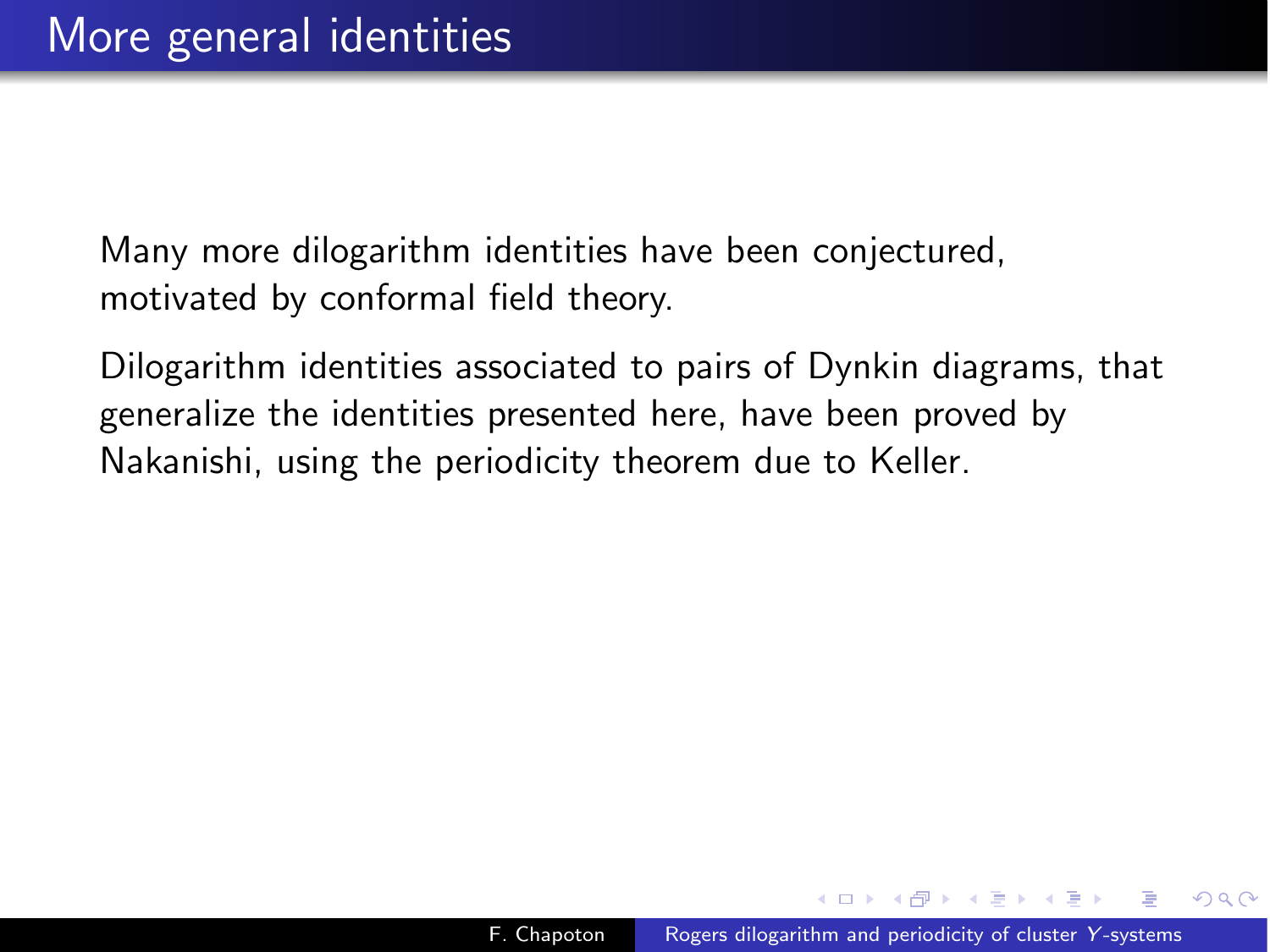Dilogarithm identities associated to pairs of Dynkin diagrams, that generalize the identities presented here, have been proved by Nakanishi, using the periodicity theorem due to Keller.

More general identities have been obtained in recent works by Inoue, Iyama, Keller, Kuniba and Nakanishi.

A . . 2 . . 2 .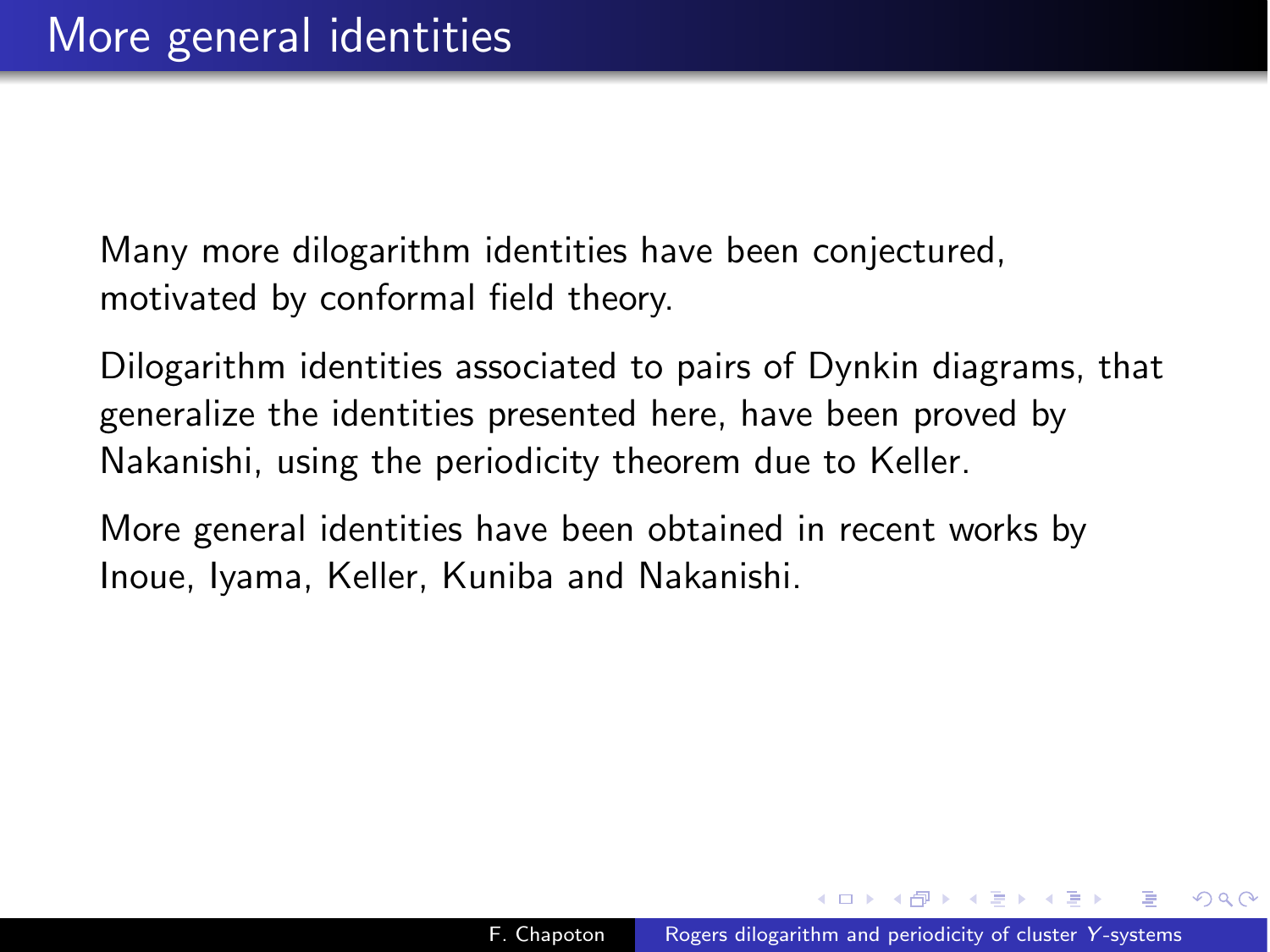Dilogarithm identities associated to pairs of Dynkin diagrams, that generalize the identities presented here, have been proved by Nakanishi, using the periodicity theorem due to Keller.

More general identities have been obtained in recent works by Inoue, Iyama, Keller, Kuniba and Nakanishi.

They use similar methods, namely the relation to cluster algebras and cluster categories.

<span id="page-57-0"></span>**何 ) ( 三 )** ( 三 )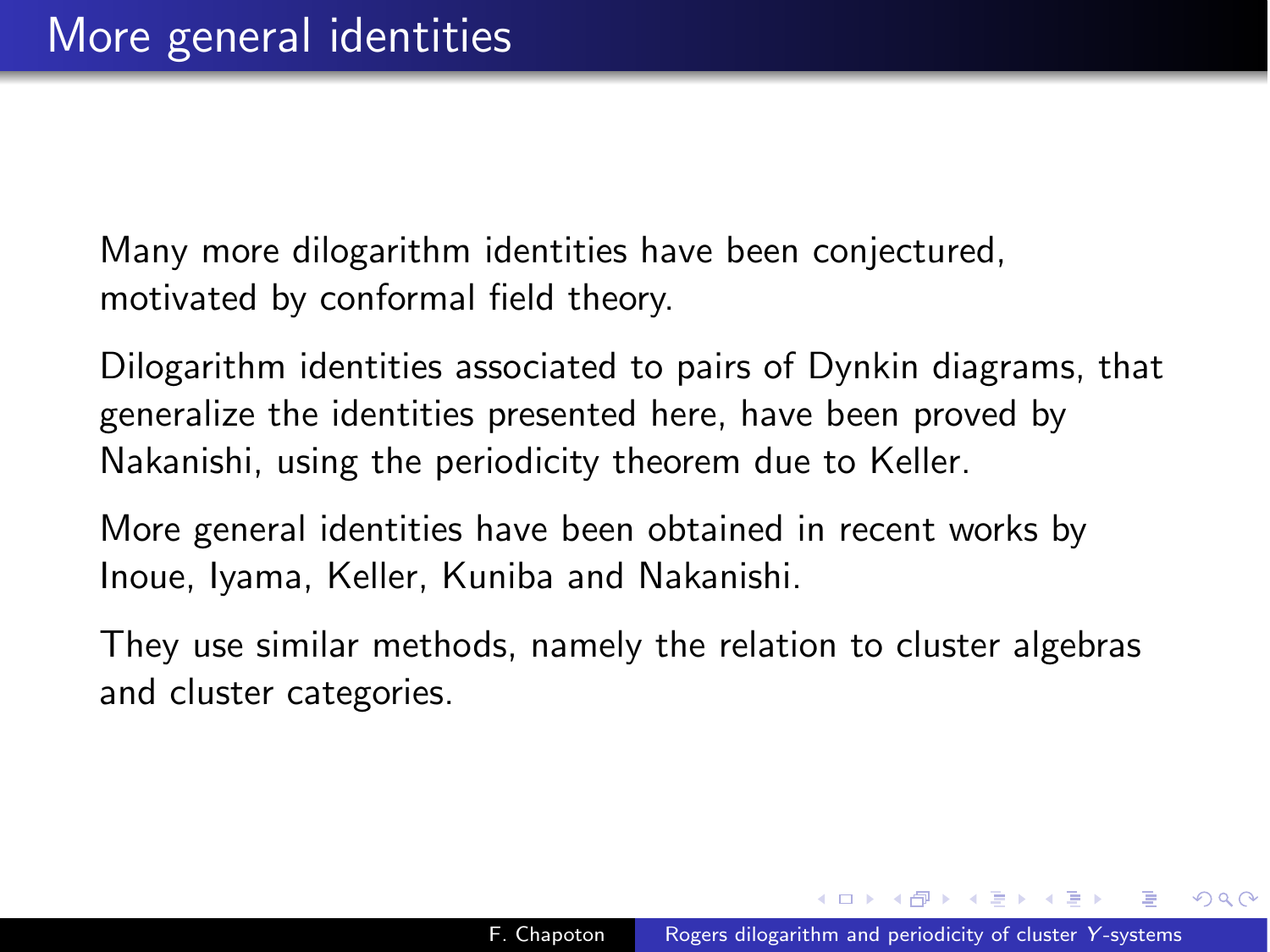#### Another way to the *Y* -variables

*Y* -variables were defined using iteration of *Y* -seed mutation.

One can use representation theory to get another description.

モミチ

<span id="page-58-0"></span> $2Q$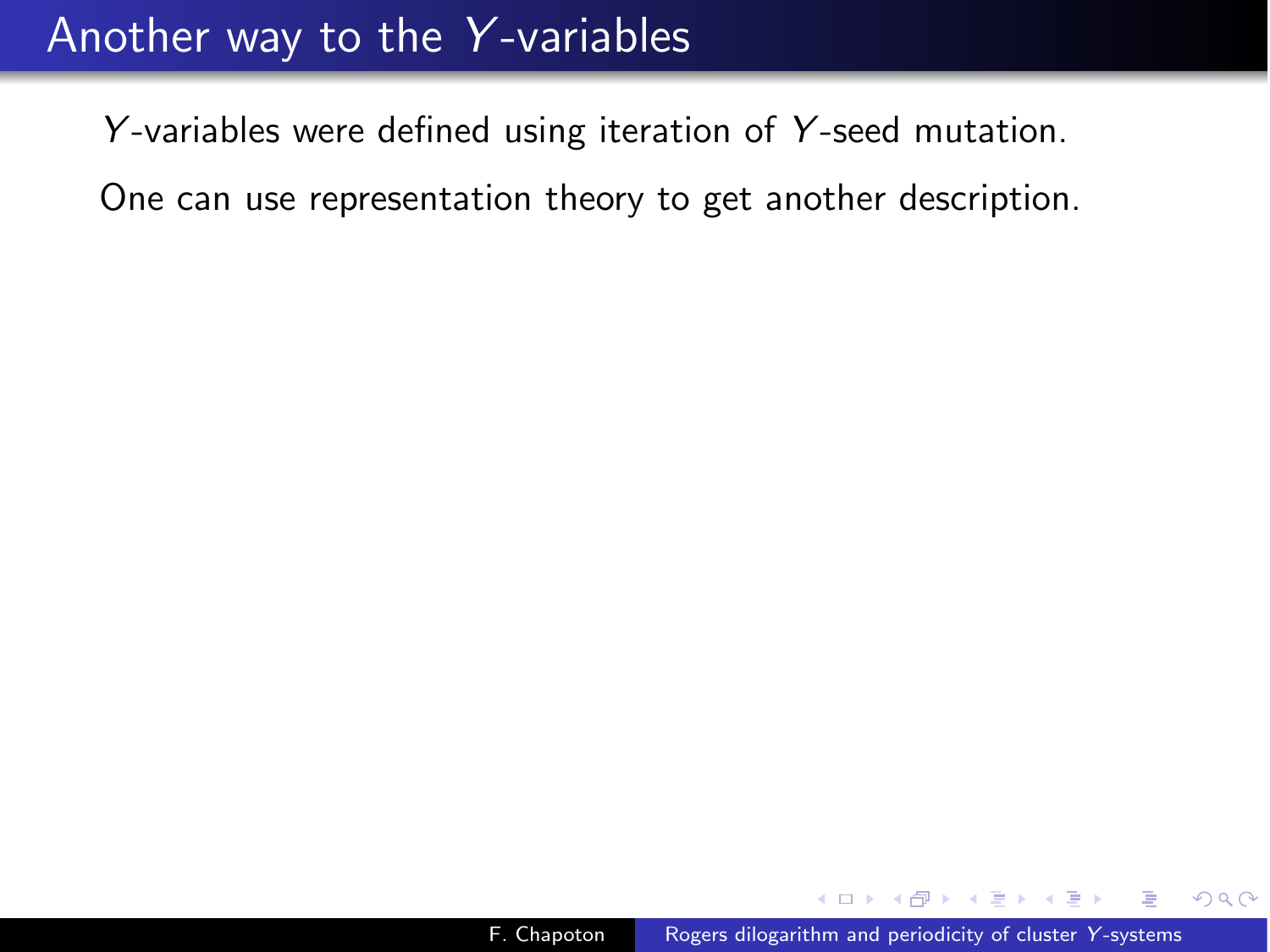#### Another way to the *Y* -variables

*Y* -variables were defined using iteration of *Y* -seed mutation.

One can use representation theory to get another description.

Let *Q* be a quiver with no cycles.

A representation of *Q* is given by vector spaces  $M_i$  corresponding to vertices  $i \in Q_0$  of  $Q_i$ ,

linear maps  $f_{i,j}: M_i \to M_i$  corresponding to arrows  $i \to j$  of Q.

<span id="page-59-0"></span> $\Omega$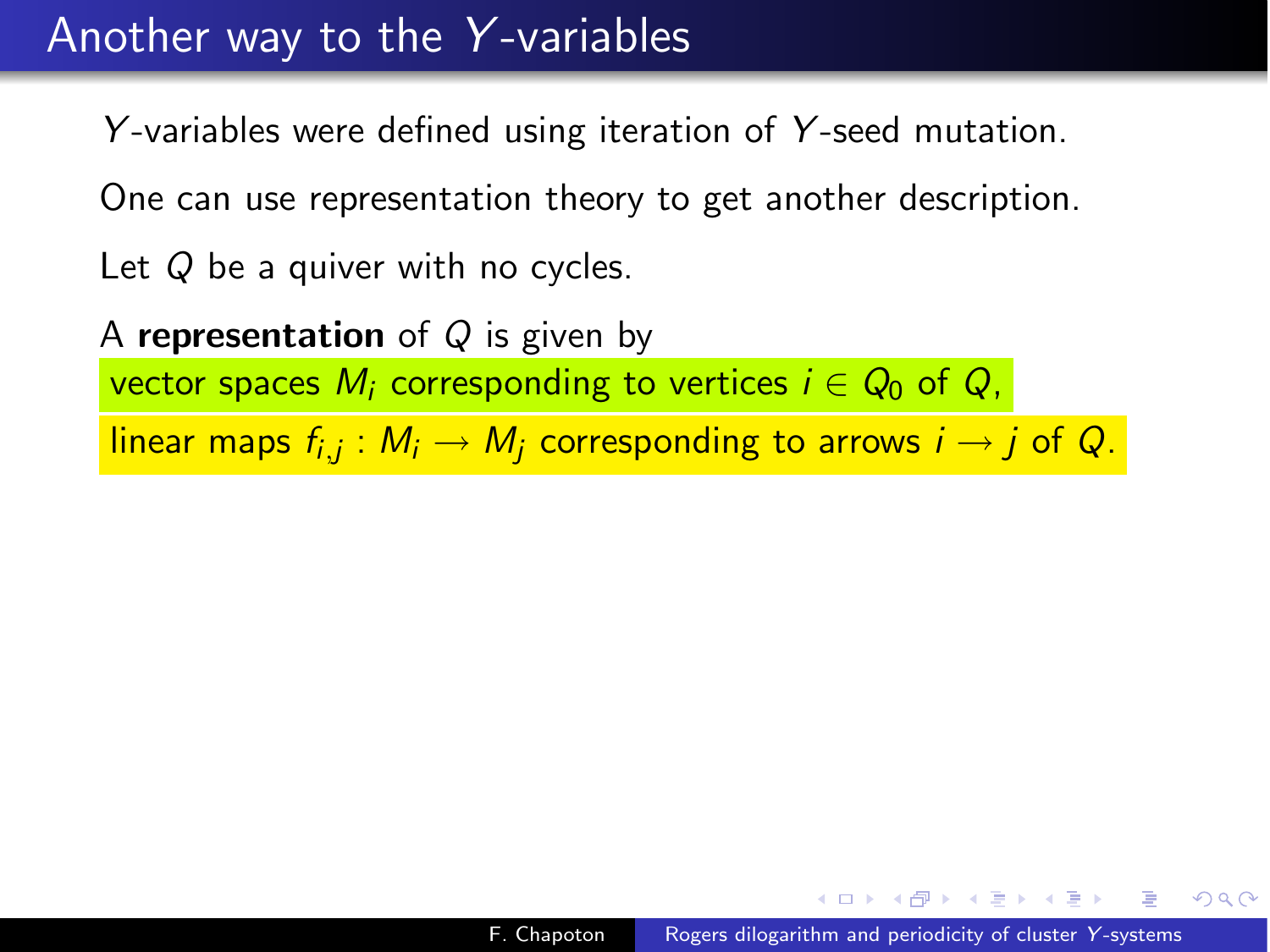## Another way to the *Y* -variables

*Y* -variables were defined using iteration of *Y* -seed mutation.

One can use representation theory to get another description.

Let *Q* be a quiver with no cycles.

A representation of *Q* is given by vector spaces  $M_i$  corresponding to vertices  $i \in Q_0$  of  $Q_i$ , linear maps  $f_{i,j}: M_i \to M_j$  corresponding to arrows  $i \to j$  of Q. For example, a representation of the quiver of type  $A_2$  is

<span id="page-60-0"></span>

The **di[m](#page-59-0)ension vector** of *[M](#page-61-0)* is dim  $M = (\dim M_i)_{i \in Q_0}$  $M = (\dim M_i)_{i \in Q_0}$  $M = (\dim M_i)_{i \in Q_0}$  $M = (\dim M_i)_{i \in Q_0}$  $M = (\dim M_i)_{i \in Q_0}$  $M = (\dim M_i)_{i \in Q_0}$  $M = (\dim M_i)_{i \in Q_0}$ [.](#page-0-0)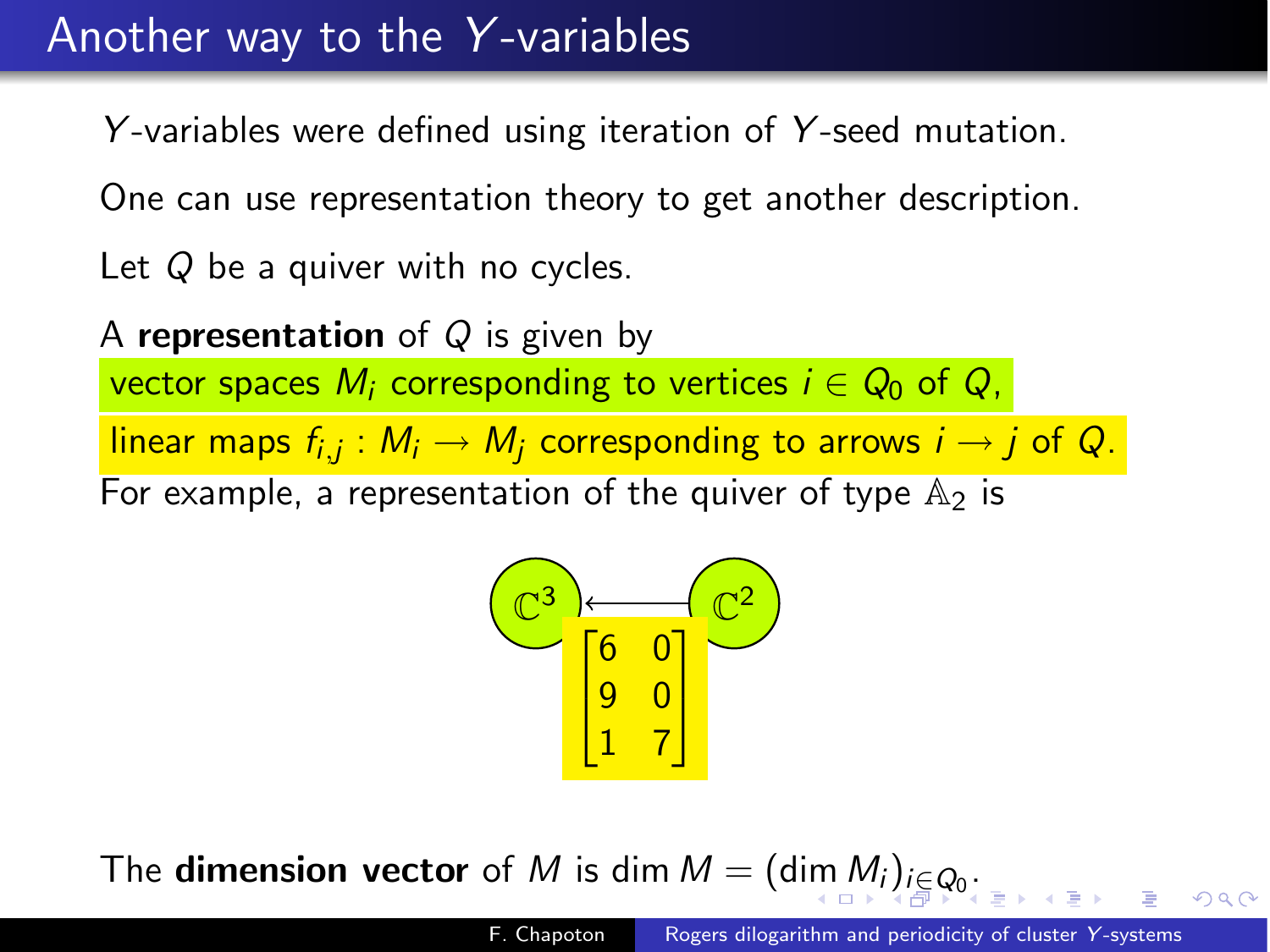# Grassmannians of submodules

Fix a representation *M* of *Q* of dimension vector  $m = (m_i)_i$ .

<span id="page-61-0"></span> $299$ 

化重复 化重变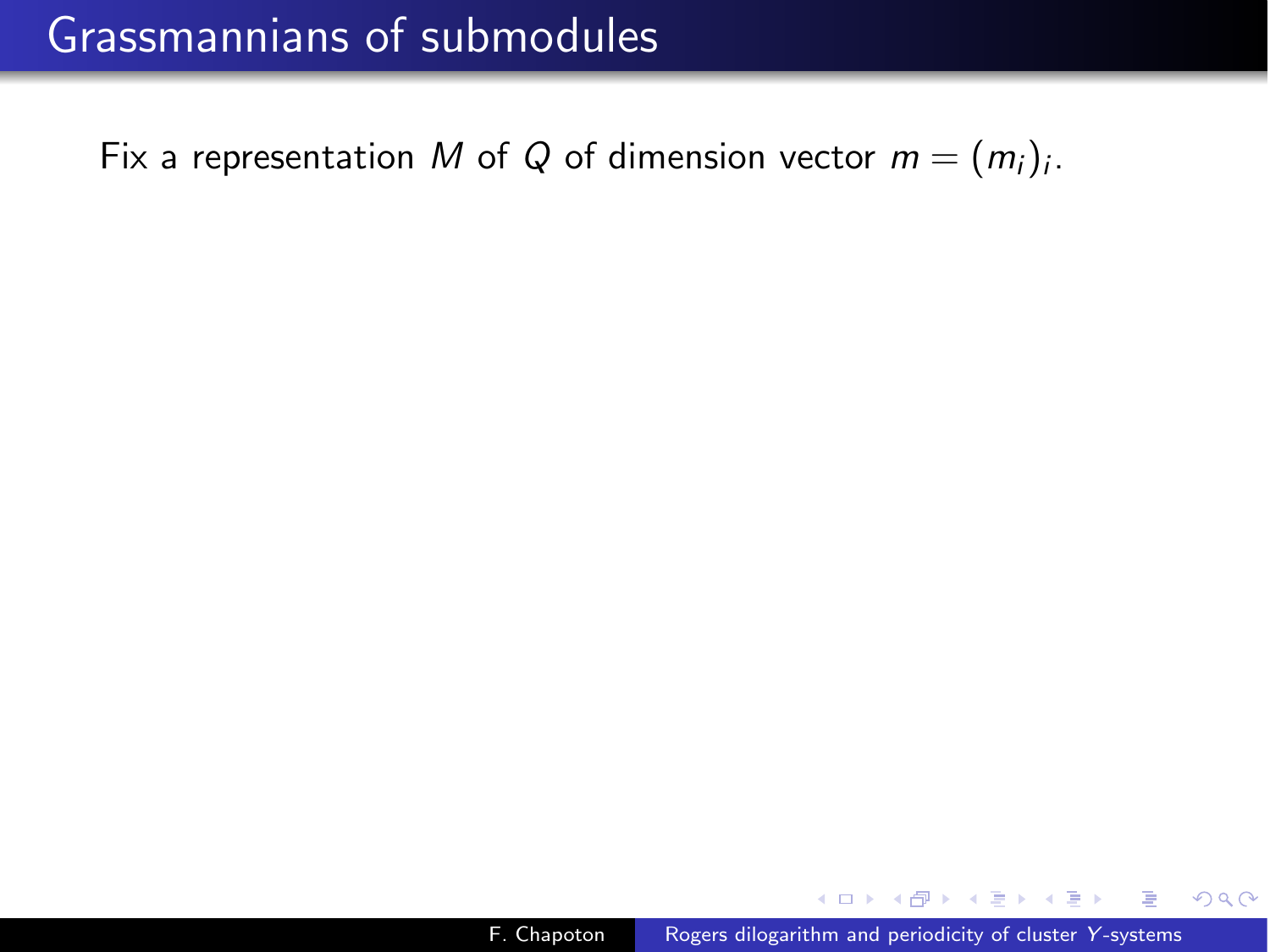# Grassmannians of submodules

Fix a representation *M* of *Q* of dimension vector  $m = (m_i)_i$ .

Choose a smaller dimension vector  $e$  ( $e_i \le m_i$  for every vertex *i*).

 $QQ$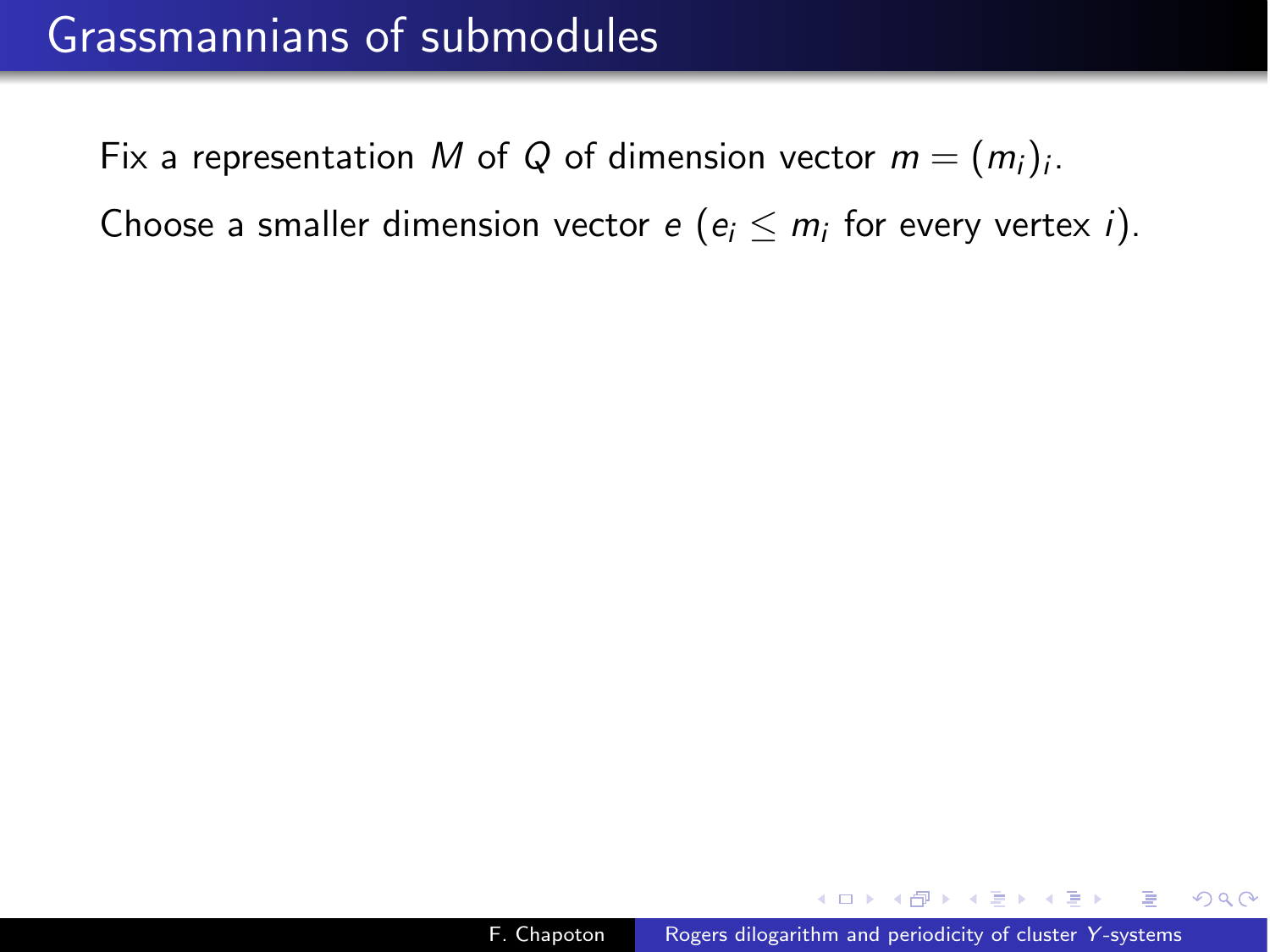Fix a representation M of Q of dimension vector  $m = (m_i)_i$ .

Choose a smaller dimension vector  $e$  ( $e_i \le m_i$  for every vertex *i*).

One can define Gr*<sup>e</sup>* (*M*) the Grassmannian of submodules of *M* of dimension vector *e*. This is the moduli space of submodules of *M* whose dimension vector is *e*.

Very similar to usual Grassmannian. Can be defined as a subvariety of a product of classical Grassmannians.

つくい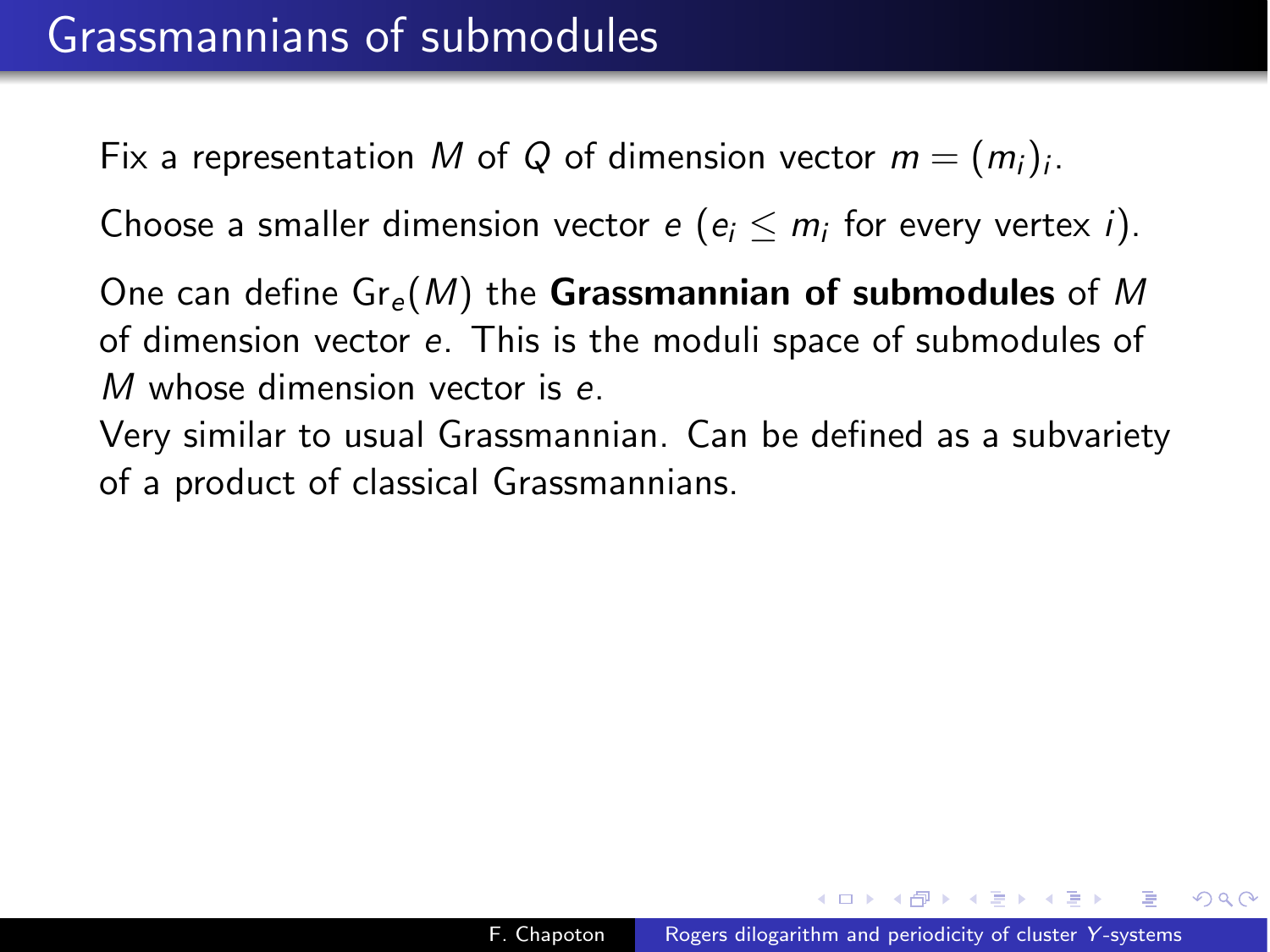Fix a representation M of Q of dimension vector  $m = (m_i)_i$ .

Choose a smaller dimension vector  $e$  ( $e_i \le m_i$  for every vertex *i*).

One can define Gr*<sup>e</sup>* (*M*) the Grassmannian of submodules of *M* of dimension vector *e*. This is the moduli space of submodules of *M* whose dimension vector is *e*.

Very similar to usual Grassmannian. Can be defined as a subvariety of a product of classical Grassmannians.

Introduce now the following polynomials in variables  $(x_i)_i$ :

$$
F_M = \sum_{e \leq m} \chi(\text{Gr}_e(M)) \prod_i x_i^{e_i},
$$

where  $\chi$  is the Euler characteristic.

Call them the *F*-polynomials.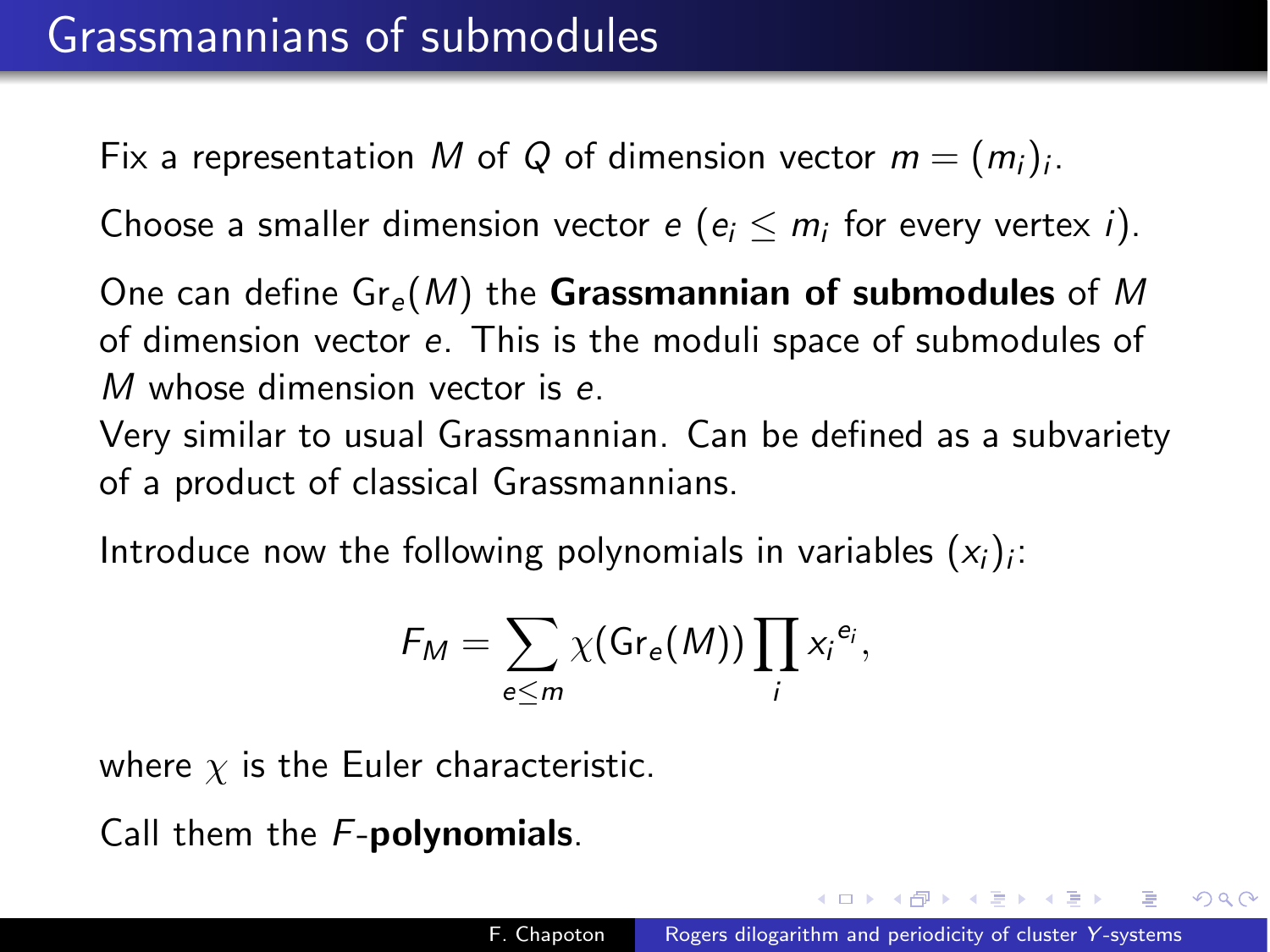Consider for example the quiver



and the representation  $\mathbb{C} \simeq \mathbb{C} \simeq \mathbb{C}$  of dimension vector  $(1, 1, 1)$ .

∢ 重 ≯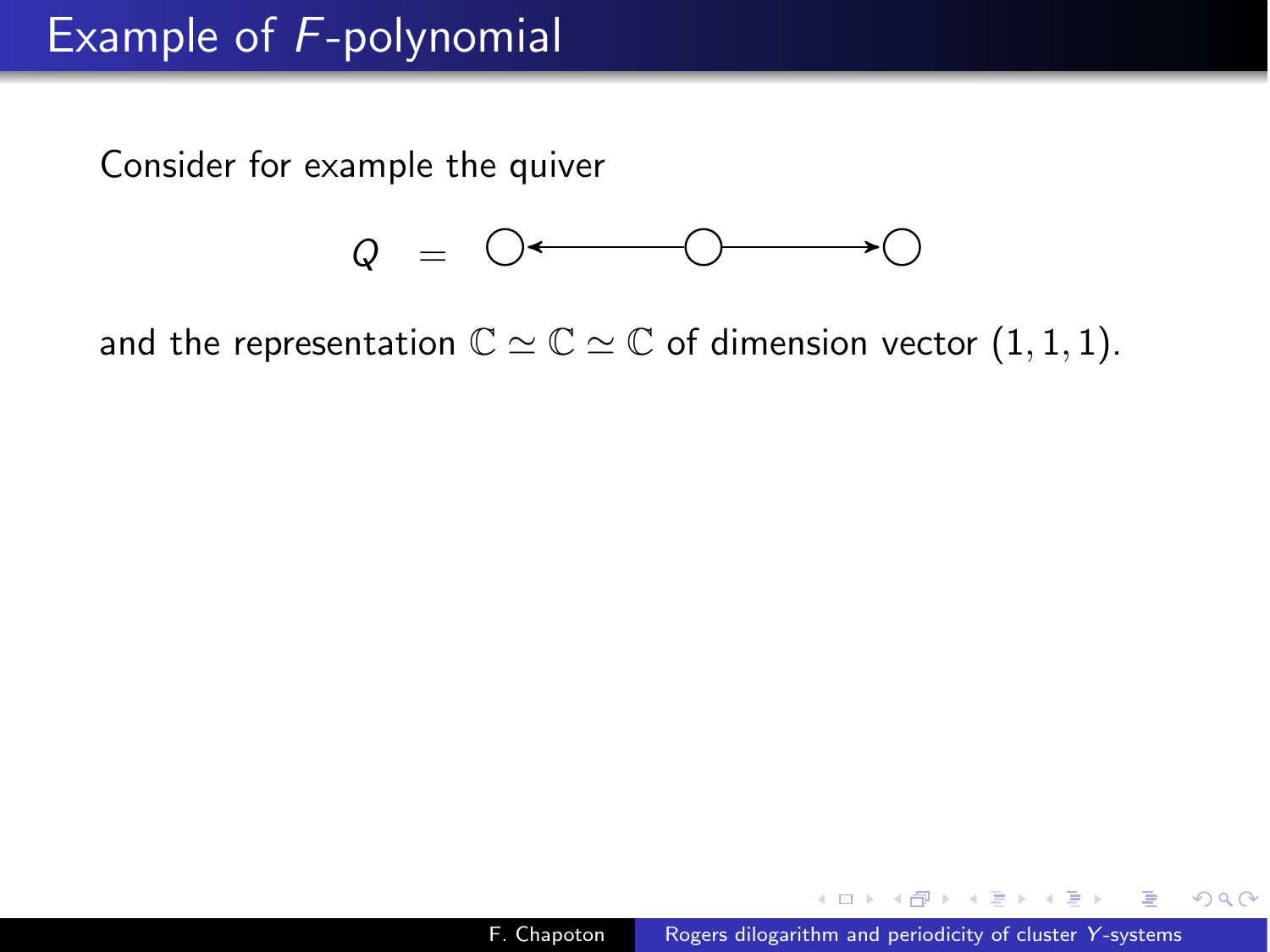Consider for example the quiver



and the representation  $\mathbb{C} \simeq \mathbb{C} \simeq \mathbb{C}$  of dimension vector  $(1, 1, 1)$ . The possible dimension vectors of submodules are

 $(0, 0, 0), (1, 0, 0), (0, 0, 1), (1, 0, 1), (1, 1, 1).$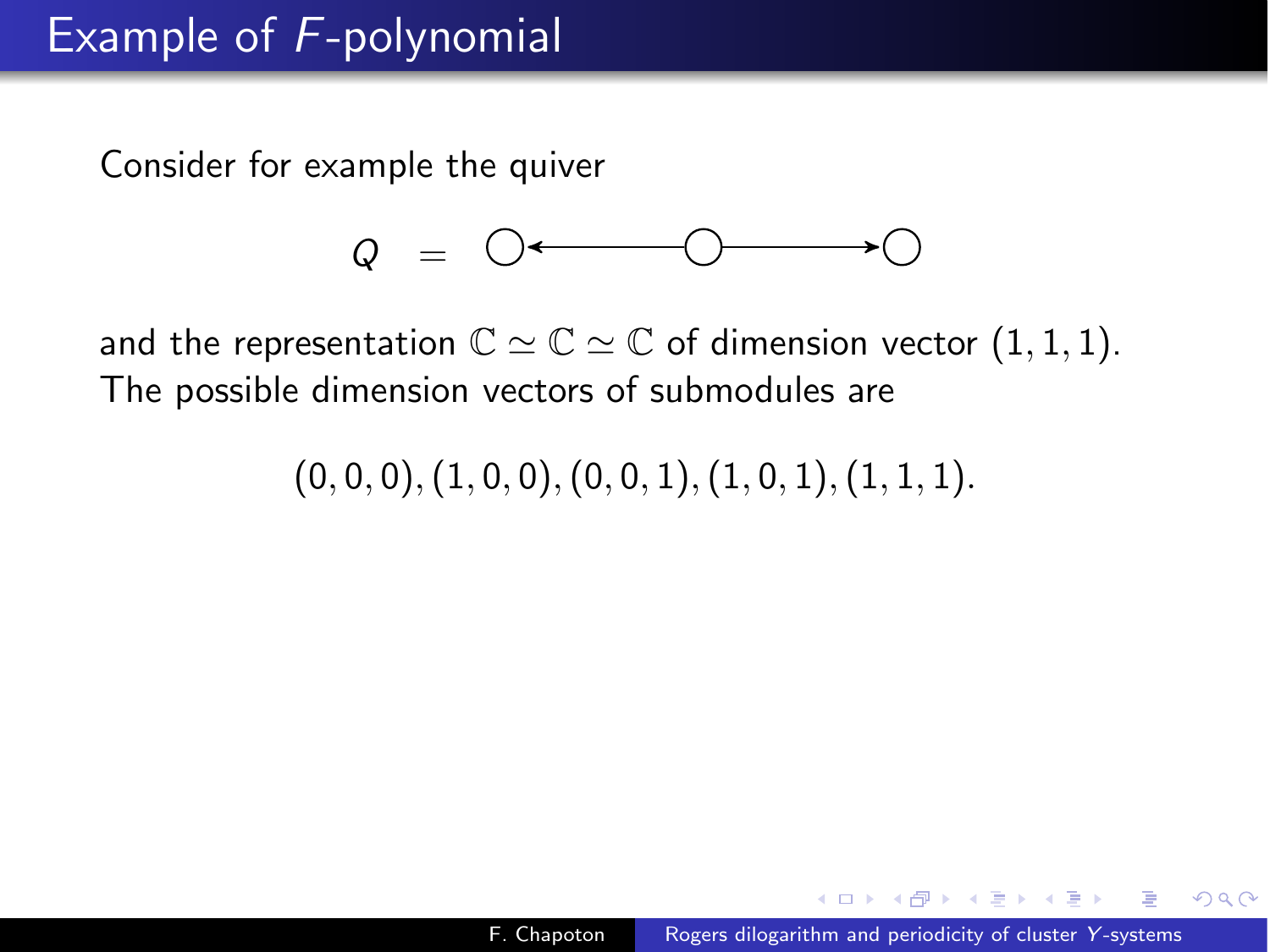Consider for example the quiver



and the representation  $\mathbb{C} \simeq \mathbb{C} \simeq \mathbb{C}$  of dimension vector  $(1, 1, 1)$ . The possible dimension vectors of submodules are

 $(0, 0, 0), (1, 0, 0), (0, 0, 1), (1, 0, 1), (1, 1, 1).$ 

Each of the 5 grassmannians of submodules is just a point with Euler characteristic 1.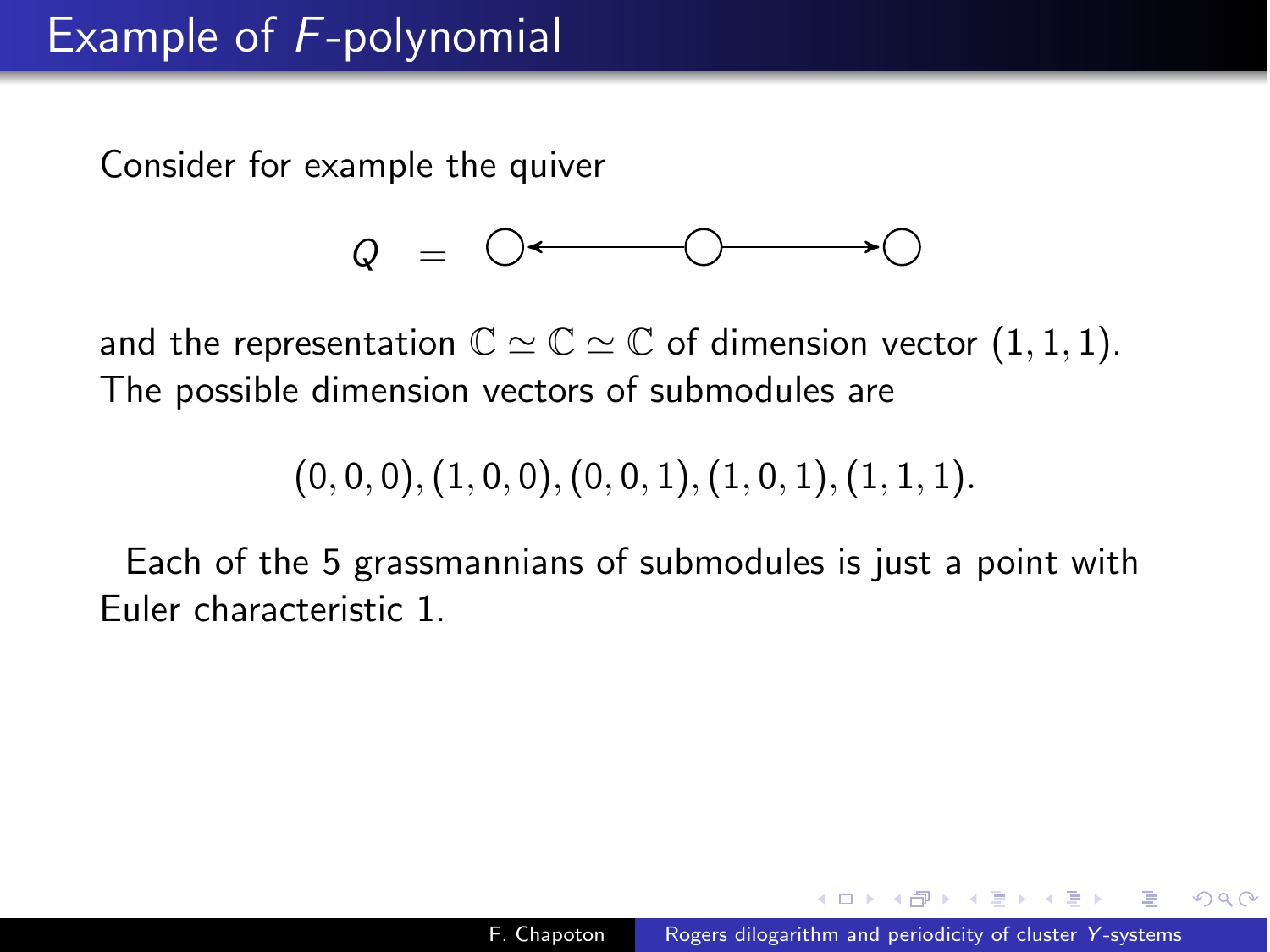Consider for example the quiver



and the representation  $\mathbb{C} \simeq \mathbb{C} \simeq \mathbb{C}$  of dimension vector  $(1, 1, 1)$ . The possible dimension vectors of submodules are

$$
(0,0,0), (1,0,0), (0,0,1), (1,0,1), (1,1,1).
$$

Each of the 5 grassmannians of submodules is just a point with Euler characteristic 1.

Therefore the *F*-polynomial for this representation is

$$
1 + x_1 + x_3 + x_1x_3 + x_1x_2x_3.
$$

つくい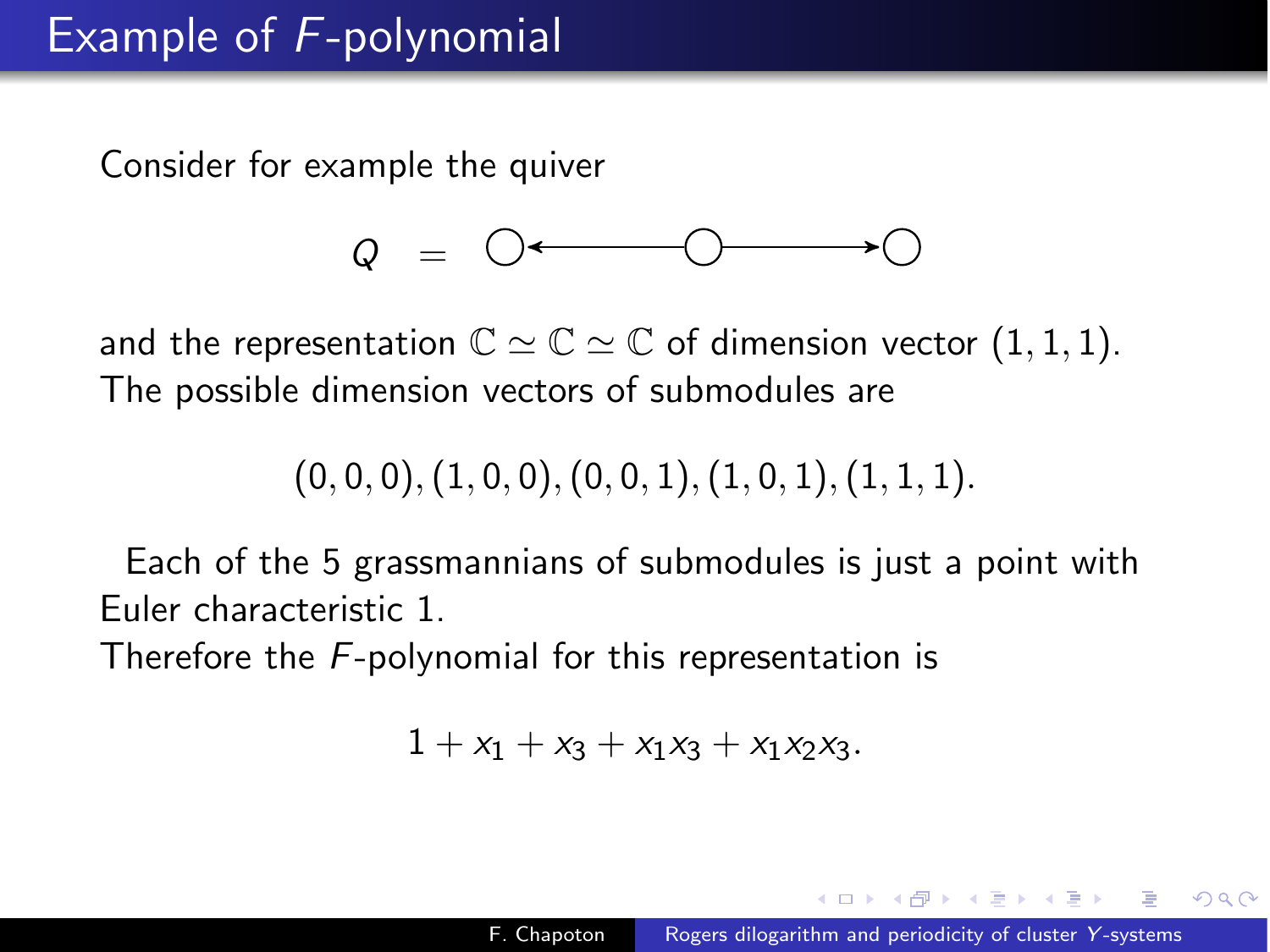#### Fact

The polynomials *F<sup>M</sup>* are sufficient to recover *Y* -variables.

In fact, the *Y* -variables are products and quotients of *F*-polynomials and monomials (There are explicit formulas. . . ).

人名英格兰人姓氏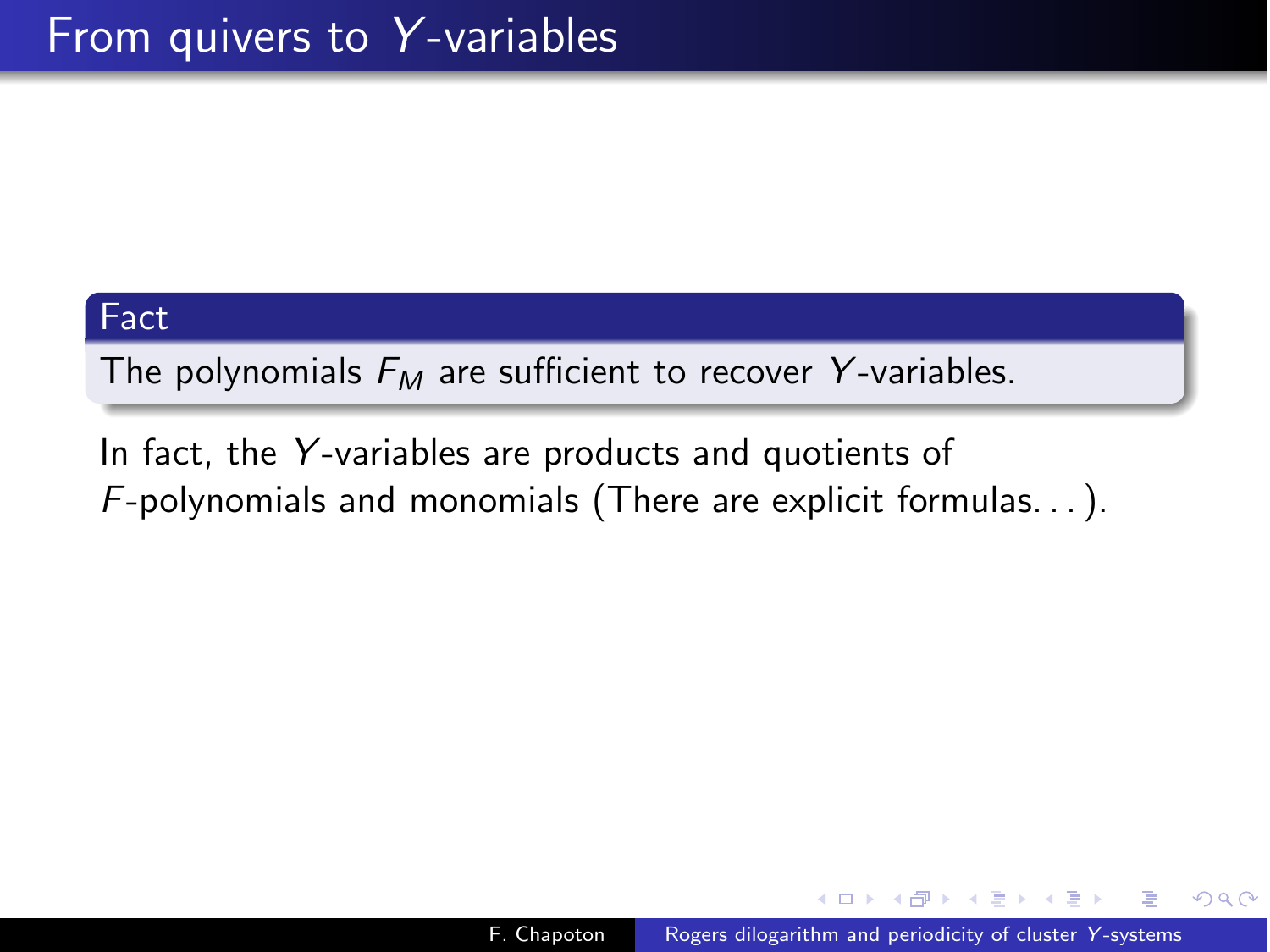#### Fact

The polynomials *F<sup>M</sup>* are sufficient to recover *Y* -variables.

In fact, the *Y* -variables are products and quotients of *F*-polynomials and monomials (There are explicit formulas. . . ).

One can also use the same *F*-polynomials to compute cluster variables (not defined in this talk, but even more important).

つくい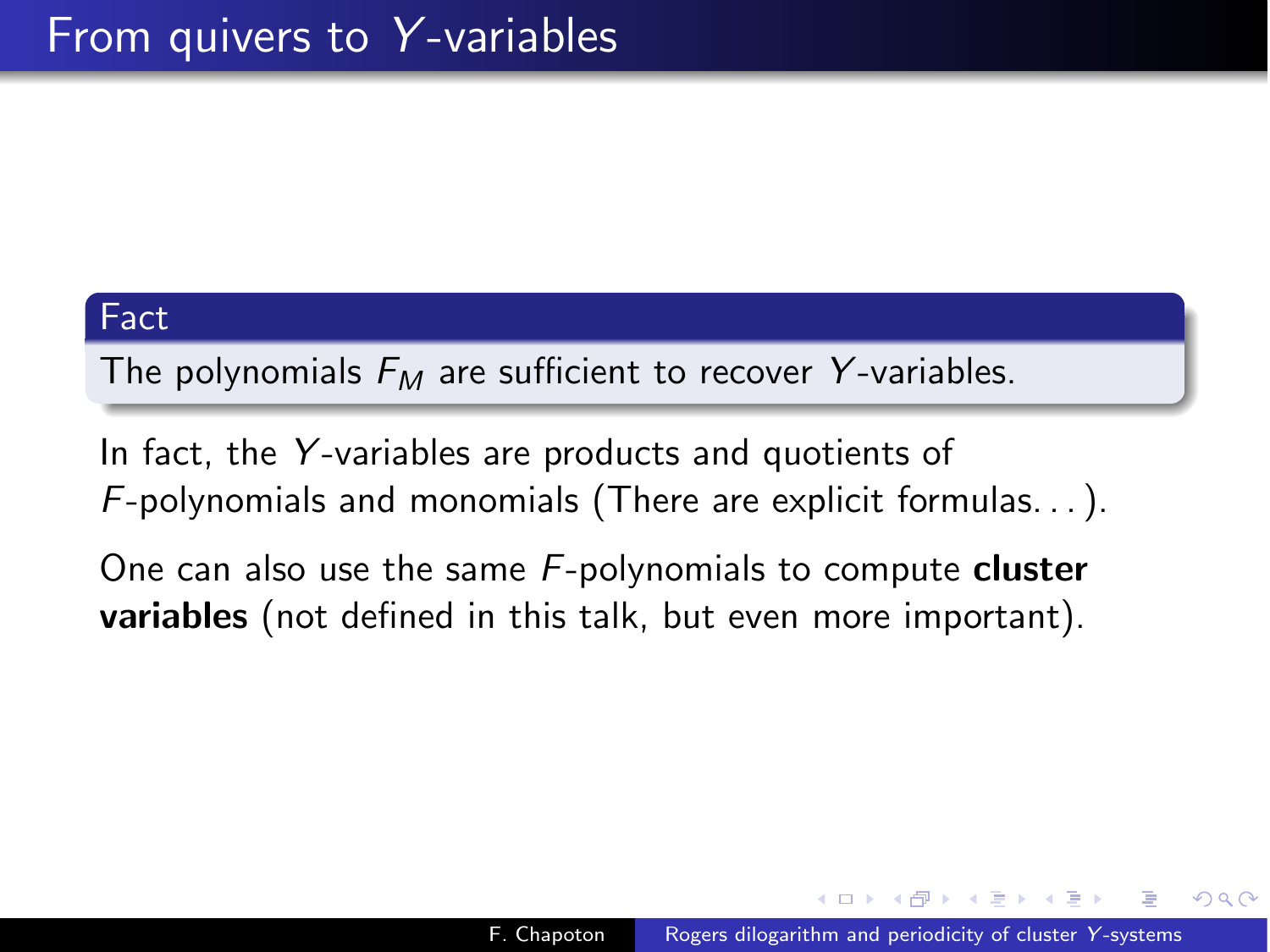# Cluster category

Cluster variables and *Y* -variables are closely related to *F*-polynomials, which are defined using the category mod *Q* of representations of the quiver *Q*.

∢ 重 ≯

 $QQ$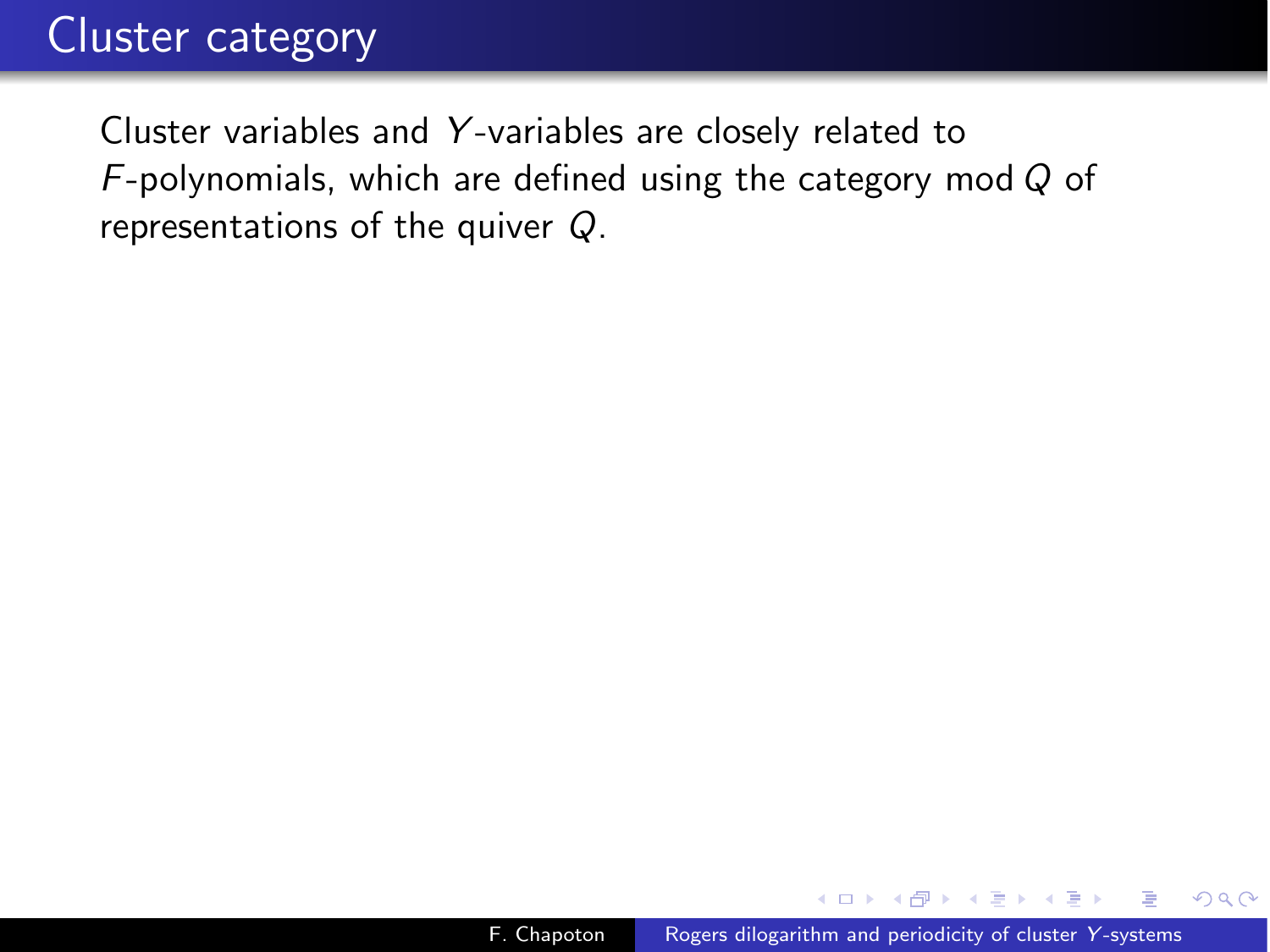# Cluster category

Cluster variables and *Y* -variables are closely related to *F*-polynomials, which are defined using the category mod *Q* of representations of the quiver *Q*.

This is **not the right category** to explain the periodicity. The **cluster category**  $C_Q$  is the good global setting for that.

in a mark a mark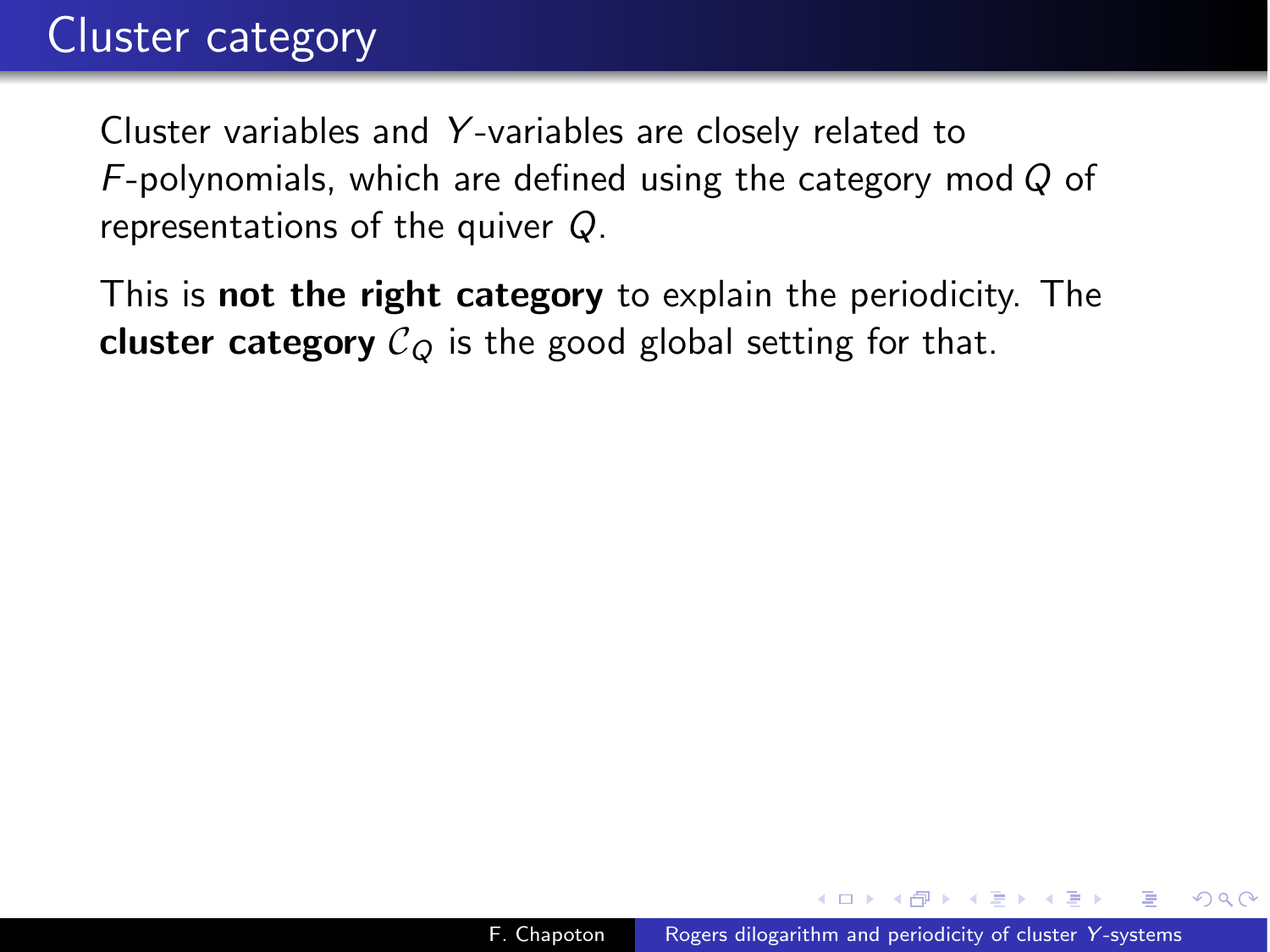Cluster variables and *Y* -variables are closely related to *F*-polynomials, which are defined using the category mod *Q* of representations of the quiver *Q*.

This is **not the right category** to explain the periodicity. The **cluster category**  $C_{\Omega}$  is the good global setting for that.

The cluster category  $C_Q$  is defined as a kind of quotient of the derived category *D* mod *Q* of the category mod *Q* in which the shift functor [1] becomes isomorphic with the Auslander-Reiten functor  $\tau$ . It remains a triangulated category.

(印) イヨン イヨン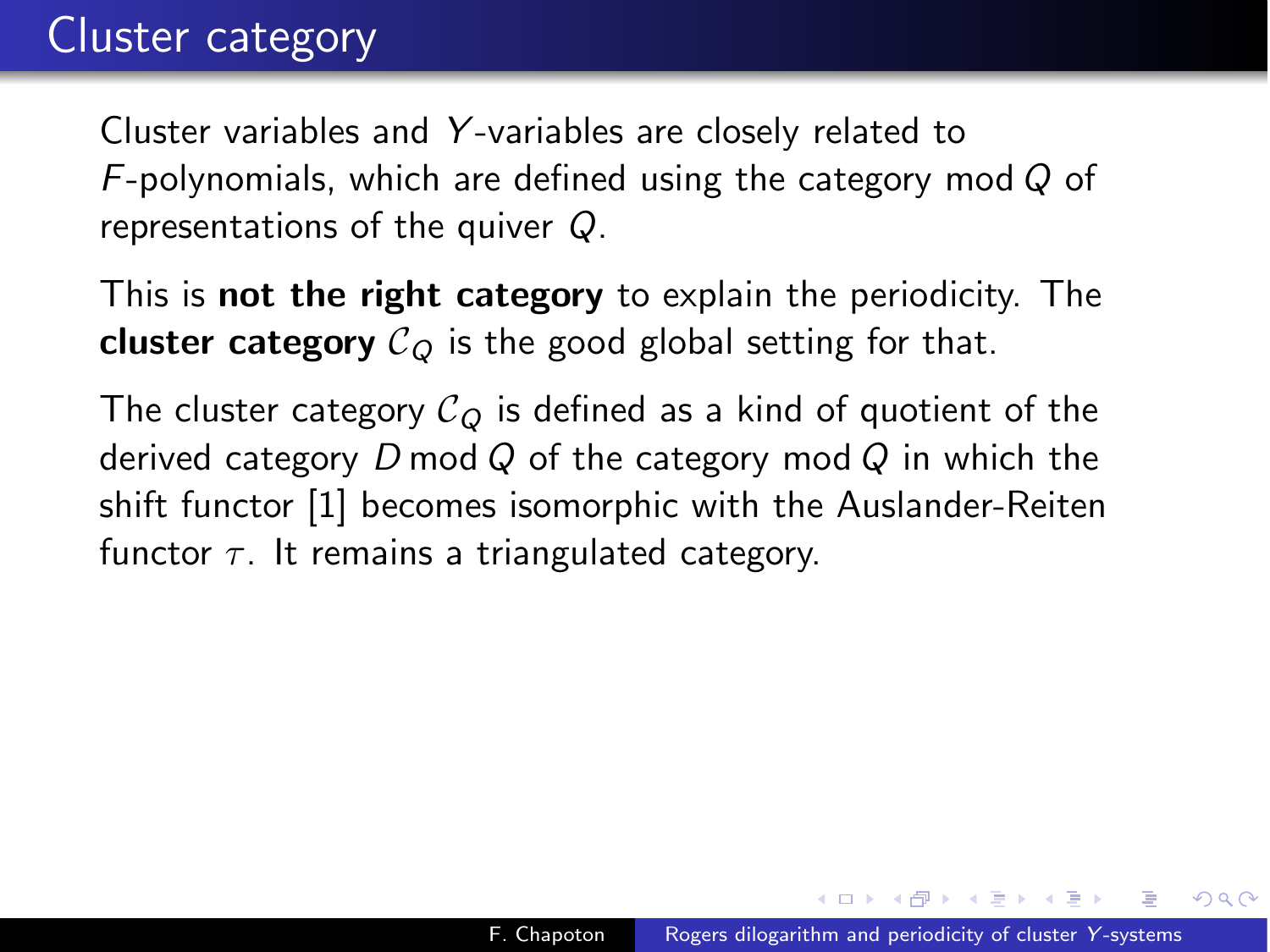Cluster variables and *Y* -variables are closely related to *F*-polynomials, which are defined using the category mod *Q* of representations of the quiver *Q*.

This is not the right category to explain the periodicity. The **cluster category**  $C_{\Omega}$  is the good global setting for that.

The cluster category  $C_Q$  is defined as a kind of quotient of the derived category *D* mod *Q* of the category mod *Q* in which the shift functor [1] becomes isomorphic with the Auslander-Reiten functor  $\tau$ . It remains a triangulated category.

Essential property: it is 2-Calabi-Yau, meaning that the square of the shift functor [2] is a Serre functor.

∢ 何 ▶ (す 手 ) (す 手 ) (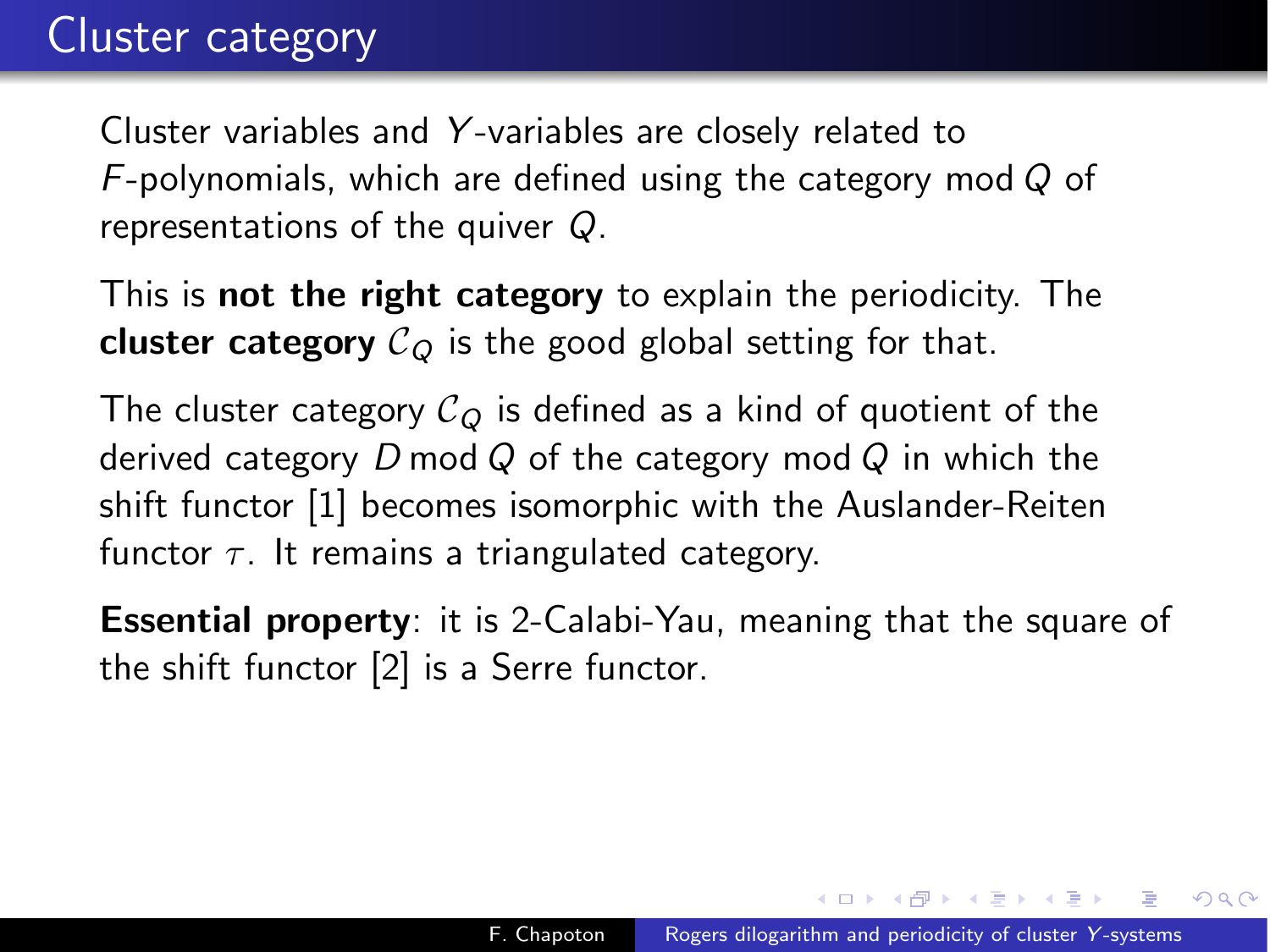Cluster variables and *Y* -variables are closely related to *F*-polynomials, which are defined using the category mod *Q* of representations of the quiver *Q*.

This is **not the right category** to explain the periodicity. The **cluster category**  $C_Q$  is the good global setting for that.

The cluster category  $C_Q$  is defined as a kind of quotient of the derived category *D* mod *Q* of the category mod *Q* in which the shift functor [1] becomes isomorphic with the Auslander-Reiten functor  $\tau$ . It remains a triangulated category.

Essential property: it is 2-Calabi-Yau, meaning that the square of the shift functor [2] is a Serre functor.

This definition works for acyclic quivers. More and more general versions are available, for quivers with potentials, in works of Bernhard Keller, Yann Palu, Claire Amiot, Pierre-Guy Plamondon and others. ◆ロ→ →何→ → ヨ→ →ヨ→ → ヨ

 $2990$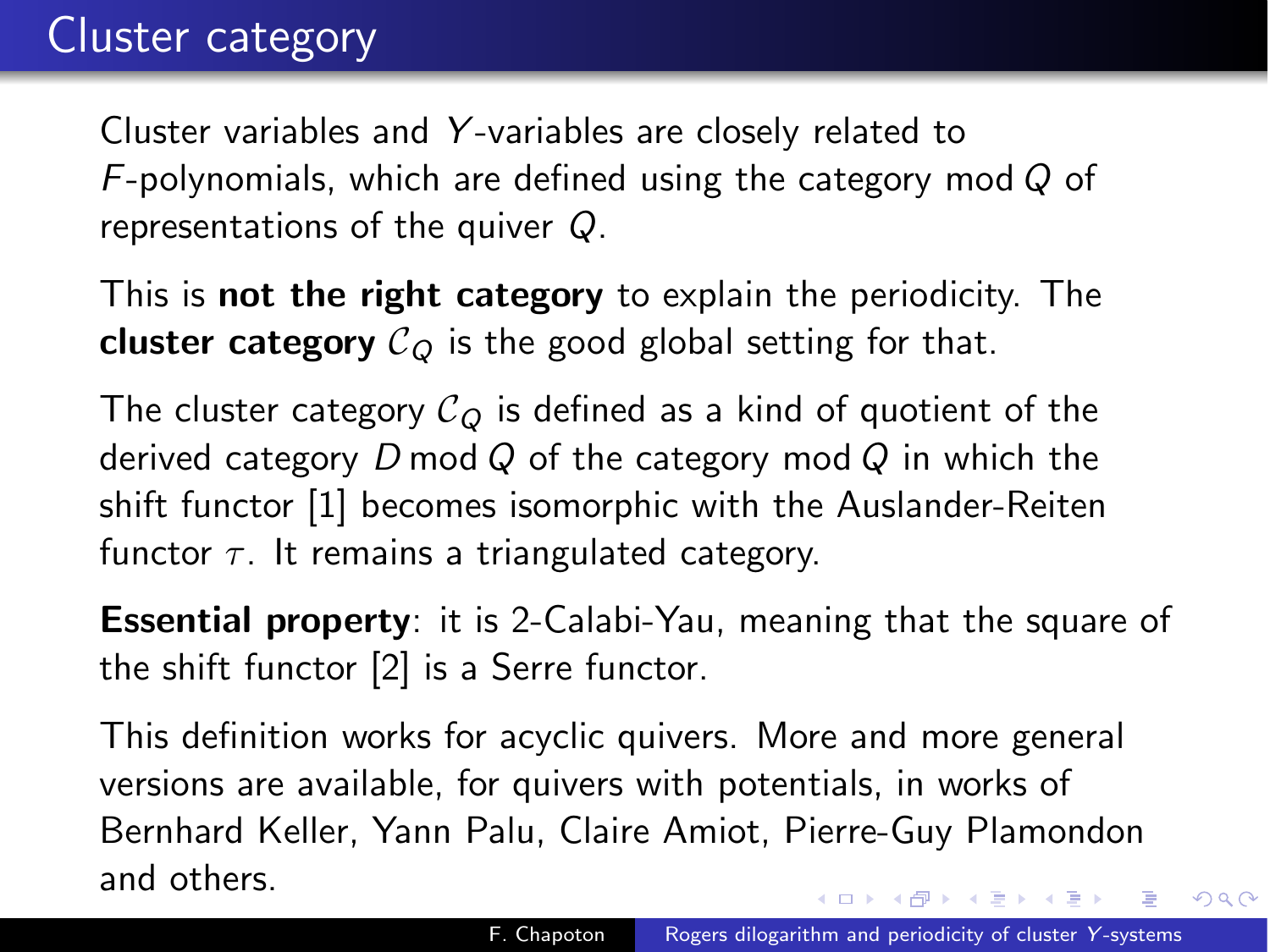In the category *D* mod *Q*, the Auslander-Reiten functor satisfies

$$
\tau^h = [-2],\tag{1}
$$

where *h* is the Coxeter number.

Therefore in the cluster category  $C_Q$ , where  $\tau = [1]$ , one has

$$
[h+2] = \text{Id}. \tag{2}
$$

This means that the shift functor is periodic of period  $h + 2$ .

For example, this explains the period 5 for the quiver  $A_2$ , for which  $h = 3$ .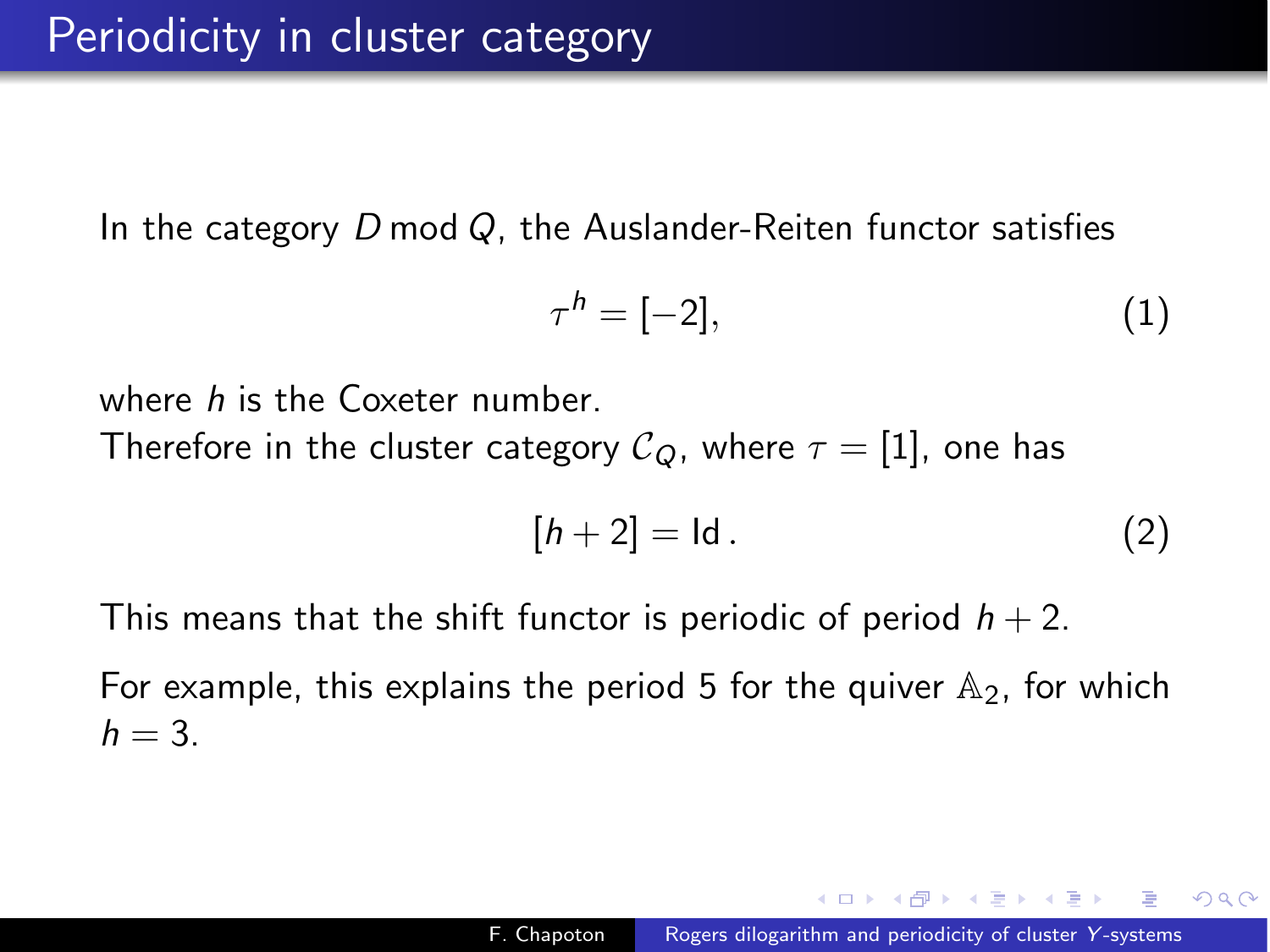### Clusters and geometry of surfaces

There exists a combinatorial/geometric description of the cluster category in some cases related to triangulations of surfaces and Teichmüller space. (e.g. works of Ralf Schiffler)

- 4 国家 3 国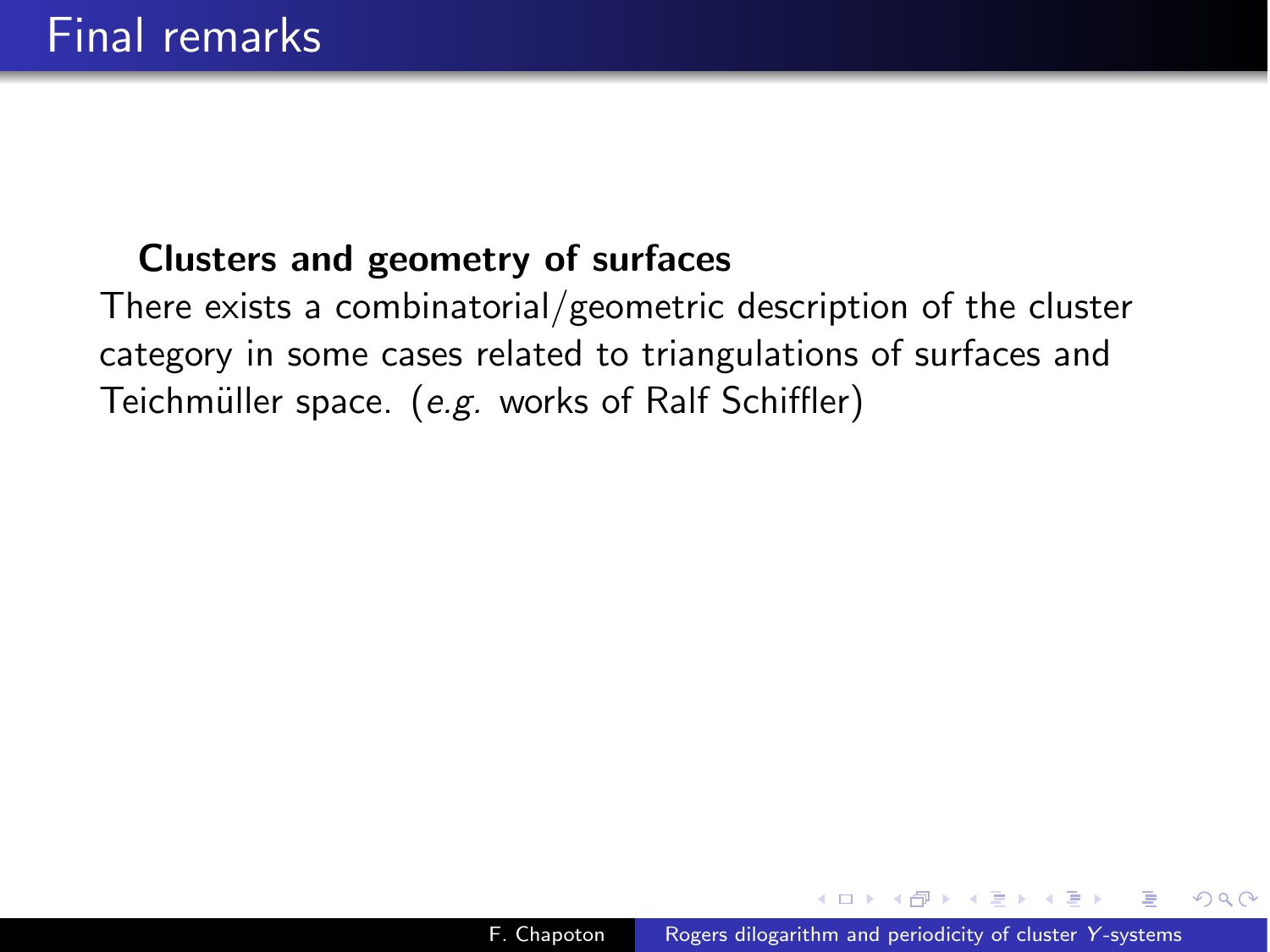## Clusters and geometry of surfaces

There exists a combinatorial/geometric description of the cluster category in some cases related to triangulations of surfaces and Teichmüller space. (*e.g.* works of Ralf Schiffler)

#### Quantum clusters

There is an obvious way to define quantum *F*-polynomials: replace the Euler characteristic by the number of points over finite field  $\mathbb{F}_q$ . They can probably be used to define quantum *Y* -systems.

Question: can one use these in quantum dilogarithm identities?

A . . 2 . . 2 .

 $200$